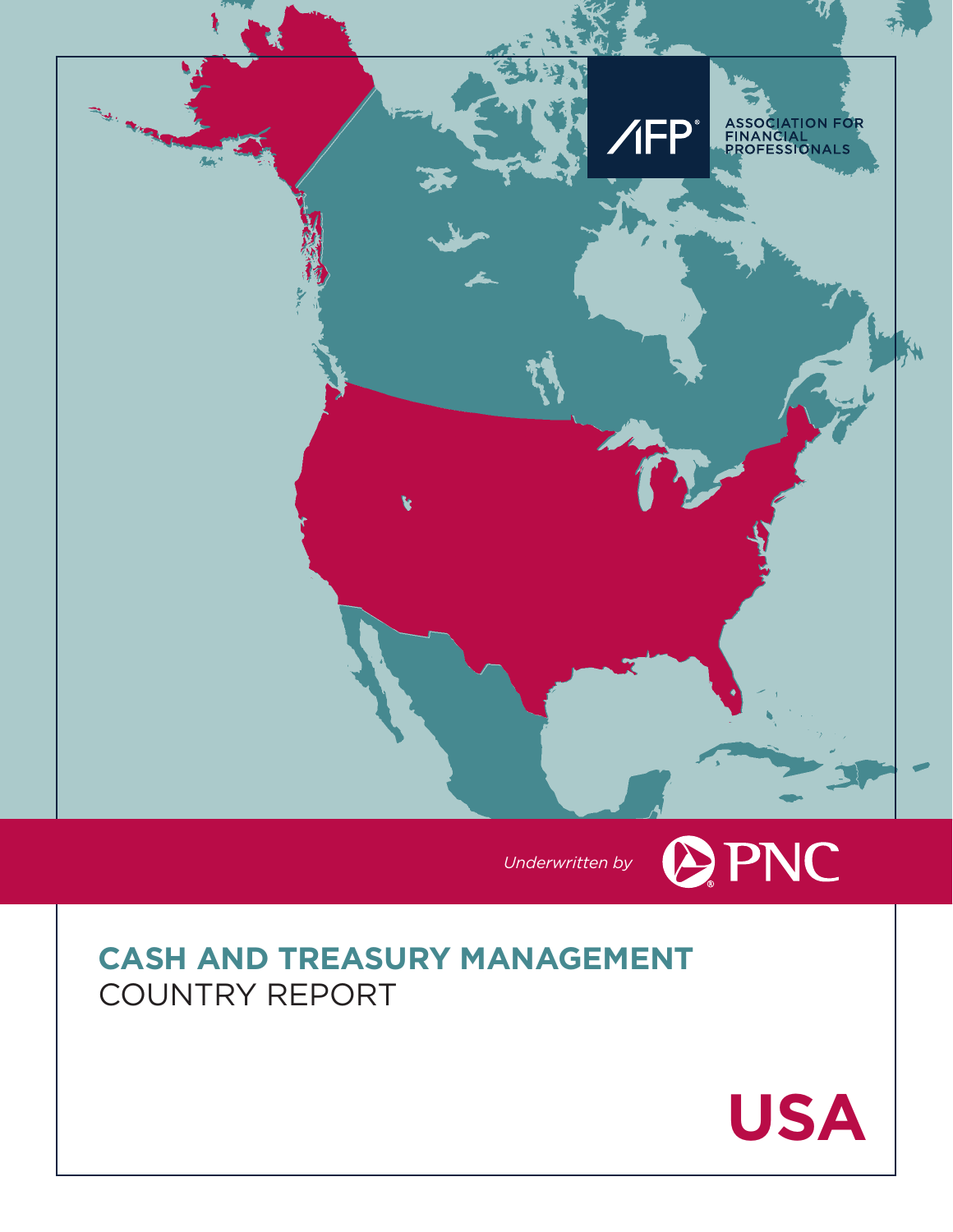## <span id="page-1-0"></span>**Executive Summary**

## **Banking**

The USA's central bank is the Federal Reserve System (the Fed). Supervision is performed by three authorities: the Fed, the US Treasury Office of the Comptroller of the Currency and the Federal Deposit Insurance Corporation.

There are no central bank reporting requirements in the USA.

Resident and non-resident entities are permitted to hold both US dollar and foreign currency bank accounts, both in the USA and abroad. However, foreign currency bank accounts are not common in the USA.

A total of 4,774 commercial banks currently operate in the USA. The vast majority of US banks are small, local banks.

## **Payments**

The USA's four main interbank payment clearing systems are Fedwire, CHIPS, ACH and check clearing. There are two ACH operators in the USA — one is operated by the Federal Reserve, the other is the private Electronic Payments Network.

In terms of value, electronic credit, or wire, transfers are the predominant method of making payments. Checks are still one of the major payment instruments, despite a steady decline in recent years.

## **Liquidity Management**

US-based companies have access to a broad number of short-term funding and investment instruments.

Cash concentration, zero balancing and target balancing are widely used in the USA and are offered by most major domestic banks and international banks. Several regulations restrict the use of notional pooling in the USA.

## **Trade Finance**

The USA is a member of the North American Free Trade Association (NAFTA), the Dominican Republic–Central American Free Trade Agreement (DR-CAFTA) and the World Trade Organization (WTO).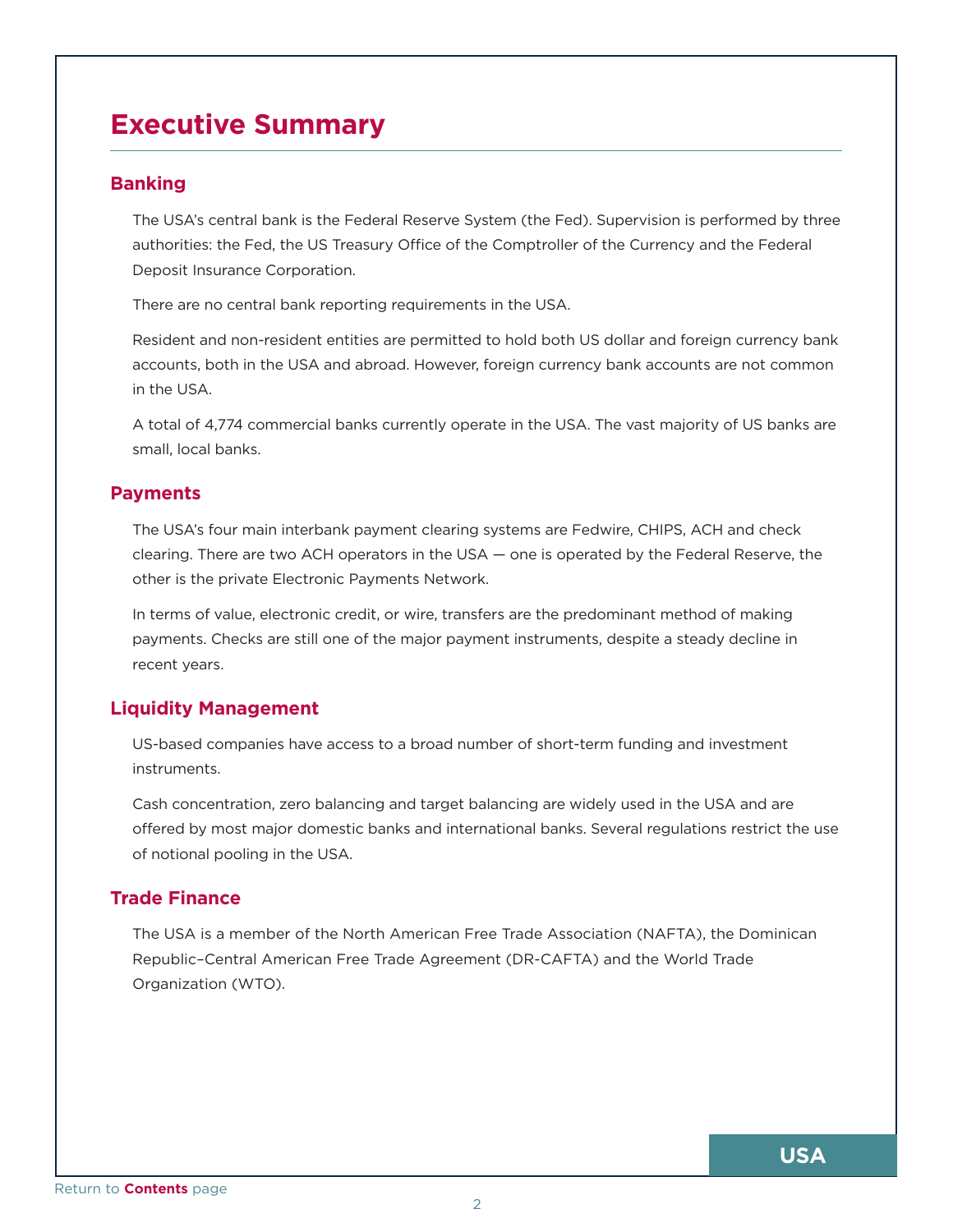© January 2019, AFP Country Profiles.

The material provided by PNC Bank, National Association (PNC), the Association for Financial Professionals (AFP) and AFP's contracted information supplier is not intended to be advice on any particular matter. No reader should act on the basis of any matter provided by PNC and AFP and AFP's contracted information supplier and third party suppliers in this document without considering appropriate professional advice. PNC, AFP and AFP's contracted information supplier expressly disclaim all and any liability to any person in respect of anything and of the consequences of anything done or omitted to be done by any such person in reliance upon the contents of this document.

The information provided is frequently subject to change without notice. The data and software are provided "AS IS" without any express or implied warranty of any kind including, without limitation, warranties of non-infringement, merchantability, or fitness for any particular purpose. PNC, AFP, and AFP's contracted information provider do not represent or warrant the information contained in this printed report, on this web site or on referred sites or sites accessible via hypertext links is complete or free from error and expressly disclaim and do not assume any liability to any person for any loss or damage whatsoever caused by errors or omissions in the data or software, whether such errors or omissions result from negligence, accident, quality, performance of the software, or any other cause.

All rights reserved. No part of the material provided by PNC, AFP and AFP's contracted information supplier and third-party suppliers may be reproduced, stored in a retrieval system or transmitted in any form or by any means, electronic, mechanical, photocopying, recording or otherwise, without the prior written permission of AFP and its contracted supplier.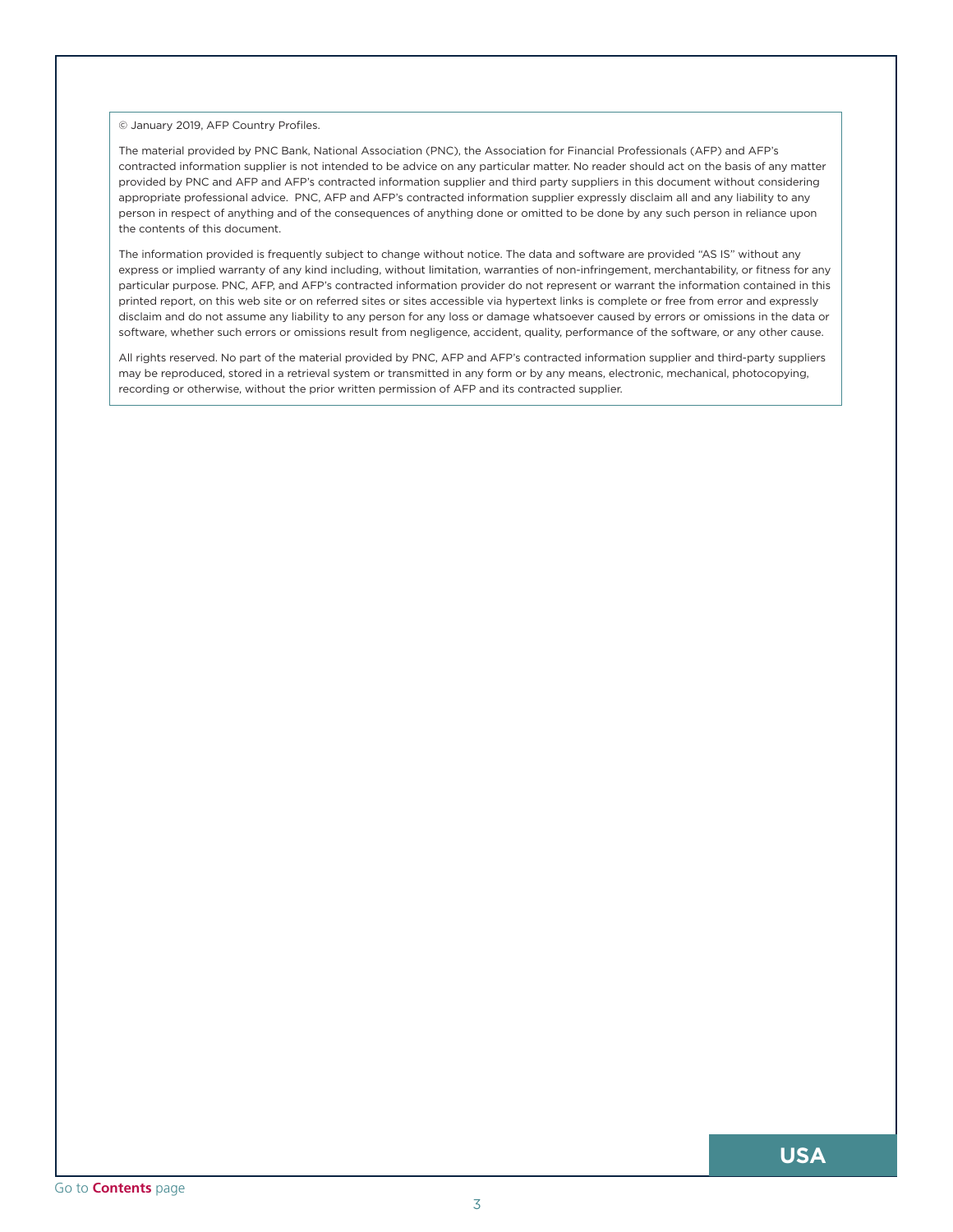## <span id="page-3-0"></span>**PNC's International Services**

*PNC can bring together treasury management, foreign exchange, trade finance and credit capabilities to support your international needs in a coordinated and collaborative way.*

#### International Funds Transfers

International Funds Transfers to over 130 countries in USD and foreign currency can be accessed through PINACLE®, PNC's top-rated, online corporate banking portal.

#### Multicurrency Accounts

Set up demand deposit accounts that hold foreign currency instead of U.S. dollars. These accounts offer a simple and integrated way to manage and move money denominated in more than 30 currencies, including offshore Chinese Renminbi. You can easily view deposit and withdrawal details through PINACLE.

#### PNC Bank Canada Branch ("PNC Canada")

PNC Bank, through its full service branch in Canada, can help you succeed in this important market. PNC Canada offers a full suite of products including payables, receivables, lending, and specialized financing to help streamline cross border operations.

#### Multibank Services

PNC's Multibank Services provide you with balances and activity for all your accounts held with PNC and other financial institutions around the world. PINACLE's Information Reporting module can give you a quick snapshot of your international cash position, including USD equivalent value, using indicative exchange rates for all your account balances. You can also initiate Multibank Transfer Requests (MT101s), and reduce the time and expense associated with subscribing to a number of balance reporting and transaction systems.

## Establish accounts in foreign countries

Establishing good banking relationships in the countries where you do business can simplify your international transactions. PNC offers two service models to help you open and manage accounts at other banks in countries outside the United States.

PNC Gateway Direct comprises an increasing number of banks located in many European countries and parts of Latin America. PNC's team will serve as a

point of contact for setting up the account helping with any language and time barriers and will continue to serve as an intermediary between you and the bank you select. You can access reporting and make transfers via PINACLE.

PNC's Gateway Referral service can connect you to a correspondent banking network that comprises more than 1,200 relationships in 115 countries.

#### Foreign Exchange Risk Management

PNC's senior foreign exchange consultants can help you develop a risk management strategy to mitigate the risk of exchange rate swings so you can more effectively secure pricing and costs, potentially increasing profits and reducing expenses.

#### Trade Services

PNC's Import, Export, and Standby Letters of Credit can deliver security and convenience, along with the backing of an institution with unique strengths in the international banking arena. PNC also provides Documentary Collections services to both importers and exporters, helping to reduce payment risk and control the exchange of shipping documents. We assign an experienced international trade expert to each account, so you always know your contact at PNC and receive best-in-class service. And PNC delivers it all to your computer through advanced technology, resulting in fast and efficient transaction initiation and tracking.

#### Trade Finance

For more than 30 years, PNC has worked with the Export-Import Bank of the United States (Ex-Im Bank) and consistently ranks as a top originator of loans backed by the Ex-Im Bank both by dollar volume and number of transactions.1

#### Economic Updates

Receive regular Economic Updates from our senior economist by going to pnc.com/economicreports.

(1) Information compiled from Freedom of Information Act resources.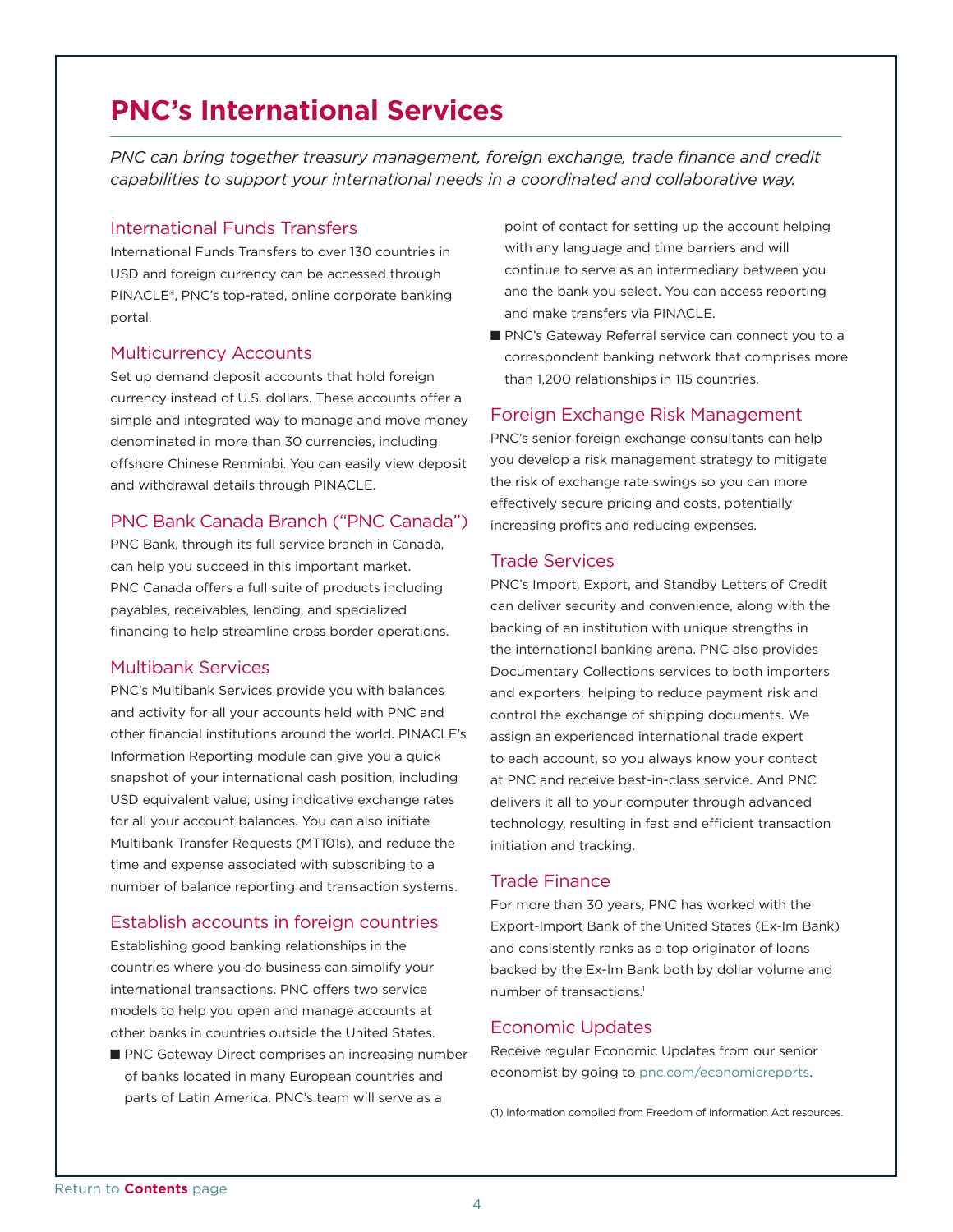PNC and PINACLE are registered marks of The PNC Financial Services Group, Inc. ("PNC").

Bank deposit and treasury management products and services are provided by PNC Bank, National Association, a wholly-owned subsidiary of PNC and **Member FDIC**. Lending products and services, as well as certain other banking products and services, may require credit approval.

In Canada, bank deposit, treasury management, equipment financing, leasing and lending products and services are provided by PNC Bank Canada Branch. PNC Bank Canada Branch is the Canadian branch of PNC Bank, National Association. Deposits with PNC Bank Canada Branch are **not** insured by the Canada Deposit Insurance Corporation.

Foreign exchange and derivative products are obligations of PNC Bank, National Association. Foreign exchange and derivative products are **not** bank deposits and are **not FDIC insured**, nor are they insured or guaranteed by PNC or any of its subsidiaries or affiliates.

*This AFP Country Report is being provided for general information purposes only and is not intended as specific legal, tax or investment advice or a recommendation to engage in any other transactions and does not purport to comprehensive. Under no circumstances should any information contained herein be used or considered as an offer or a solicitation of an offer to participate in any particular transaction or strategy. Any reliance upon this information is solely and exclusively your own risk.*

©2019 The PNC Financial Services Group, Inc. All rights reserved.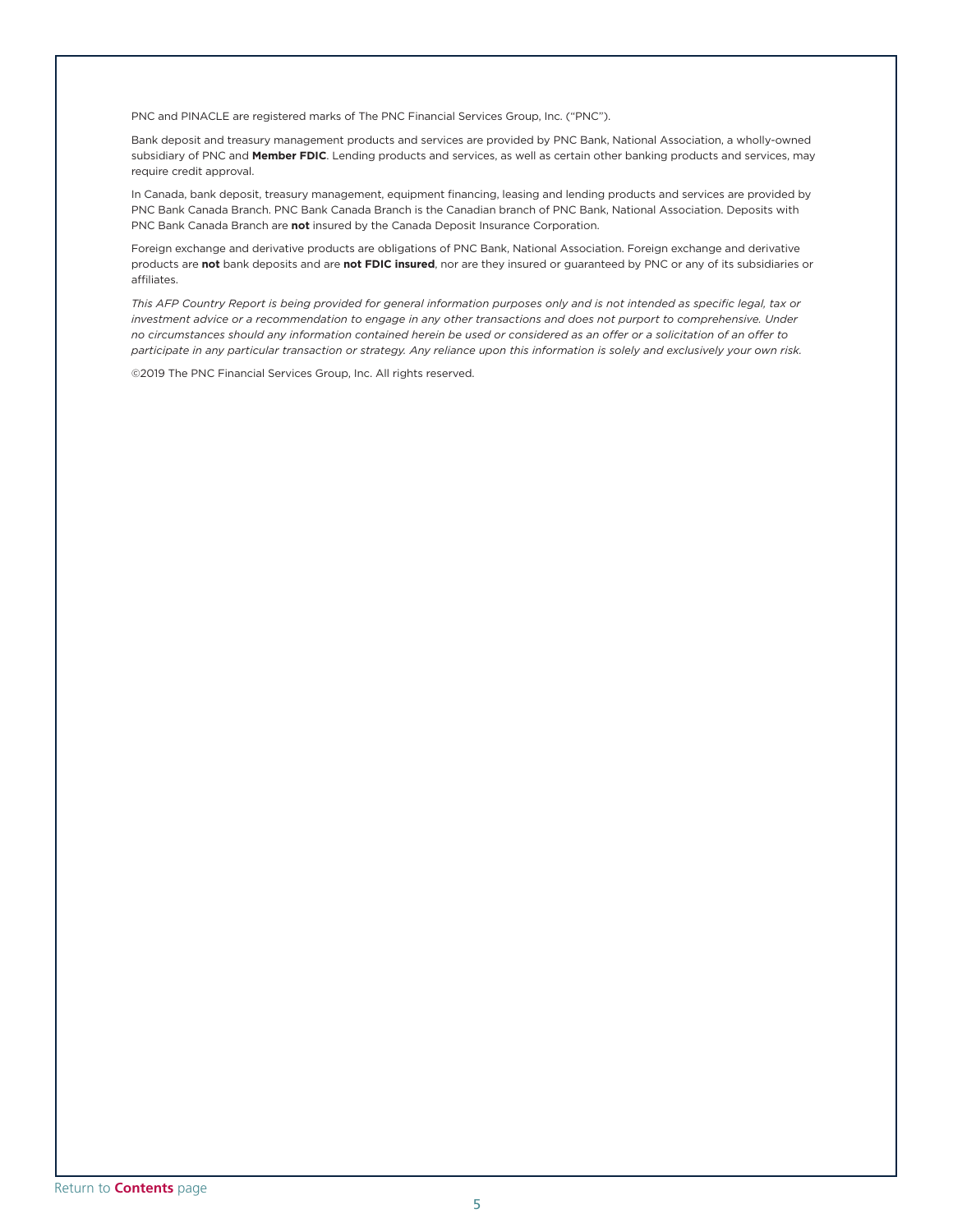# <span id="page-5-0"></span>**Contents**

| Tax Treaties / Tax Information Exchange Agreements (TIEAs)  20 |  |
|----------------------------------------------------------------|--|
|                                                                |  |
|                                                                |  |
|                                                                |  |
|                                                                |  |
|                                                                |  |
|                                                                |  |
|                                                                |  |
|                                                                |  |
|                                                                |  |
|                                                                |  |
|                                                                |  |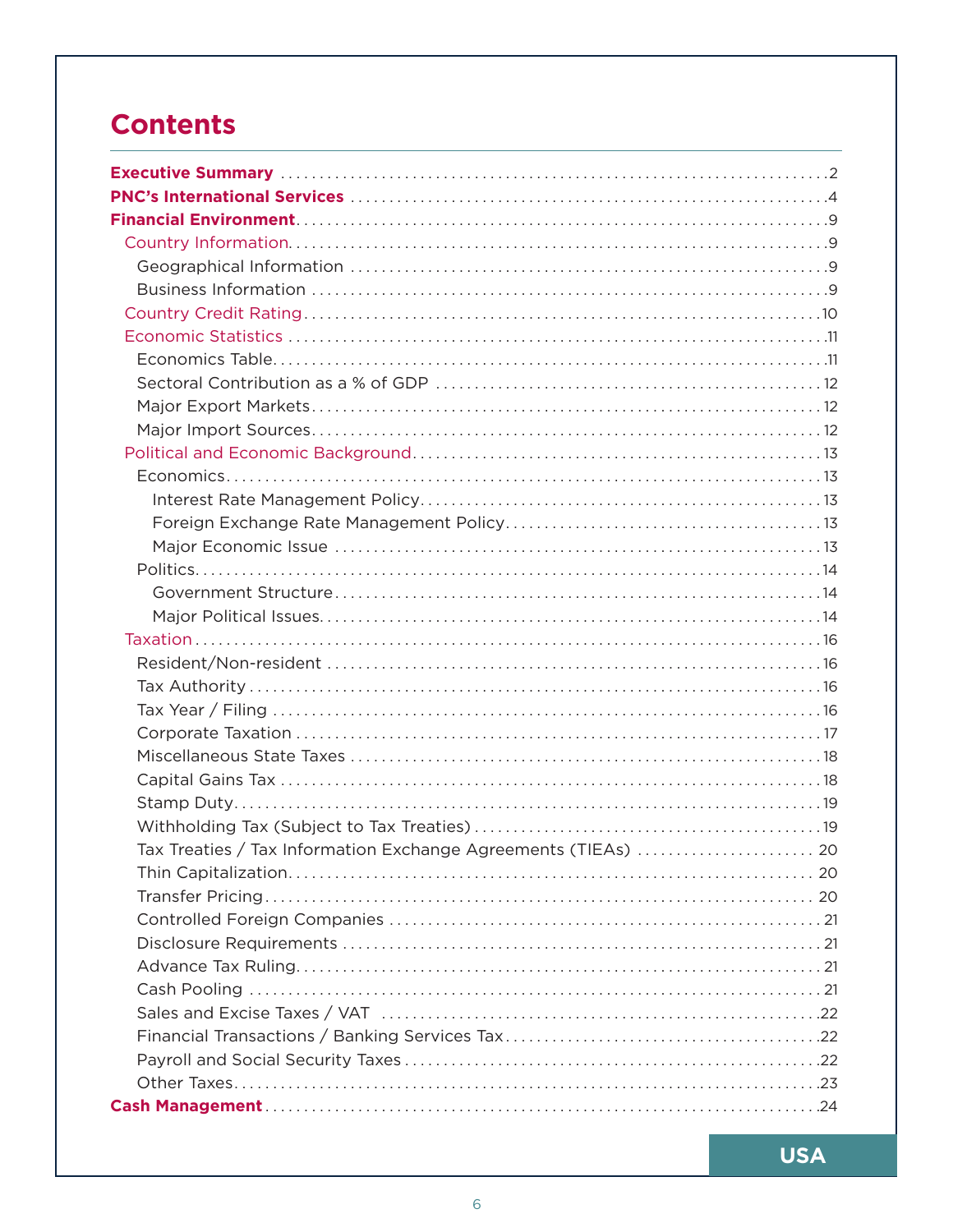| Anti-money Laundering and Counter-terrorist Financing* 26 |  |
|-----------------------------------------------------------|--|
|                                                           |  |
|                                                           |  |
|                                                           |  |
|                                                           |  |
|                                                           |  |
|                                                           |  |
|                                                           |  |
|                                                           |  |
|                                                           |  |
|                                                           |  |
|                                                           |  |
|                                                           |  |
|                                                           |  |
|                                                           |  |
|                                                           |  |
|                                                           |  |
|                                                           |  |
|                                                           |  |
|                                                           |  |
|                                                           |  |
|                                                           |  |
|                                                           |  |
|                                                           |  |
|                                                           |  |
|                                                           |  |
|                                                           |  |
|                                                           |  |
| Intercompany Borrowing, including Lagging Payments  39    |  |
|                                                           |  |
|                                                           |  |
|                                                           |  |
|                                                           |  |
|                                                           |  |
|                                                           |  |
|                                                           |  |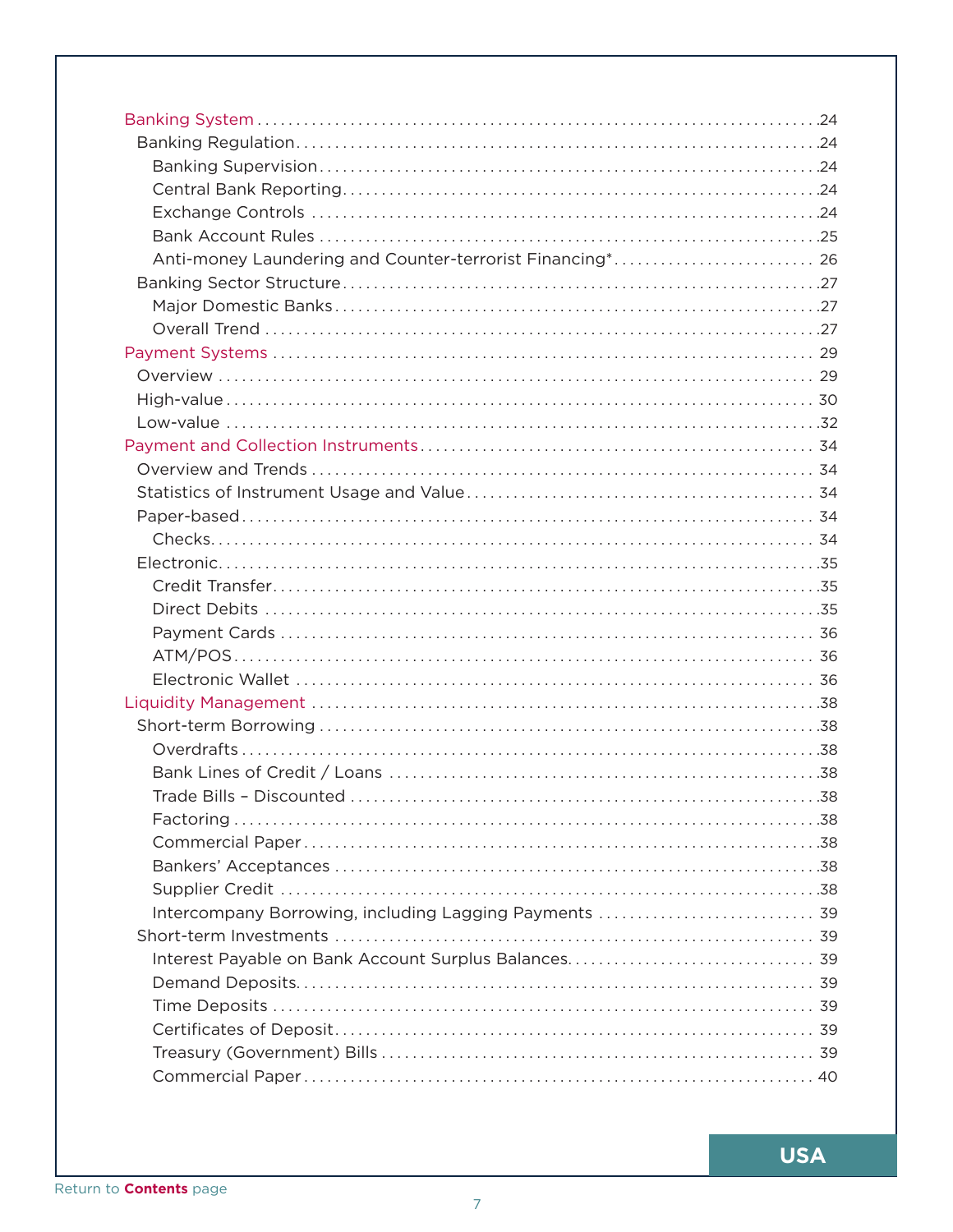| Cash Concentration / Zero Balancing / Target Balancing 40 |
|-----------------------------------------------------------|
|                                                           |
|                                                           |
|                                                           |
|                                                           |
|                                                           |
|                                                           |
|                                                           |
|                                                           |
|                                                           |
|                                                           |
|                                                           |
|                                                           |
|                                                           |
|                                                           |
|                                                           |
|                                                           |
|                                                           |
|                                                           |
|                                                           |
|                                                           |
|                                                           |
|                                                           |
|                                                           |
|                                                           |
|                                                           |
|                                                           |
|                                                           |
|                                                           |
|                                                           |
|                                                           |
|                                                           |
|                                                           |
|                                                           |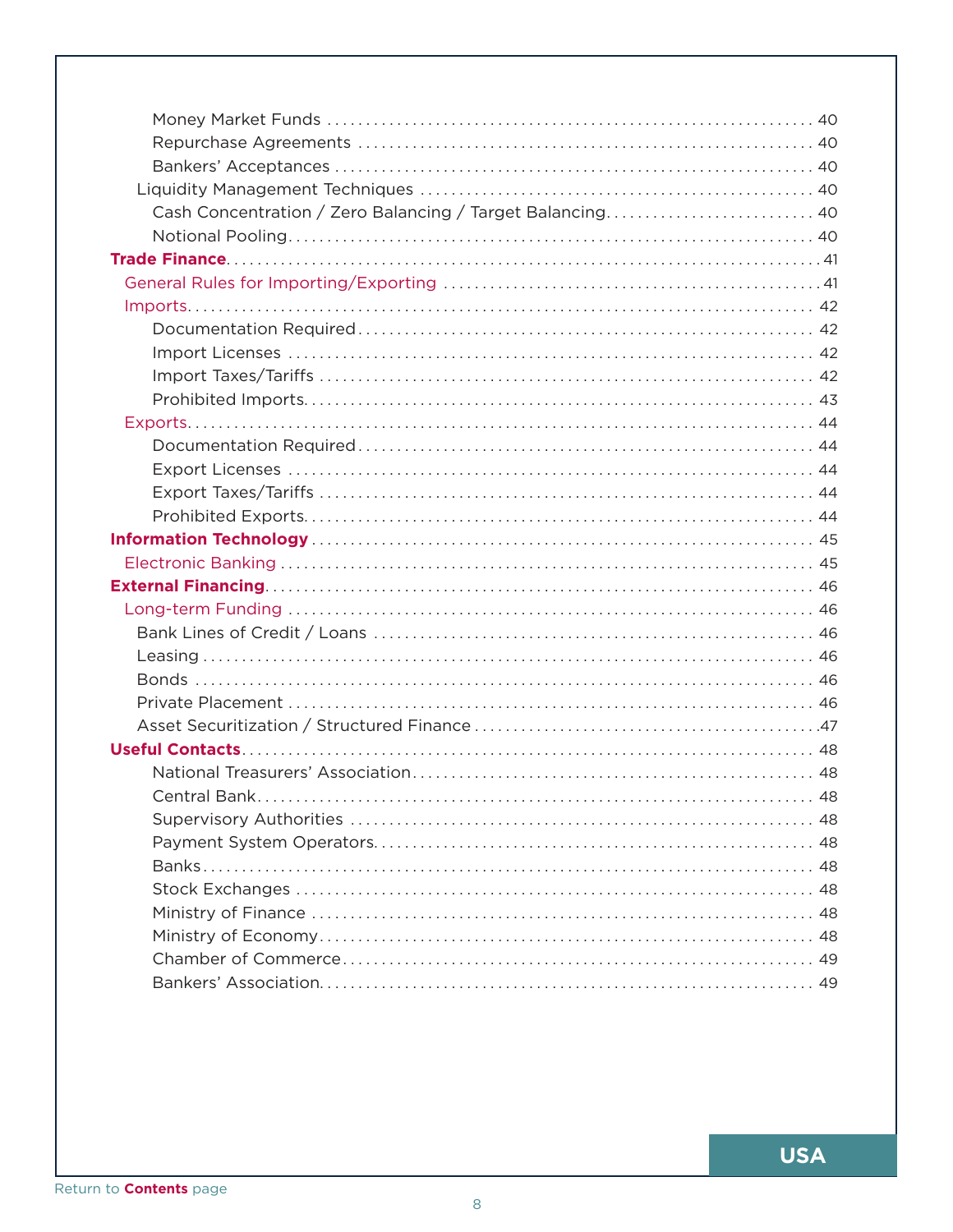# **Financial Environment**

# **Country Information**

## **Geographical Information**

| <b>Capital</b>            | Washington, DC                                                                         |
|---------------------------|----------------------------------------------------------------------------------------|
| <b>Area</b>               | $9,833,517$ km <sup>2</sup>                                                            |
| <b>Population</b>         | 329.3 million                                                                          |
| <b>Official languages</b> | English                                                                                |
| <b>Political leader</b>   | President (head of state and government) – Donald J. Trump (since<br>January 20, 2017) |

## **Business Information**

<span id="page-8-0"></span>

| <b>Area</b><br><b>Population</b><br><b>Official languages</b><br><b>Political leader</b> | 9,833,517 km <sup>2</sup><br>329.3 million<br>English                                                                                                                                                                                                                                                                                                          |
|------------------------------------------------------------------------------------------|----------------------------------------------------------------------------------------------------------------------------------------------------------------------------------------------------------------------------------------------------------------------------------------------------------------------------------------------------------------|
|                                                                                          |                                                                                                                                                                                                                                                                                                                                                                |
|                                                                                          |                                                                                                                                                                                                                                                                                                                                                                |
|                                                                                          | President (head of state and government) - Donald J. Trump (since<br>January 20, 2017)                                                                                                                                                                                                                                                                         |
| <b>Business Information</b>                                                              |                                                                                                                                                                                                                                                                                                                                                                |
| <b>Currency (+ SWIFT code)</b>                                                           | US dollar (USD)                                                                                                                                                                                                                                                                                                                                                |
| <b>Business/Banking hours</b>                                                            | 09:00-17:00 (Mon-Fri. Some banks also open on Saturday.)                                                                                                                                                                                                                                                                                                       |
| <b>Bank holidays</b>                                                                     | 2019 - February 18, May 27, July 4, September 2, October 14,<br>November 11, 28, December 25<br>2020 - January 1, 20, February 17, May 25, July 4, September 7,<br>October 12, November 11, 26, December 25<br>2021 - January 1, 18, February 15, May 31, July 5, September 6,<br>October 11, November 11, 25, December 25<br>Source: www.goodbusinessday.com. |
| <b>International dialing code</b>                                                        | $+1$                                                                                                                                                                                                                                                                                                                                                           |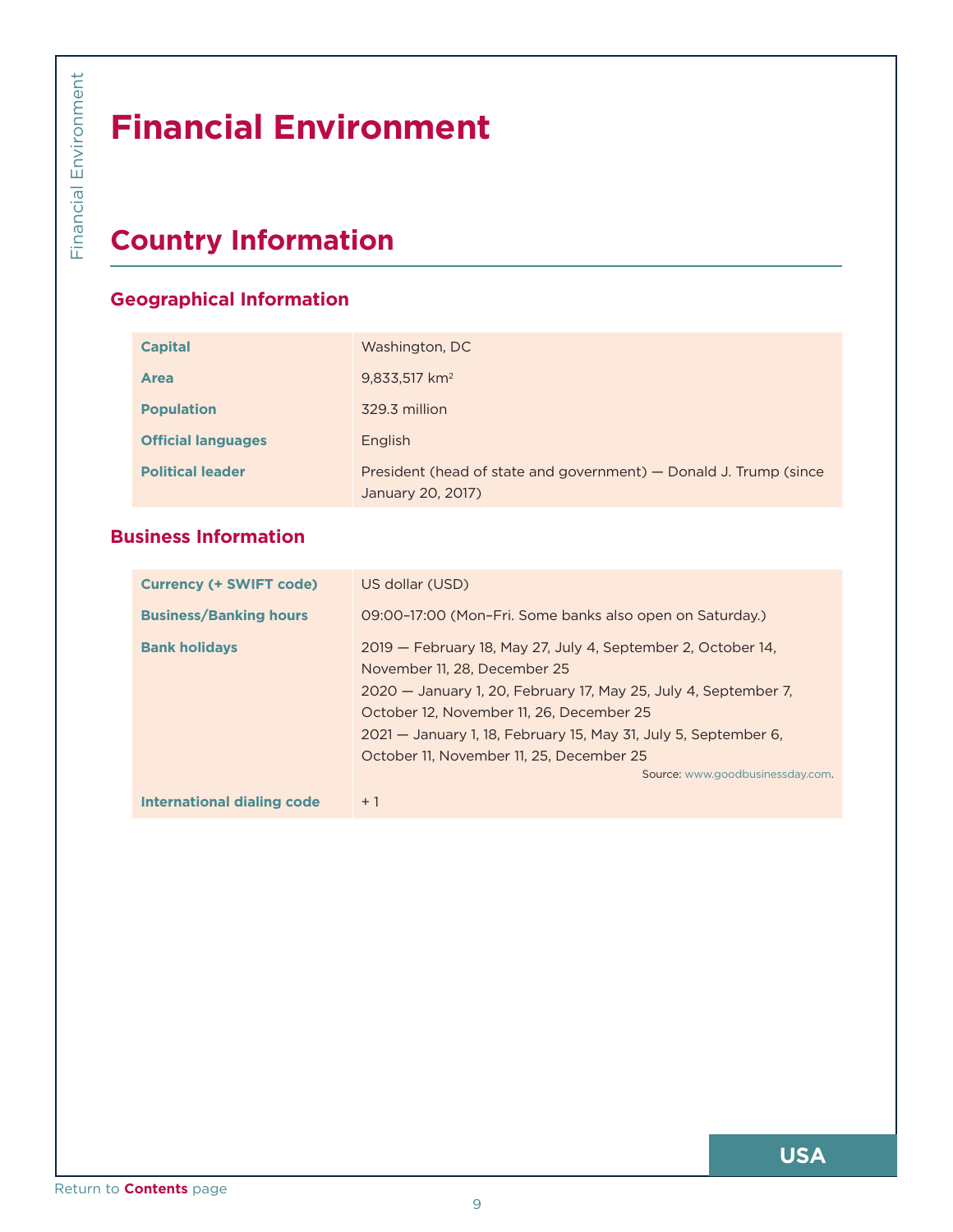# **Country Credit Rating**

<span id="page-9-0"></span>

|                                 | Fitch Ratings last rated United States of America on April 5, 2018 for issuer default as: |
|---------------------------------|-------------------------------------------------------------------------------------------|
| <b>Term</b>                     | <b>Issuer Default Rating</b>                                                              |
| <b>Short</b>                    | $F1 +$                                                                                    |
| Long                            | <b>AAA</b>                                                                                |
| <b>Long-term rating outlook</b> | Stable                                                                                    |
|                                 |                                                                                           |
|                                 |                                                                                           |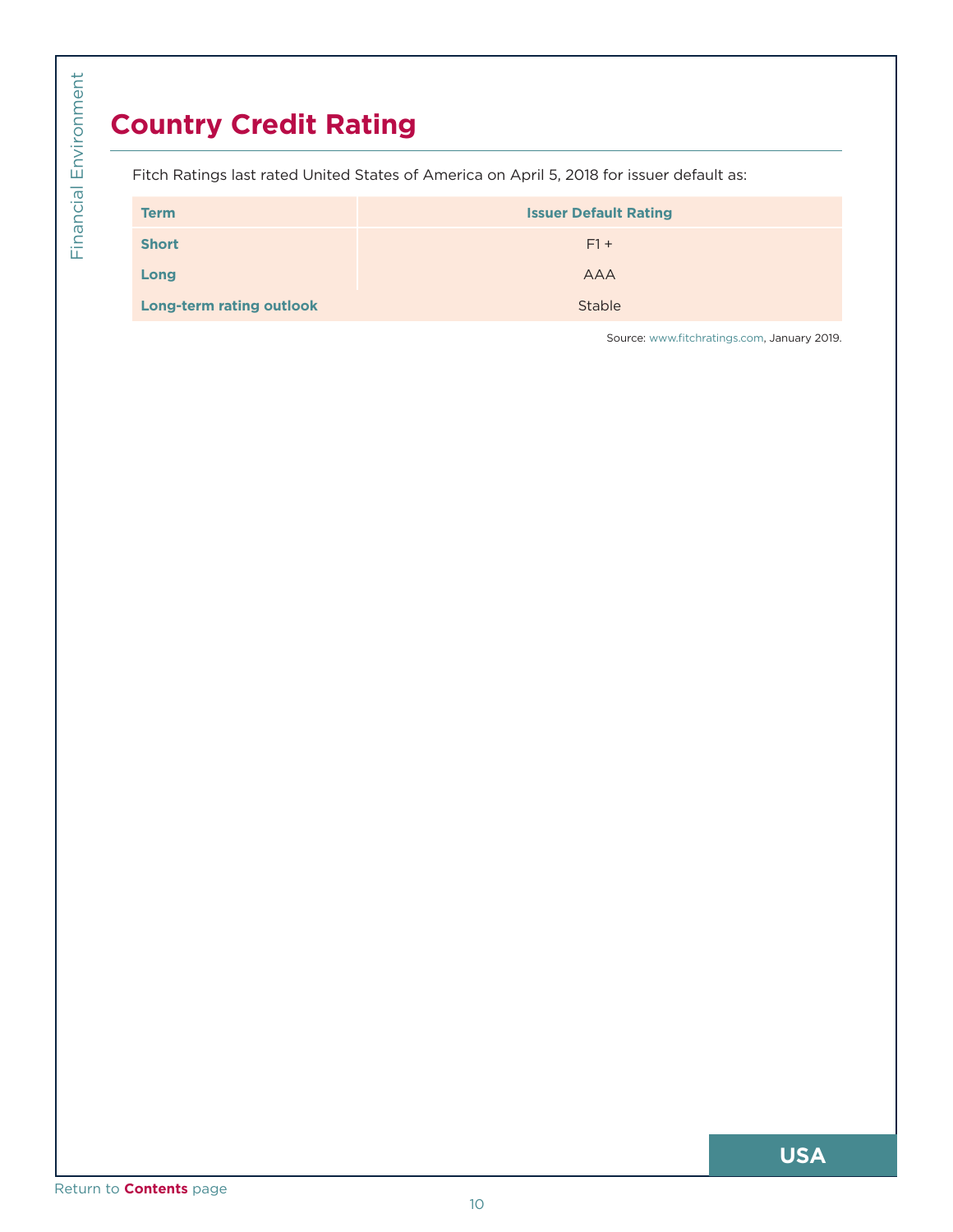# **Economic Statistics**

<span id="page-10-0"></span>

|                            | 2012                                                                                                                                                                                                                                                                                                                                   | 2013   | 2014      | 2015      | 2016                                                                            |
|----------------------------|----------------------------------------------------------------------------------------------------------------------------------------------------------------------------------------------------------------------------------------------------------------------------------------------------------------------------------------|--------|-----------|-----------|---------------------------------------------------------------------------------|
| (USD)                      | 51,613                                                                                                                                                                                                                                                                                                                                 | 52,823 | 54,695    | 56,366    | 57,668                                                                          |
| (USD billion)              | 16,155                                                                                                                                                                                                                                                                                                                                 | 16,692 | 17,393    | 18,037    | 18,569                                                                          |
| $(\%)$                     | $+2.2$                                                                                                                                                                                                                                                                                                                                 | $+1.7$ | $+2.4$    | $+2.9$    | $+1.5$                                                                          |
|                            | $-2.0$                                                                                                                                                                                                                                                                                                                                 | $-1.5$ | $-1.5$    | $-1.8$    | $-1.7$                                                                          |
| $(\%)$                     | $+2.1$                                                                                                                                                                                                                                                                                                                                 | $+1.5$ | $+1.6$    | $+ 0.1$   | $+1.3$                                                                          |
| (million)                  | 313                                                                                                                                                                                                                                                                                                                                    | 316    | 318       | 320       | 322                                                                             |
| $(\%)$                     | 8.1                                                                                                                                                                                                                                                                                                                                    | 7.4    | 6.2       | 5.3       | 4.9                                                                             |
|                            | 0.14                                                                                                                                                                                                                                                                                                                                   | 0.11   | 0.09      | 0.13      | 0.40                                                                            |
| (USD per EUR) <sup>+</sup> | 1.2856                                                                                                                                                                                                                                                                                                                                 | 1.3282 | 1.3288    | 1.1096    | 1.1066                                                                          |
|                            |                                                                                                                                                                                                                                                                                                                                        |        |           | 2018      |                                                                                 |
|                            | Q4                                                                                                                                                                                                                                                                                                                                     | Year   | Q1        | Q2        | Q3                                                                              |
| (USD)                      |                                                                                                                                                                                                                                                                                                                                        | 59,836 |           |           |                                                                                 |
| (USD billion)              | $\overline{\phantom{a}}$                                                                                                                                                                                                                                                                                                               | 19,387 |           |           |                                                                                 |
| $(\%)$                     | $+2.5$                                                                                                                                                                                                                                                                                                                                 | $+2.2$ | $+2.6$    | $+2.9$    | $+ 3.0$                                                                         |
|                            | $-$                                                                                                                                                                                                                                                                                                                                    | $-1.8$ |           | -         |                                                                                 |
| $(\%)$                     | $+2.1$                                                                                                                                                                                                                                                                                                                                 | $+2.1$ | $+2.2$    | $+2.7$    | $+2.6$                                                                          |
| (million)                  |                                                                                                                                                                                                                                                                                                                                        | 324    |           |           |                                                                                 |
| $(\%)$                     | 3.9                                                                                                                                                                                                                                                                                                                                    | 4.4    | 4.3       | 3.8       | NA                                                                              |
|                            | <b>NA</b>                                                                                                                                                                                                                                                                                                                              | 0.80   | <b>NA</b> | <b>NA</b> | <b>NA</b>                                                                       |
| (USD per EUR) <sup>+</sup> | 1.1779                                                                                                                                                                                                                                                                                                                                 | 1.1274 | 1.2285    | 1.1919    | 1.1628                                                                          |
|                            |                                                                                                                                                                                                                                                                                                                                        |        |           |           |                                                                                 |
|                            | <b>Economics Table</b><br><b>GDP volume growth!</b><br>BoP (goods, services & income) as % GDP<br>Interest rate (federal funds rate) <sup>+</sup> (%)<br><b>GDP volume growth!</b><br>BoP (goods, services & income) as % GDP<br>Interest rate (money market rate) <sup>+</sup> (%)<br>*Official rate. +Period average. ‡Year on year. |        | 2017      |           | Source: International Financial Statistics, IMF, January 2019 and 2018 Yearbook |

|                                                    |                               | 94                       | <b>Tear</b> | чı                       | <b>WZ</b> | <b>UJ</b> |
|----------------------------------------------------|-------------------------------|--------------------------|-------------|--------------------------|-----------|-----------|
| <b>GDP per capita</b>                              | (USD)                         |                          | 59,836      |                          |           |           |
| <b>GDP</b>                                         | (USD billion)                 | $\overline{\phantom{0}}$ | 19,387      |                          |           |           |
| <b>GDP volume growth!</b>                          | $(\%)$                        | $+2.5$                   | $+2.2$      | $+2.6$                   | $+2.9$    | $+ 3.0$   |
| <b>BoP</b> (goods, services & income) as % GDP     |                               |                          | $-1.8$      |                          |           |           |
| <b>Consumer inflation:</b>                         | $(\%)$                        | $+2.1$                   | $+2.1$      | $+2.2$                   | $+2.7$    | $+2.6$    |
| <b>Population</b>                                  | (million)                     | $\overline{\phantom{0}}$ | 324         | $\overline{\phantom{0}}$ |           |           |
| <b>Unemployment</b>                                | $(\%)$                        | 3.9                      | 4.4         | 4.3                      | 3.8       | <b>NA</b> |
| Interest rate (money market rate) <sup>+</sup> (%) |                               | <b>NA</b>                | 0.80        | <b>NA</b>                | <b>NA</b> | <b>NA</b> |
| <b>Exchange rate*</b>                              | (USD per $EUR$ ) <sup>+</sup> | 1.1779                   | 1.1274      | 1.2285                   | 1.1919    | 1.1628    |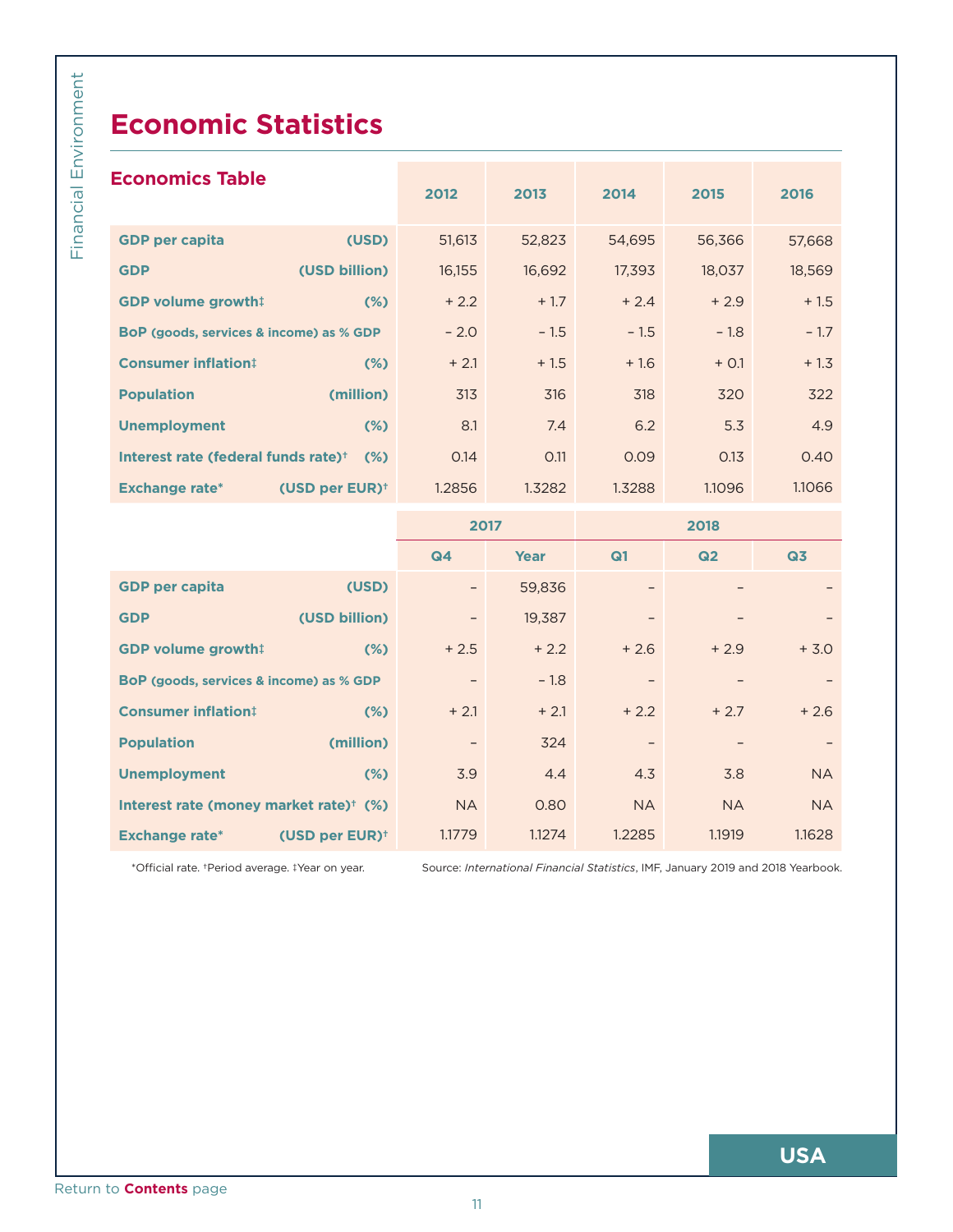## <span id="page-11-0"></span>**Sectoral Contribution as a % of GDP**

Agriculture – 0.9%

Industry – 19.1%

Services – 80% (2017 estimate)

## **Major Export Markets**

Canada (18.3%), Mexico (15.7%), China (8.4%), Japan (4.4%)

## **Major Import Sources**

China (21.6%), Mexico (13.4%), Canada (12.8%), Japan (5.8%), Germany (5%)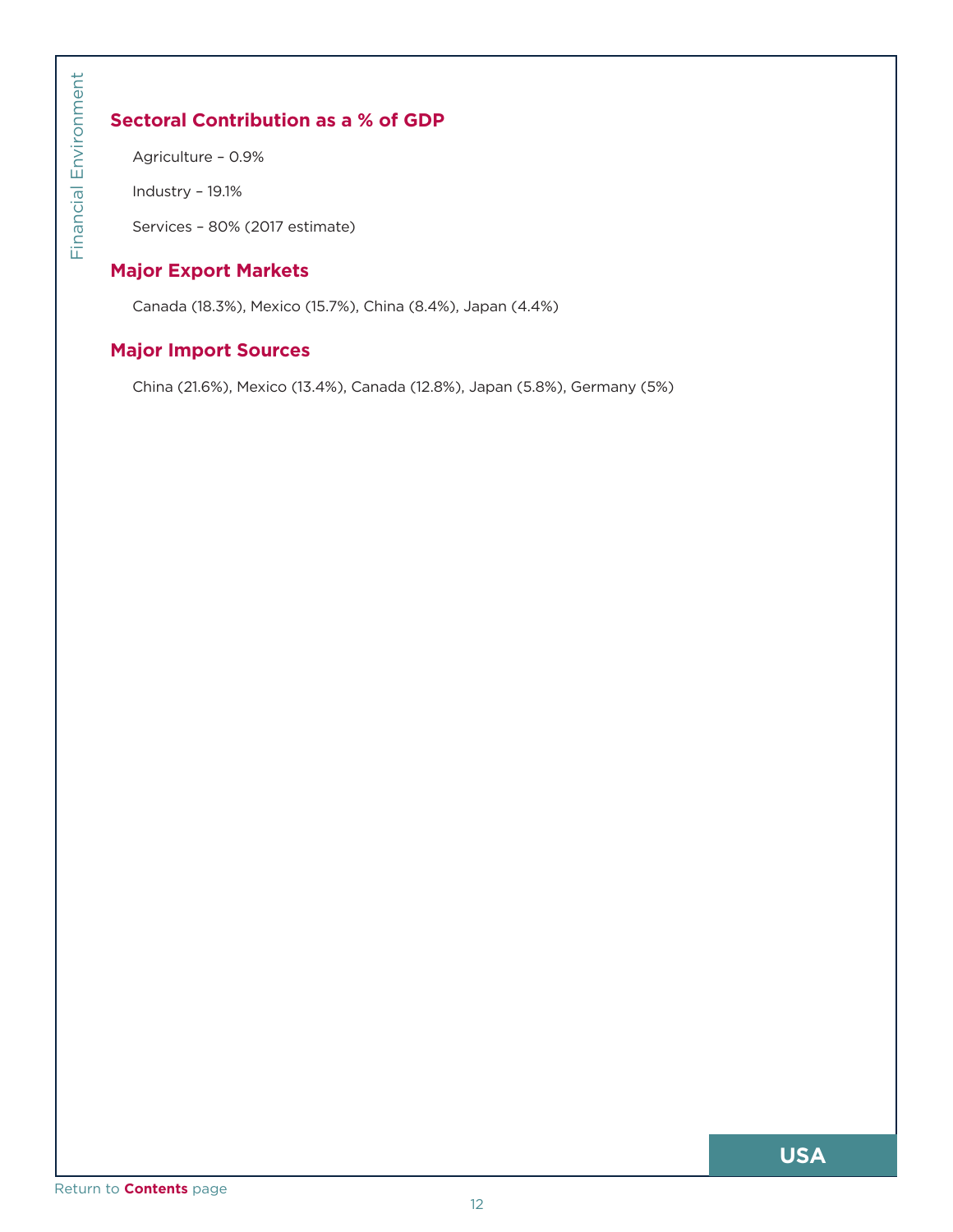# **Political and Economic Background**

## **Economics**

#### Interest Rate Management Policy

The Federal Reserve System (the Fed) is responsible for managing interest rate policy. The Fed's main objectives are maximum employment, stable prices and moderate long-term interest rates. Interest rates are set at eight annual meetings of the Fed's Federal Open Market Committee (FOMC).

## Foreign Exchange Rate Management Policy

The exchange rate policy is determined by the US Department of Treasury in consultation with the Fed. Although they are permitted to intervene in the foreign exchange market to manage the US dollar exchange rate relative to other currencies, their intervention has become less frequent in recent years. The Federal Reserve Bank of New York has the responsibility of executing foreign exchange intervention.

#### Major Economic Issue

Although the USA has the world's biggest and most powerful economy, it is also facing several serious economic challenges, including the need to stabilize debt levels, whilst not jeopardizing its recovery from the recession. GDP grew 2.3% in 2017, an acceleration from the 1.5% recorded in 2016, helped by rising consumer spending and exports. In December 2018, the Fed cut its GDP growth forecast for 2018 to 3%, down from a September forecast of 3.1% and cut its growth forecast for 2019 to 2.3%, down from a prior estimate of 2.5%.

<span id="page-12-0"></span>**Political**<br> **Economics**<br>
Interest Rat<br>
The Federal F<br>
main objective<br>
Interest rates<br>
Foreign Exx<br>
The exchange the Fed. Alth<br>
US dollar exc<br>
in recent yeal<br>
exchange interest main exchange interest<br>
Major Econom<br>
Althoug In December 2015, after holding its benchmark interest rate near zero for seven years, the Fed raised interest rates by a quarter of a percentage point. In December 2018, the Fed raised interest rates for the fourth time in the year, by a quarter of a percentage point, to between 2.25% and 2.5%, despite government pressure uncertainty about US trade policy and global economic growth. It indicated that at least two more increases are likely in 2019. Unemployment stood at 3.9% in December 2018, down from 4.1% in December 2017 but up from 3.7% in November 2018. Consumer Price Inflation stood at 1.9% in December 2018, the lowest since August 2017 and below the Fed's 2% target.

The USA's trade deficit increased from USD 54.6 billion in September 2018 to USD 55.5 billion in October 2018, the highest in six months, as exports decreased and imports increased amid a trade war with China. Although the USA is self-sufficient in most raw materials, it is still dependent on imports for its supply of oil.

In the long term, the USA needs to address under-investment in its financial infrastructure, as well as the pressing concerns associated with its ageing population, such as the sharp rise in the cost of pensions and medical care. Other long-term problems include sizeable current account and budget deficits and stagnation of wages for lower-income families.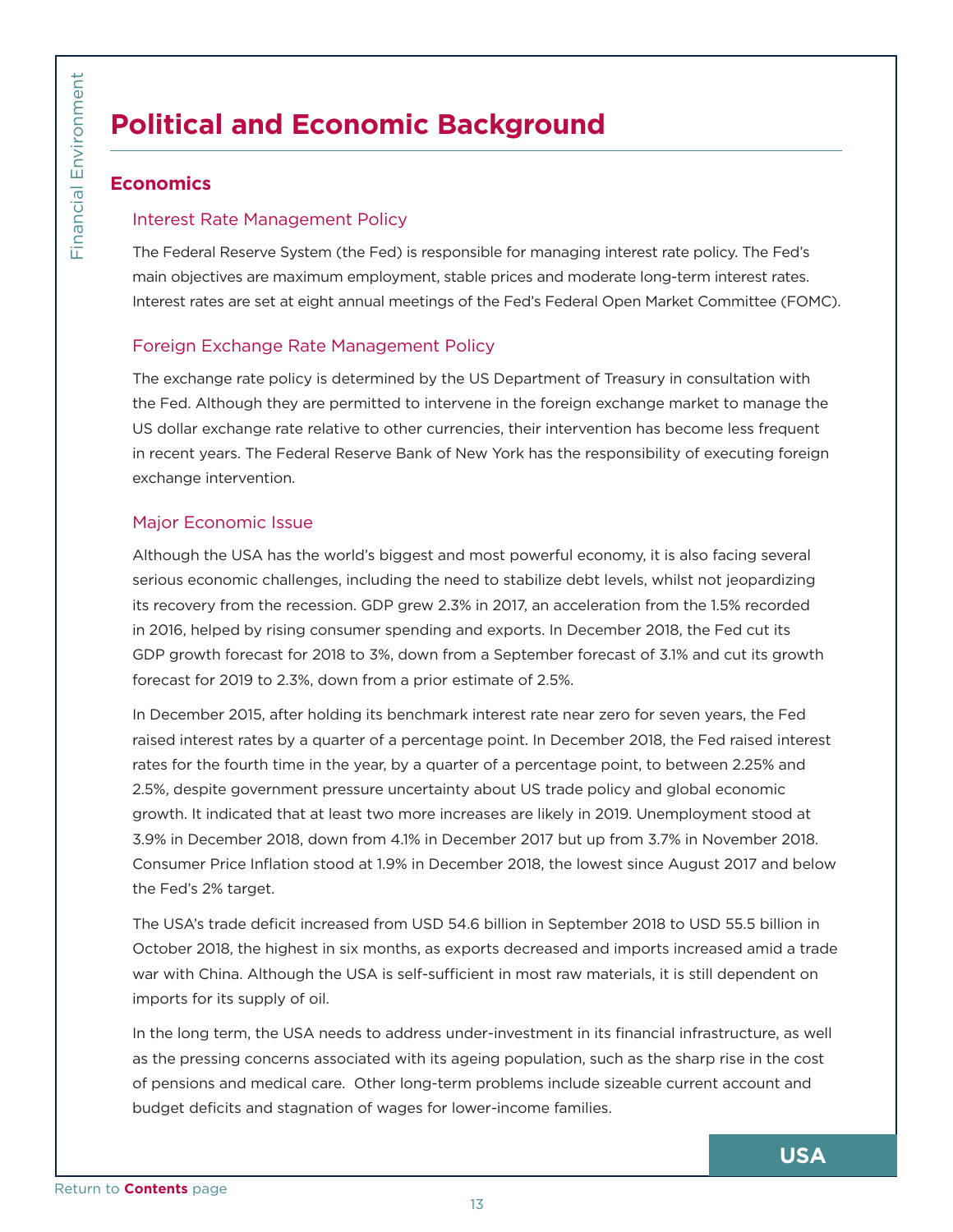## **Politics**

#### Government Structure

Political power is divided between the national (federal) and state governments in the USA under the terms of the US constitution.

The national government is based in Washington, DC.

There are 50 state governments, within which there are also local municipal and county councils.

The federal president is both the head of state and head of government.

## *Executive*

At national level, the federal government is headed by the president. The president is elected by a college of representatives directly elected from each state. The president then appoints the cabinet with senate approval.

The current administration is headed by President Donald J. Trump, of the Republican Party.

Presidential elections are held every four years. The next election will be held on November 3, 2020.

## *Legislature*

At national level, the legislature has two houses.

The Senate has 100 members. Each state is represented by two Senators, who are elected by popular vote of the whole state. The term of office in the Senate is six years. One-third of the Senators are elected every second year.

The House of Representatives has 435 members. They are elected every two years by popular vote to represent single-member districts. Each state is divided into a number of congressional districts, with the number of districts apportioned according to their population.

## *International memberships*

The USA is a member of the North American Free Trade Association (NAFTA), the Organization for Economic Cooperation and Development (OECD), the Bank for International Settlements, the North Atlantic Treaty Organization (NATO) and the World Trade Organization (WTO), as well as the Dominican Republic–Central American Free Trade Agreement (DR-CAFTA).

## Major Political Issues

On November 8, 2016, Republican Donald Trump was elected president of the United States after a victory over the Democratic presidential candidate, Hillary Clinton, in the race for the presidency.

<span id="page-13-0"></span>**Politics**<br>
Governmen<br>
Political power<br>
the terms of the terms of the terms of the terms of the terms of the federal p<br> *Executive*<br>
At national le<br>
a college of n<br>
cabinet with The current a<br>
Presidential e<br> *Legislature* Donald Trump was sworn in as the 45th President of the United States on January 20, 2017, succeeding Barack Obama, of the Democratic Party. President Trump has promised to undo some of Barack Obama's signature achievements, including the repeal and replacement of the Affordable Healthcare Act "Obamacare." He has also promised initiatives on infrastructure and to radically change US foreign policy. In December 2017, his administration's first major policy success, corporate tax reform, was signed into law.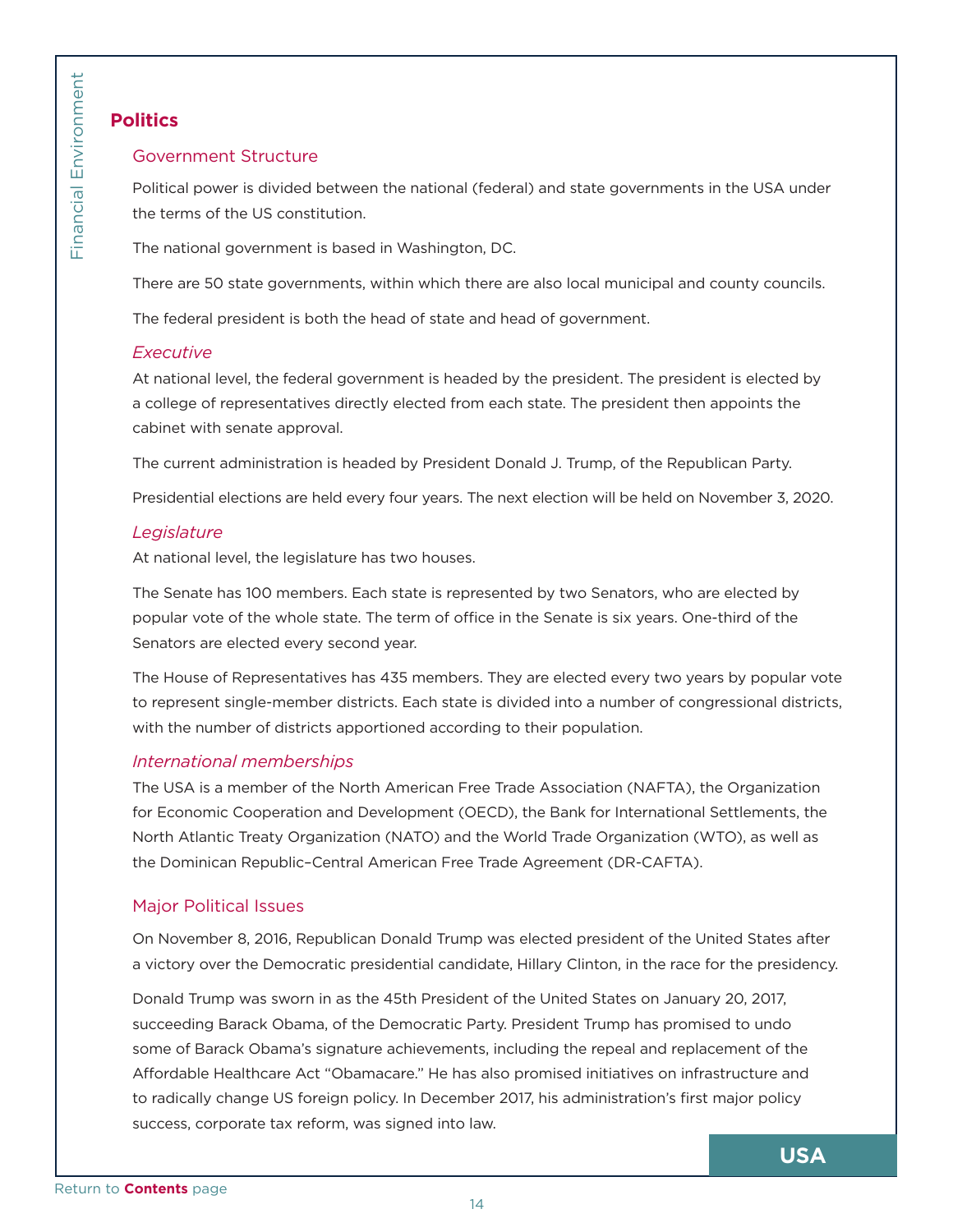Financial Environment

The new press<br>
way and calle<br>
relations, the<br>
Agreement (I<br>
signed an exe<br>
pact. After m<br>
office, the US<br>
bilateral trade<br>
leaves the Eu<br>
the president<br>
also vowed to<br>
build a new w<br>
so-called P5+<br>
activities in re<br>
of eco The new president has questioned US commitments to NATO allies that do not pay their own way and called for better relations with Russia. He has also proposed renegotiating US-China relations, the Iran nuclear deal and trade agreements such as the North American Free Trade Agreement (NAFTA). On his first working day in office, on January 23, 2017, President Trump signed an executive order withdrawing the USA from the Trans-Pacific Partnership (TPP) trade pact. After meeting with Prime Minister Theresa May of the UK in his first week after assuming office, the US and UK agreed to a "U.K.-U.S. Trade Negotiation Agreement" to begin preliminary bilateral trade talks for a formal free-trade deal to be signed as soon as possible after the U.K. leaves the European Union. In May 2017, the Trump administration notified the US Congress that the president intends to renegotiate the North American Free Trade Agreement. The president has also vowed to cut US trade deficits. He has also pledged a hard-line stance on immigration and to build a new wall along the US-Mexico border.

In July 2015, after 20 months of negotiations, Iran agreed a long-term nuclear deal with the so-called P5+1 (the US, UK, France, Russia, China and Germany) to limit its sensitive nuclear activities in return for the lifting of crippling sanctions. In January 2016, Iran emerged from years of economic isolation after the United Nations' nuclear watchdog ruled it had fulfilled key nuclear commitments, clearing the way for the lifting of UN, US, and European Union nuclear-related sanctions. However, in May 2018, Mr. Trump pulled the US out of the agreement and announced that his government will reimpose sanctions on Iran.

In November 2018, US voters delivered a mixed result in midterm elections for Congress as, despite a strong economy, Democrats regained a majority in the lower house while Republicans retained control of the Senate.

With the midterm elections behind him, Mr. Trump is turning his focus to his own 2020 re-election campaign. Although Mr. Trump still has 88% approval among Republican voters, his overall approval rate stand at a much lower 37% (as of January 2019) as voters blame the president more than congressional Democrats for the record-breaking partial government shutdown, triggered by his demands for funding for a wall along the US-Mexico border.

The budget deficit stood at an estimated USD 782 billion (3.9% of GDP) in the fiscal year ending in September 2018, the largest since 2012. The fiscal year 2018 deficit was up from USD 666 billion (3.5% of GDP) in the fiscal year ending in September 2017.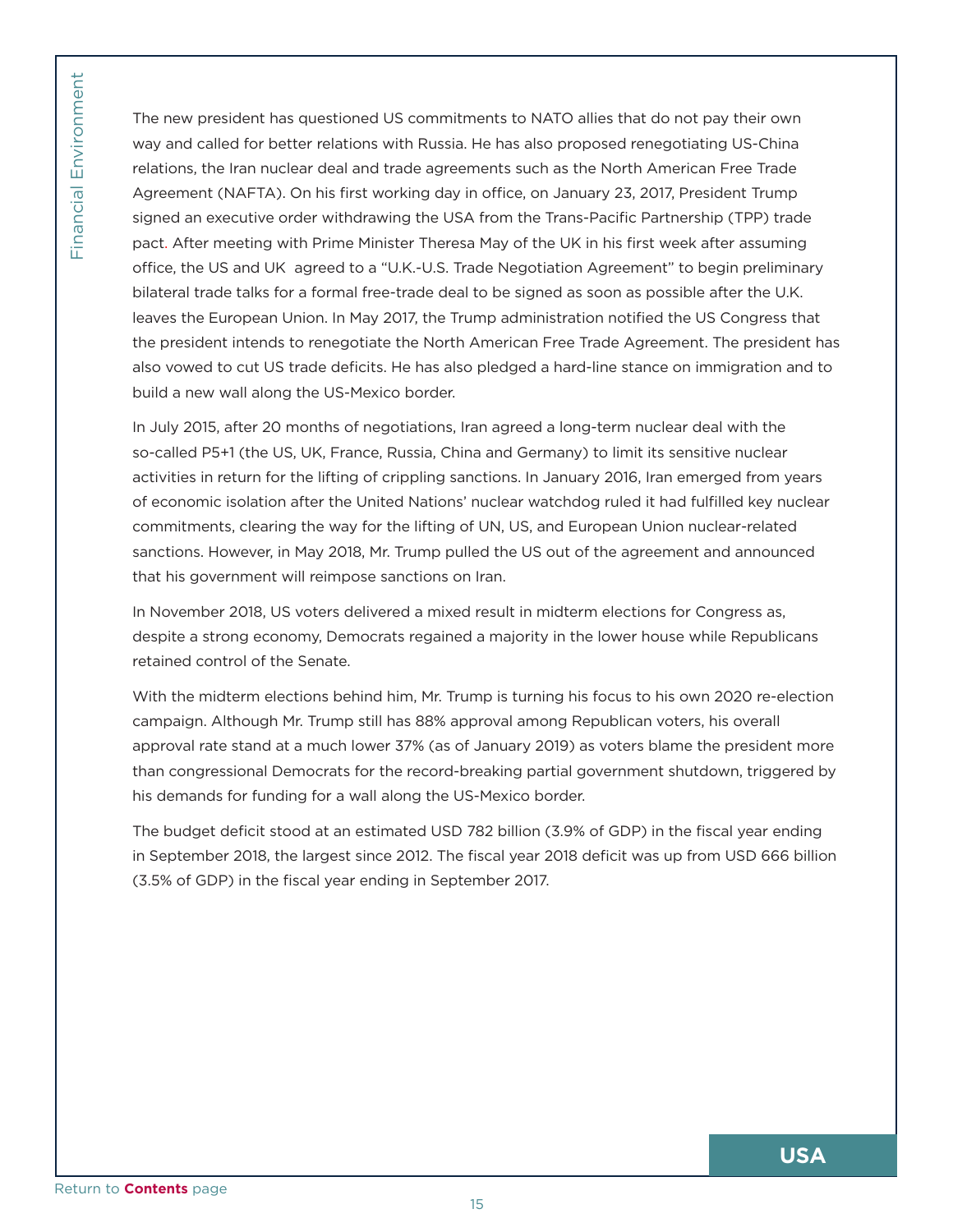# **Taxation**

## **Resident/Non-resident**

A corporation (or partnership) is "domestic" for federal tax law purposes if it is created or organized in the US or under the laws of the US, one of the 50 states or the District of Columbia. A corporation is considered "foreign" if it is organized under the laws of a foreign jurisdiction.

## **Tax Authority**

The Internal Revenue Service (IRS), a part of the US Department of the Treasury, administers the taxes imposed by federal law.

## **Tax Year / Filing**

The taxable year usually follows the taxpayer's annual accounting period where such period is a calendar or fiscal year. A calendar year is a period of 12 months ending on December 31. A fiscal year means an accounting period of 12 months ending on the last day of any month other than December. An annual accounting period means the annual period on the basis of which the taxpayer regularly computes its income in keeping its books. Certain taxable periods of more/less than 12 months may arise.

A domestic company must file its US federal corporate income tax returns by the 15th day of the fourth month following the close of the company's taxable year. A six-month extension may be obtained for filing this tax return. A foreign company that is subject to US return filing requirements may be subject to different due dates. Non-corporate businesses that have certain US-sourced income or that conduct a US trade or business are subject to return filing requirements with various due dates.

Taxpayers are normally required to make estimated tax payments in quarterly installments during the fiscal year. All remaining taxes due must be fully paid by the original due date of the return. No extensions are allowed for payment of tax. Interest is assessed on all amounts outstanding as of the original due date of the tax return.

State filing and payment deadlines are similar to the US federal requirements, but vary by state.

<span id="page-15-0"></span>**Example 18 Secondary Properties Contents** page [Return to](#page-5-0) Contents page Return to Contents page Return to Contents page Return to Contents page Return to Contents page Return to Contents page Return to Contents page Return A group of domestic affiliated corporations may file a consolidated tax return if certain requirements are met, most particularly that the parent company must own directly 80% or more of the stock of at least one subsidiary in the group, and each subsidiary in the group must be at least 80%-owned directly by the parent and/or other group subsidiaries. Certain types of corporations are not allowed to file consolidated tax returns, including insurance companies and tax-exempt organizations.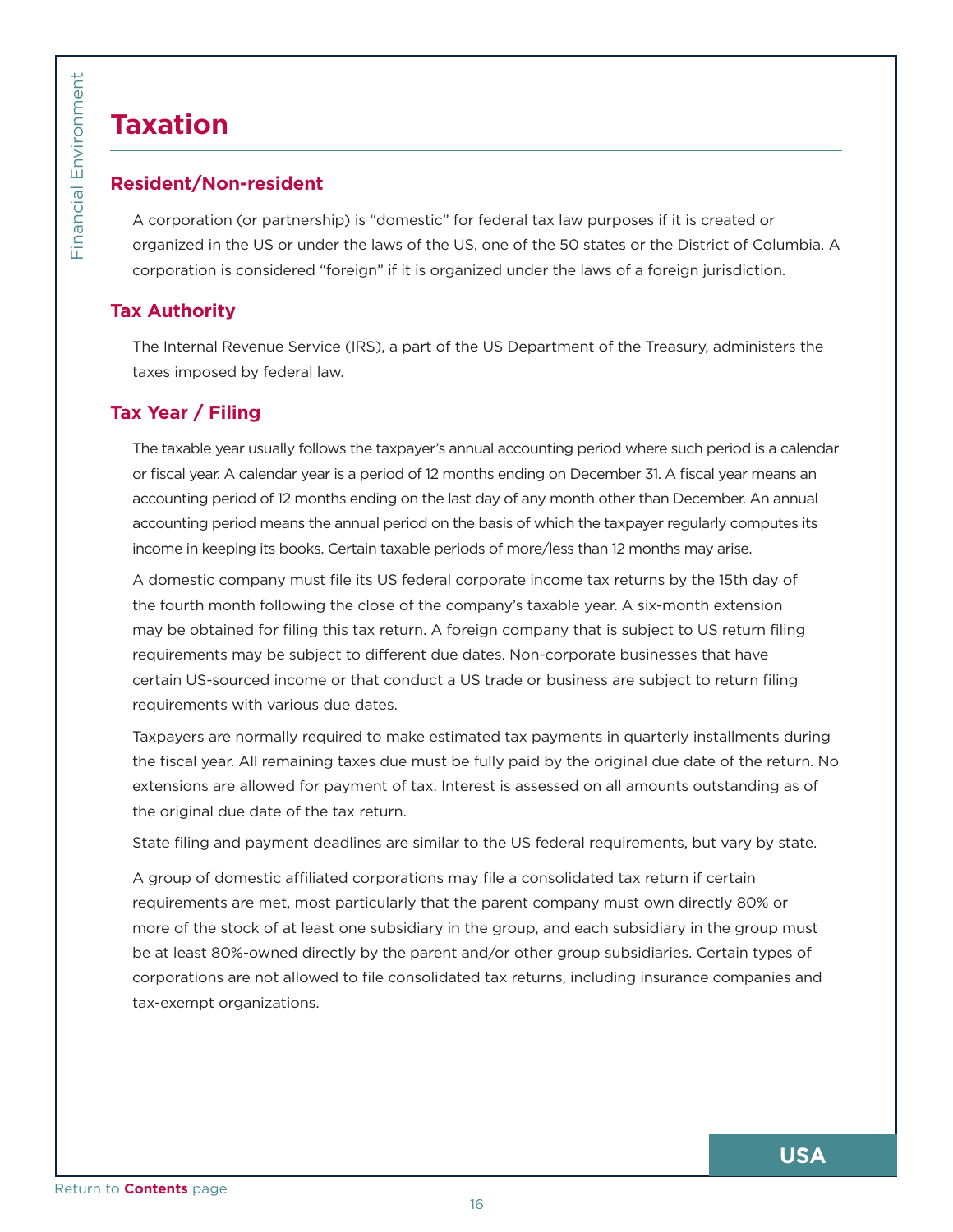## **Corporate Taxation**

Tax reform legislation (Public Law (P. L.) No. 115-97) moves the US from a worldwide tax system with deferral to a hybrid territorial tax system by establishing a limited participation exemption system and implementing new measures to deter base erosion. P. L. No. 115-97 includes a transition rule to effect the new system, imposing a one-time deemed repatriation tax, payable over eight years, on unremitted earnings and profits at the rate of 15.5% for aggregate foreign cash position and at the rate of 8% otherwise.

A foreign corporation is taxable on income effectively connected with the conduct of a trade or business in the US ("effectively connected income" or "ECI") and on most non-ECI that is derived from US sources.

A US trade or business (e.g. a business conducted through a branch office located in the US) is relevant for this purpose if conducted by the corporation, by a partnership in which it is a partner or by a trust or estate of which it is a beneficiary.

P. L. No. 115-97 introduces the Base Erosion Anti-Abuse Tax (BEAT). BEAT is a minimum tax on multinational corporations that have annual domestic gross receipts of at least USD 500 million (averaged over a three-year period) and a "base erosion percentage" of 3% of higher (2% or higher for certain banks and registered security dealers) for the tax year. The taxpayer is generally required to pay a base erosion minimum tax amount equal to the excess of 10% (5% for the 2018 calendar year and 12.5% (13.5% for certain banks and registered security dealers) after December 31, 2025) of the company's modified taxable income for a tax year, over an amount equal to the pre-credit regular income tax liability reduced (but not below zero) by any credits.

State and local income taxes are imposed by almost all states and some municipalities, including New York City and Washington DC, at varying rates. The state income tax base is generally federal taxable income that has been apportioned to a state on the basis of some combination of property, sales and payroll. State income tax rates generally range from 1% to 12%. City income taxes are generally levied on adjusted federal taxable income at various rates. Some states also impose corporate net worth/franchise/capital stock taxes at varying rates. These taxes are based on the corporate net worth apportioned to the state. State and local taxes typically are deductible expenses for federal income tax purposes.

<span id="page-16-0"></span>Example 12<br>
Tax reform le<br>
with deferral<br>
system and ir<br>
rule to effect<br>
leads the rad<br>
and at the rad<br>
A foreign cor<br>
business in the room US sour<br>
A US trade of<br>
relevant for the origin or<br>
Devant for the origin or<br>
P. L On December 22, 2017, tax reform legislation HR 1 was signed into law (Public Law (P. L.) No. 115- 97), eliminating the current federal corporate income tax rate brackets and reducing the corporate income tax rate from a maximum rate of 35% to a flat rate of 21%, effective for tax years beginning after December 31, 2017. P. L. No. 115-97 repeals the corporate alternative minimum tax (AMT) effective for years beginning after December 31, 2017. In addition, for tax years beginning in 2018, 2019 and 2020, taxpayers may claim a refund on 50% of the excess ATM carryovers. In 2021, any remaining ATM credits will be fully refundable. Previously, domestic and foreign corporations were liable for a 20% alternative minimum tax (AMT) to the extent that the AMT exceeded the amount of the regular tax liability.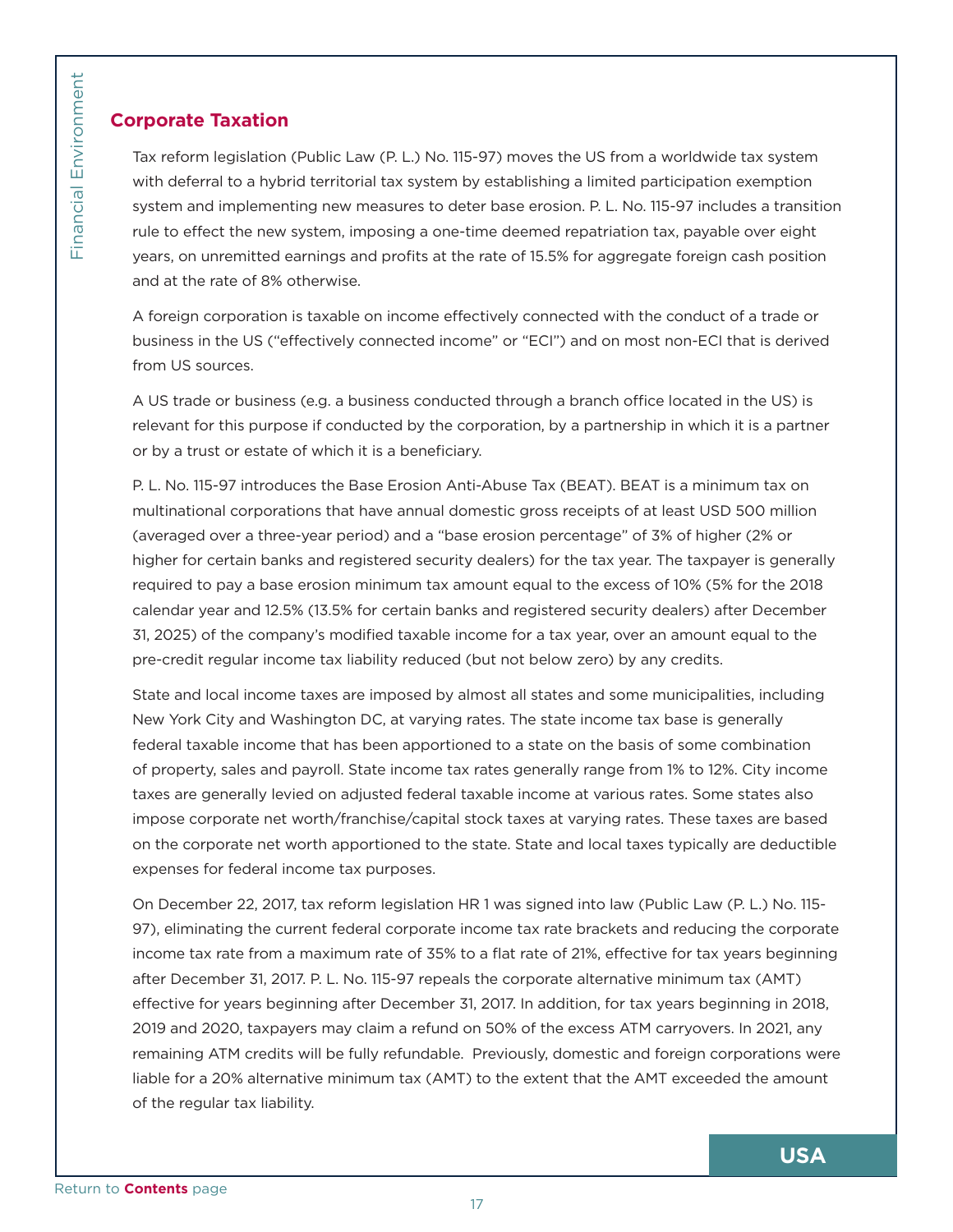Under the new law, domestic corporations are allowed to claim 100% deduction for the foreignsource portion of dividends received from a "specified 10% foreign corporation" (any foreign corporation, other than a passive foreign investment company (PFIC), that is not a controlled foreign company) in which the domestic corporation is a "US shareholder" (see "Controlled foreign companies" (CFCs) below). The 100% deduction is not available to regulated investment companies nor real estate investment trusts. The deduction provision applies to distributions made after December 31, 2017.

<span id="page-17-0"></span>Under the ne<br>
source portio<br>
corporation, d<br>
foreign companies no<br>
made after D<br>
P. L. No. 115-9<br>
their global ir<br>
income. A shi income over<br>
corporate shi<br>
before Janua<br>
include nume<br>
domestic pro<br>
benefits of de<br>
Federal P. L. No. 115-97 requires US shareholders of any CFC to include in gross income for a tax year their global intangible low-taxed income (GILTI) in a manner similar to inclusions of subpart F income. A shareholders' GILTI for any tax year means the excess, if any, of its "net CFC tested income" over its "net deemed tangible income return". The new law allows a deduction for corporate shareholders equal to 50% of GILTI for years that begin after December 31, 2017 and before January 1, 2026 and to 37.5% for years that begin after December 31, 2025. Incentives include numerous credits for special types of activities (including R&D), a deduction for qualifying domestic production activities and various temporary "expensing" provisions to accelerate the benefits of depreciation deductions.

Federal net operating losses generally may be carried back for two years and carried forward for up to 20 years to offset taxable income in those other years (specific types of losses have different carryback or carryforward provisions). Most states have similar provisions, with differences in the carryforward or carryback periods.

## **Miscellaneous State Taxes**

Many state and local jurisdictions impose taxes on real property.

Some state and local jurisdictions impose a tax on the transfer of real property.

## **Capital Gains Tax**

Capital gains earned by a domestic company are taxed at ordinary corporate tax rates. Foreign companies are generally exempt from tax on capital gains, unless the income is taxable as FDAP income or is considered to be connected with a US trade or business. Gains on the sale of stock in a US real property holding company or on the sale of a US real property interest by a foreign company are treated as income that is effectively connected with a US trade or business. Capital gains recognized by a foreign company may also be taxable as Subpart F income.

Capital losses may only be used to offset capital gains, not ordinary income. A company's excess capital losses can be carried back three years and forward for five years to offset capital gains in such other years. The amount of capital loss carried back, however, is limited to an amount that does not cause or increase a net operating loss in the carryback year.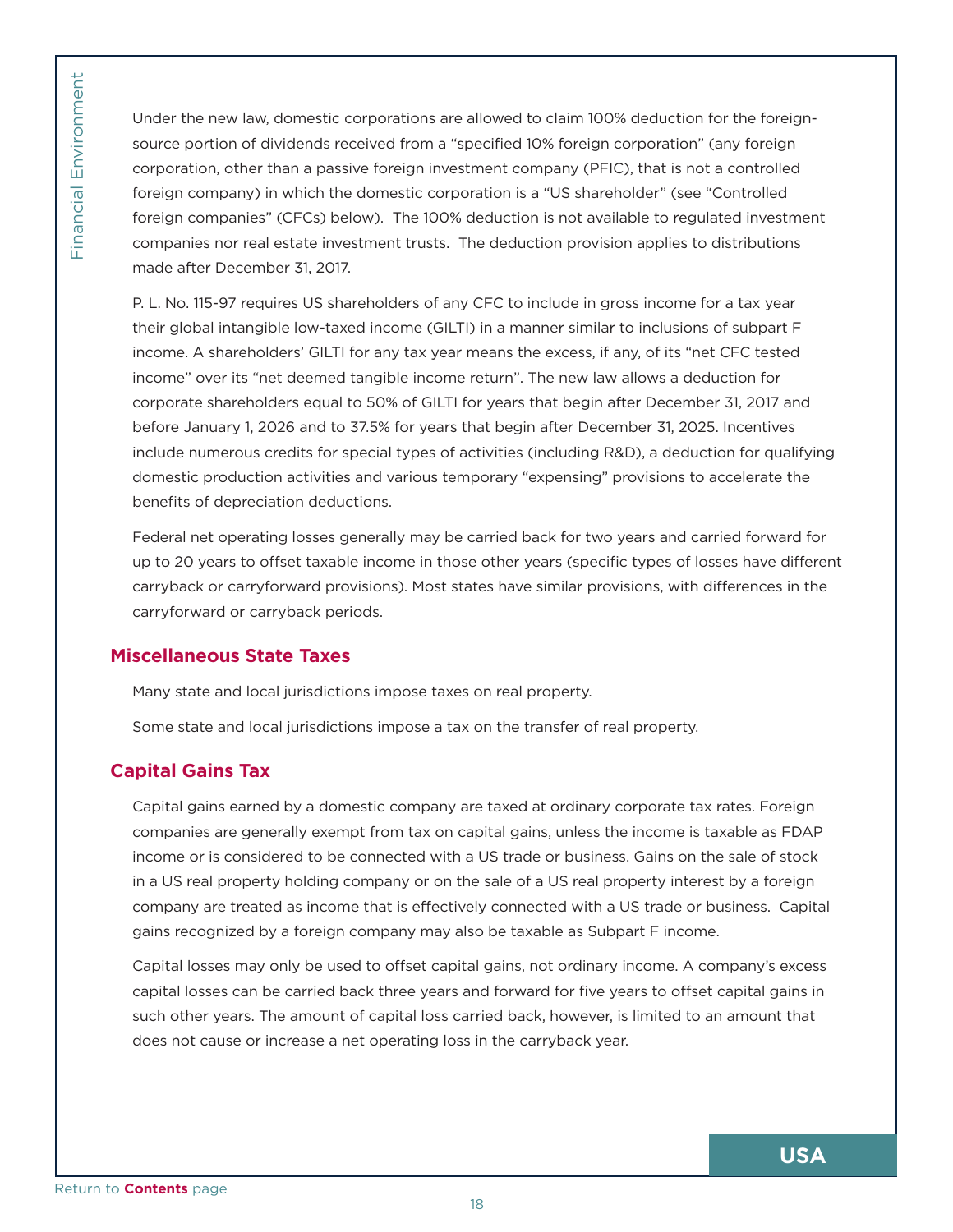## **Stamp Duty**

## **Withholding Tax (Subject to Tax Treaties)**

<span id="page-18-0"></span>

| <b>Withholding Tax (Subject to Tax Treaties)</b>                                                                                                                                                                                                                                                                                                                                                                                   |                 |                  |                  |                                     |
|------------------------------------------------------------------------------------------------------------------------------------------------------------------------------------------------------------------------------------------------------------------------------------------------------------------------------------------------------------------------------------------------------------------------------------|-----------------|------------------|------------------|-------------------------------------|
| <b>Payments to:</b>                                                                                                                                                                                                                                                                                                                                                                                                                | <b>Interest</b> | <b>Dividends</b> | <b>Royalties</b> | <b>Branch</b><br><b>remittances</b> |
| <b>Domestic companies</b>                                                                                                                                                                                                                                                                                                                                                                                                          | <b>None</b>     | None             | None             |                                     |
| Foreign companies in a tax treaty country                                                                                                                                                                                                                                                                                                                                                                                          | $0 - 30%$       | $0 - 30%$        | $0 - 30%$        | $0 - 30%$                           |
| Foreign companies in a non tax treaty<br>country (see below for certain exceptions to<br>general 30% rate)                                                                                                                                                                                                                                                                                                                         | 30%             | 30%              | 30%              |                                     |
| As a general rule, no US withholding tax is imposed on payments to US citizens, US resident<br>individuals or domestic companies. However, back-up withholding on interest and dividends may<br>be required if the US recipient fails to provide the necessary withholding certificate to the payer.                                                                                                                               |                 |                  |                  |                                     |
| A payment to a fiscally transparent entity may or may not be subject to withholding tax, or may<br>be subject to different withholding rates, depending on the status and residence of the beneficial<br>owner of the income. Various withholding certificates are required. Structures with fiscally<br>transparent or hybrid entities should be evaluated to determine the extent to which tax treaty<br>benefits are available. |                 |                  |                  |                                     |
| Payments of US-sourced dividends, interest, royalties and rents to a foreign company generally<br>incur withholding tax at 30%. However, a reduced rate or an exemption may be available under an<br>applicable tax treaty.                                                                                                                                                                                                        |                 |                  |                  |                                     |
| Notwithstanding the general rule, no withholding tax is imposed when the income is paid to a<br>foreign company which conducts a US trade or business (e.g. payment to a US branch of a foreign<br>company) if such income is effectively connected with the US trade or business.                                                                                                                                                 |                 |                  |                  |                                     |
| No withholding tax is imposed on broad types of interest payments to foreign companies.<br>Payment of interest to a foreign unrelated party is in many cases exempt under the portfolio<br>interest exemption. Payment of interest on a bank deposit to a foreign depositor is generally<br>exempt under the bank deposit interest exemption.                                                                                      |                 |                  |                  |                                     |
|                                                                                                                                                                                                                                                                                                                                                                                                                                    |                 |                  |                  |                                     |
| As a general rule, withholding tax is not imposed on a payment that is associated with income<br>that is exempt from US taxation when received by a foreign person who is a beneficial owner of<br>the income. Therefore, foreign-sourced income is not subject to withholding tax. Capital gains on<br>disposition of personal property are generally exempt from withholding tax as well.                                        |                 |                  |                  |                                     |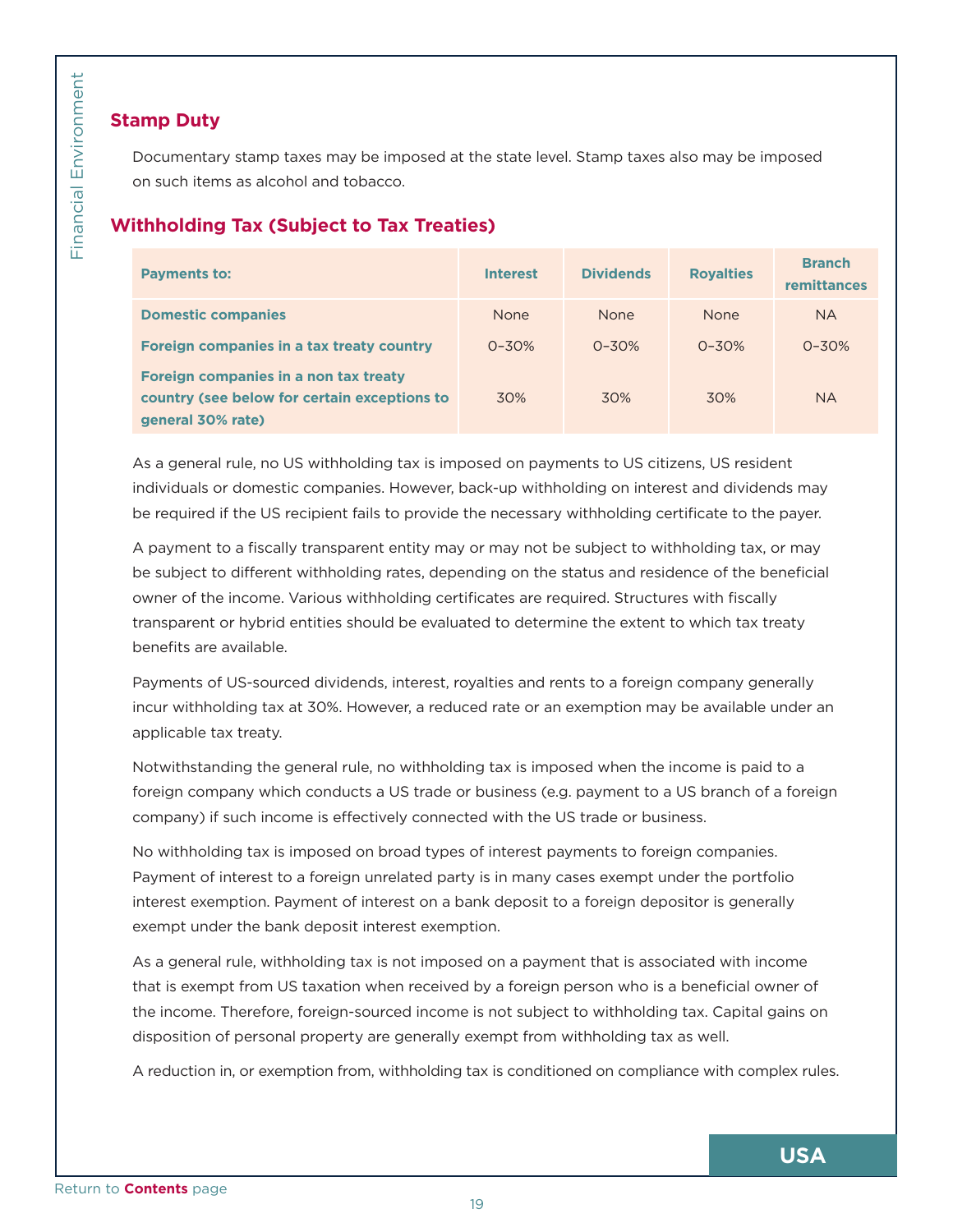Generally, the payer must be in possession of an appropriate withholding certificate at the time of payment to apply a lower treaty rate or to allow exemption. The withholding certificate must be executed by the recipient of the payment and/or the beneficial owner of the income as required by the regulations. When a treaty benefit is claimed, the income recipient must certify its eligibility for benefits and must provide its US tax identification number on the withholding certificate.

In addition to the above rule, a business entity that is treated as a partnership under US tax principles is subject to a withholding tax requirement with respect to its business income if the entity has a foreign owner. The withholding requirement applies to the foreign owner's share of income that is connected with a US trade or business.

Legislation enacted in 2010 (the Foreign Account Tax Compliance Act, or FATCA) imposes 30% withholding requirements on certain payments (e.g., dividends, interest, insurance premiums) to certain foreign financial institutions.

## **Tax Treaties / Tax Information Exchange Agreements (TIEAs)**

United States has exchange of information relationships with 88 jurisdictions through 60 double tax treaties and 34 TIEAs (www.eoi-tax.org, January 2019).

## **Thin Capitalization**

<span id="page-19-0"></span>Exercise Contents page [Return to](#page-5-0) **Contents** page Return to **Contents** page Return to **Contents** page Return to **Contents** page Return to **Contents** page Return to **Contents** page Return to **Contents** page Return to **Conten** The "earnings stripping" rules restrict the ability of US (and certain foreign) companies to claim an interest deduction on debt owed to, or guaranteed by, certain non-US related persons (and other related persons exempt from US tax). The rules generally apply where the debt-to-equity ratio of the payer exceeds 1.5 to one and the payer's "net interest expense" exceeds 50% of its "adjusted taxable income" for the year. Disallowed interest that is not currently deductible may be carried forward and deducted in future years if certain conditions are satisfied.

## **Transfer Pricing**

Transactions between related parties must be conducted at arm's length.

Transfer pricing policies between commonly controlled entities are closely scrutinized by the tax authorities (the IRS), which have substantial powers to adjust a taxpayer's transfer pricing. Regulations cover prices for products, services, loan interest, and license and management fees. The IRS is authorized to allocate income and deductions to prevent evasion of taxes or to reflect clearly the income of the different parties. Control is defined very broadly, including where two or more persons act in concert with a common goal or purpose.

US transfer pricing regulations are constantly evolving and should be reviewed continuously.

Advance pricing agreements, both bilateral and unilateral, may be negotiated.

Contemporaneous documentation is required, as provided in the regulations.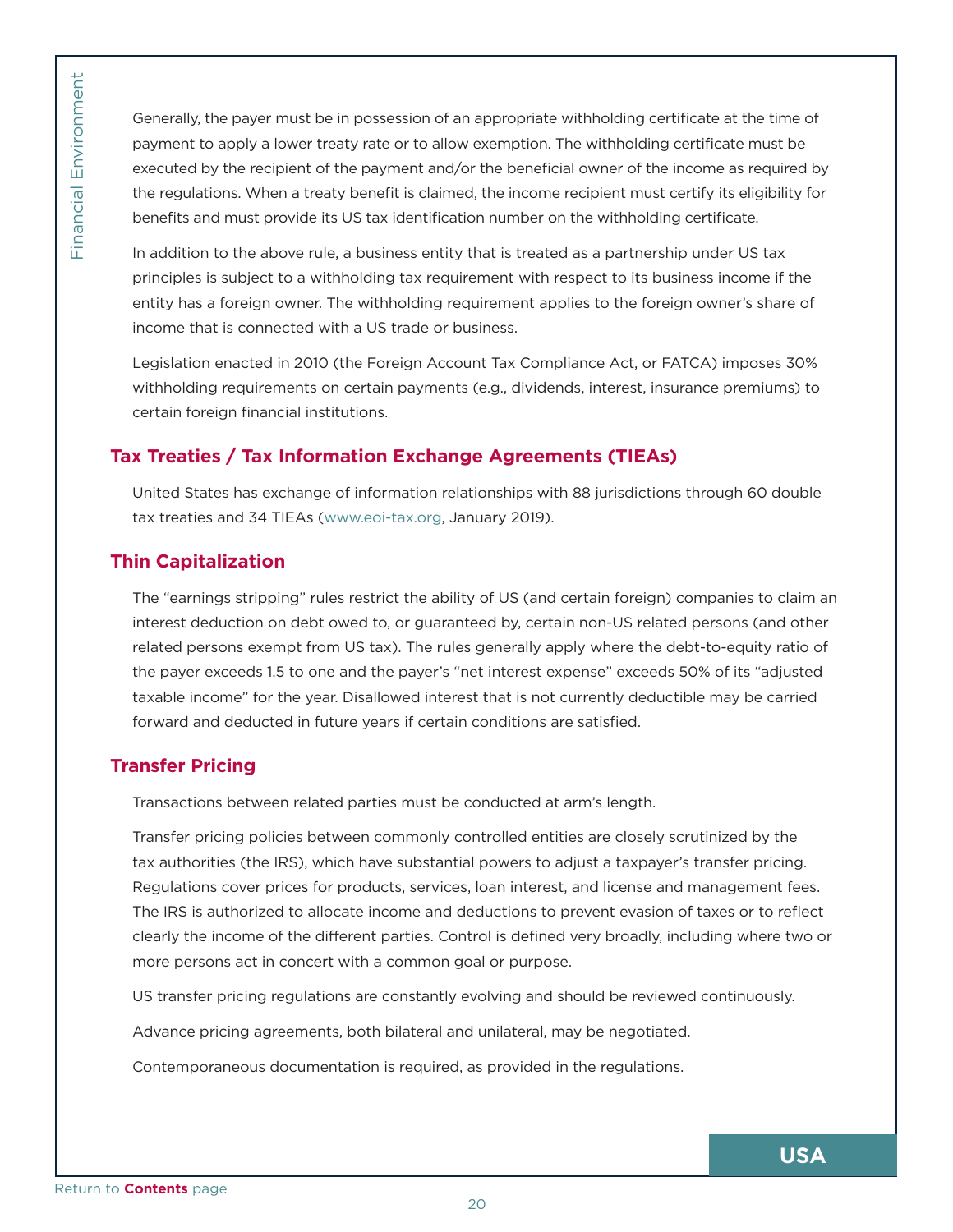## **Controlled Foreign Companies**

Certain types of income of controlled foreign corporations (CFCs) are included currently in the taxable income of "US shareholders" (US persons that own at least 10% of the foreign corporation's voting stock). A CFC is a foreign corporation, more than 50% (by vote or value) of whose stock is owned (directly, indirectly or by attribution) by "US shareholders" on any day during the taxable year.

## **Disclosure Requirements**

Corporations with USD ten million or more in assets are required to file Schedule UTP, disclosing information about tax positions treated as "uncertain" for financial statement purposes.

<span id="page-20-0"></span>Frace **Controlled F**<br>
Certain types<br>
the taxable in<br>
corporation's<br>
during the tax<br> **Disclosure R**<br>
Corporations<br>
information a<br>
Individuals are<br>
foreign finance<br>
thresholds van<br>
married coupl<br>
living in the U<br>
than USD 50 Individuals are required to file a statement with their income tax returns to report interests in specified foreign financial assets if the aggregate value of those assets exceeds certain thresholds. Reporting thresholds vary based on whether a filer files a joint tax return or resides abroad, and are higher for married couples and taxpayers who qualify for foreign residency. For example, unmarried taxpayers living in the US have a filing requirement if the total value of specified foreign financial assets is more than USD 50,000 on the last day of the tax year, or more than USD 75,000 at any time during the tax year. Applicable assets include financial accounts, foreign stock and securities, interests in foreign entities and other financial instruments and contracts. Failure to disclose for any taxable year would subject the individual to a USD 10,000 penalty (with the continuation penalty capped at USD 50,000) and a 40% penalty on an understatement of tax attributable to non-disclosed assets.

Foreign Account Tax Compliance Act (FATCA) rules, which are designed to prevent US persons from evading US tax through foreign accounts and foreign entities, are enforced by the imposition of a 30% withholding tax on certain categories of US-source income, and on the gross proceeds from sales or other dispositions of property that produce interest or dividends, in situations where insufficient information is provided, or insufficient due diligence is performed, by foreign financial institutions (FFIs) or non-financial foreign entities (NFFEs) with respect to whether the ultimate owners of financial accounts or foreign entities are US persons.

These FATCA rules are in addition to other rules requiring that details of transactions, holdings and tax positions be disclosed on US tax returns, or by US payers and withholding agents, depending on the nature and size of the transaction.

## **Advance Tax Ruling**

Taxpayers may request a private letter ruling, to be issued relative to a specific taxpayer and specific transaction or series of events. Pre-filing agreements also are available.

## **Cash Pooling**

There are no specific tax rules for cash pooling arrangements. However, such arrangements could be subject to the Subpart F rules, the foreign tax credit rules, the foreign exchange rules, the withholding tax rules and all other generally applicable US tax rules, as discussed above.

**USA**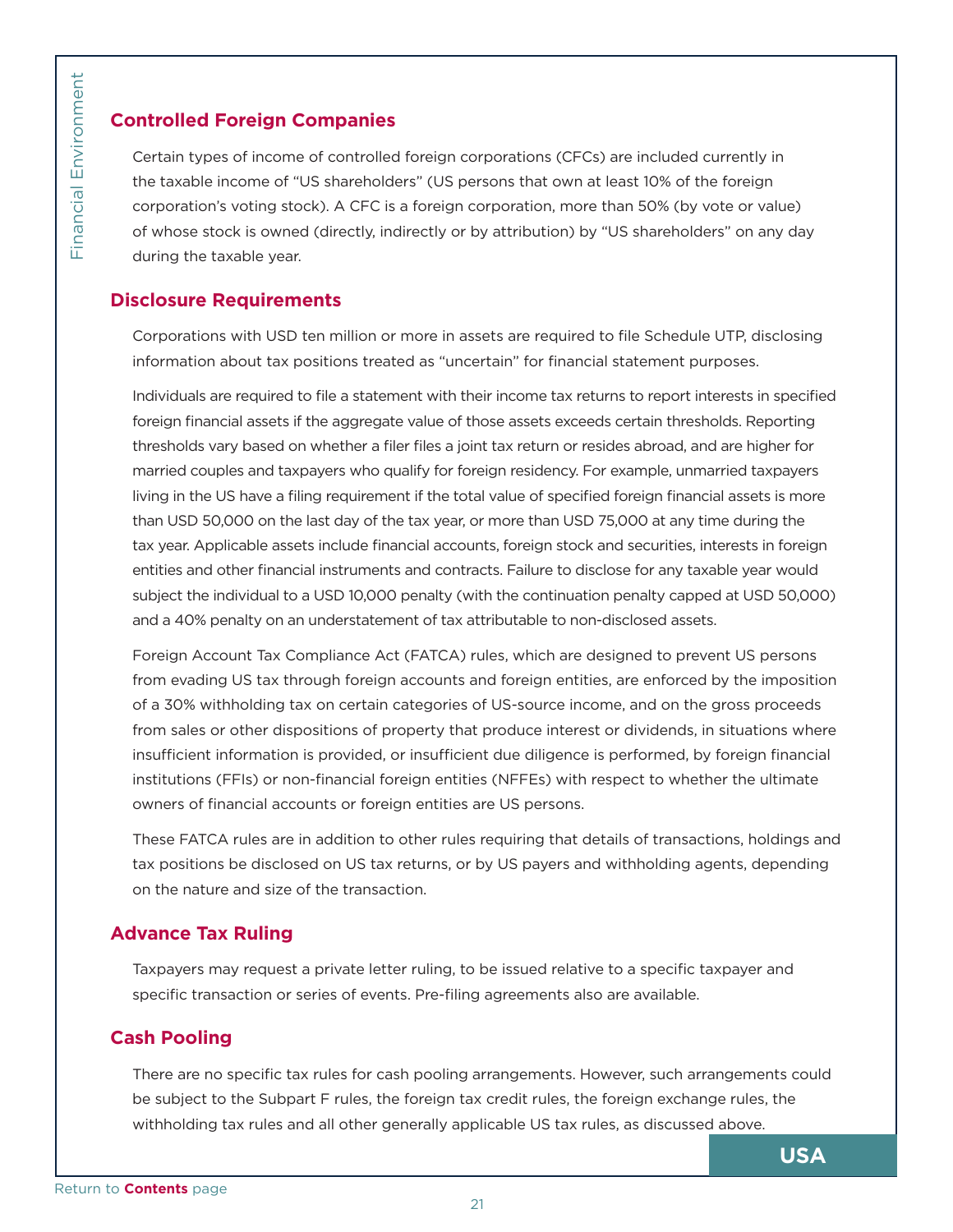## **Sales and Excise Taxes / VAT**

The US does not have a national or federal sales-and-use tax or a VAT system.

Federal excise taxes are levied on certain items such as motor fuel, alcohol and tobacco at the manufacturing level. Likewise, certain services are subject to federal excise taxes, including communications and air transport. Some states impose similar excise levies.

Most states and municipalities levy sales-and-use taxes on certain goods and services. The taxability of certain transactions and the rates vary between levying entities, and by the type of goods or services.

## **Financial Transactions / Banking Services Tax**

There is no specific federal financial transactions tax. Certain US states impose a stamp duty/ tax on certain financial transactions or financial institutions. These duties or taxes generally are imposed at very low rates, and only on certain transactions, issuances, or institutions.

## **Payroll and Social Security Taxes**

Social security taxes are comprised of old age, survivors and disability insurance (OASDI), and "hospital insurance" (also known as "Medicare"). The taxes generally are borne equally by the employer and the employee, with the employer responsible for remitting each employee's portion to the federal government. The OASDI tax is imposed on the first USD 132,900 of wages, at the combined rate of 12.4%. The Medicare tax is imposed on total wages, at the combined rate of 2.9% (plus an additional 0.9% for wages above a certain threshold).

The employer's portion of social security taxes is deductible for income tax purposes. Persons who are self-employed are subject to a separate tax that is comparable to the social security tax paid by employers.

The US has totalization agreements in force with over 20 countries to eliminate dual social security taxation and to help ensure benefit protection for employees.

<span id="page-21-0"></span>Examples and Examples of The US does<br>
The US does<br>
Federal exciss<br>
manufacturing<br>
communicatii<br>
Most states a<br>
taxability of c<br>
goods or served<br> **Financial Tra**<br>
There is no sp<br>
tax on certair<br>
imposed at w<br> **Payroll and S** The employer must withhold federal, state and local income taxes from employee wages (where applicable) and must remit these taxes to the respective government agencies. The employer also must pay federal and state unemployment taxes (where applicable) and, as noted above, social security taxes. The federal unemployment insurance rate is 6% on the first USD 7,000 of each employee's wages. State unemployment insurance, mandatory in all 50 states and the District of Columbia, varies wildly. The employer receives a credit, up to a maximum of 5.4% (5.1% for states classified as "credit reduction states" that have outstanding FUTA loans), against the federal tax for amounts paid to state unemployment insurance funds.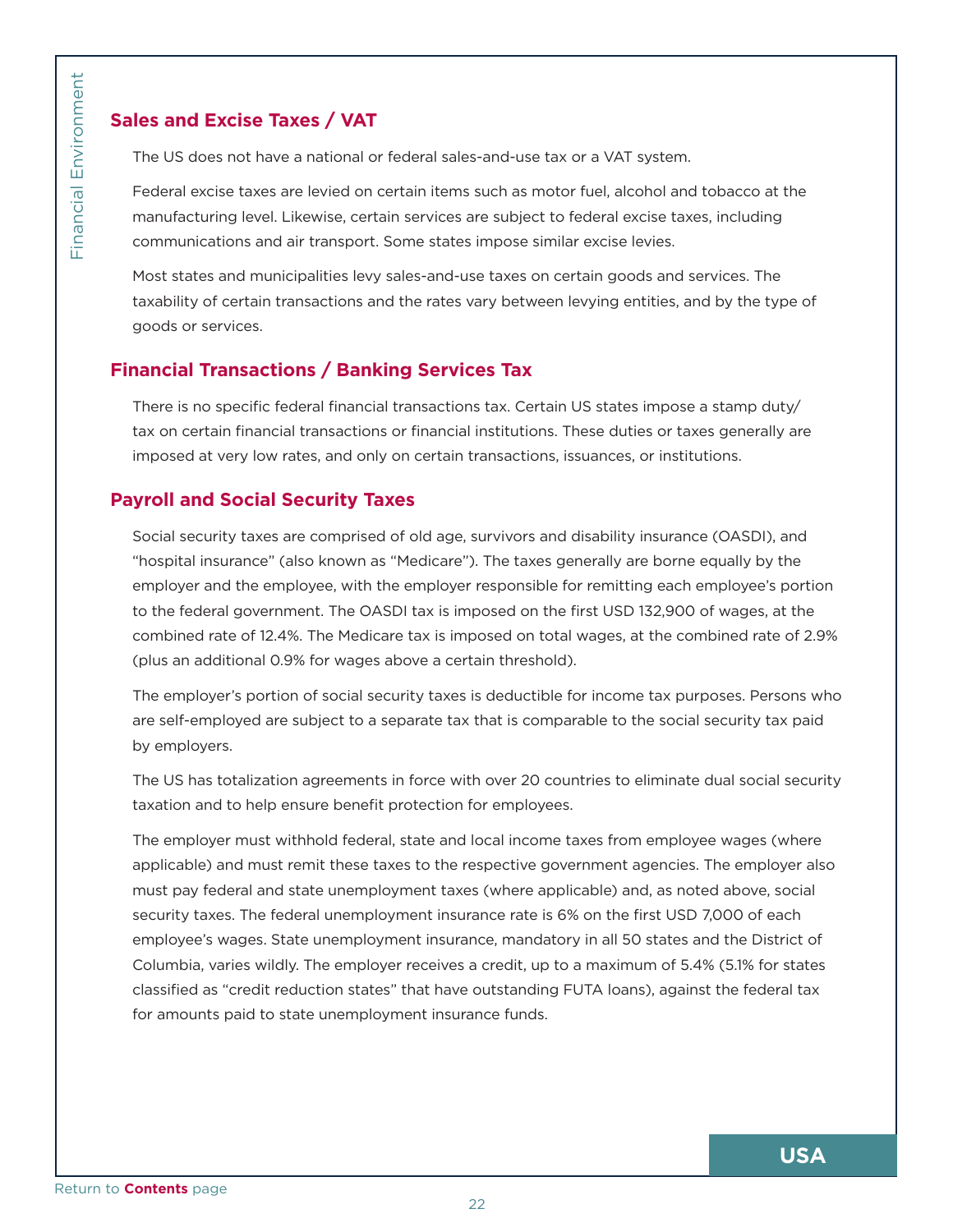# Financial Environment

## **Other Taxes**

<span id="page-22-0"></span>**COMPAT Taxes**<br>The federal governments<br>and other taxes<br>and other taxes<br>[Return to](#page-5-0) **Contents** page The federal government imposes a variety of excise taxes, in addition to the social security taxes on wages described above. In addition, the 50 states and the District of Columbia, as well as local governments, impose various income, franchise, gross receipts, license, stamp, estate, property and other taxes based on the capital of a corporation.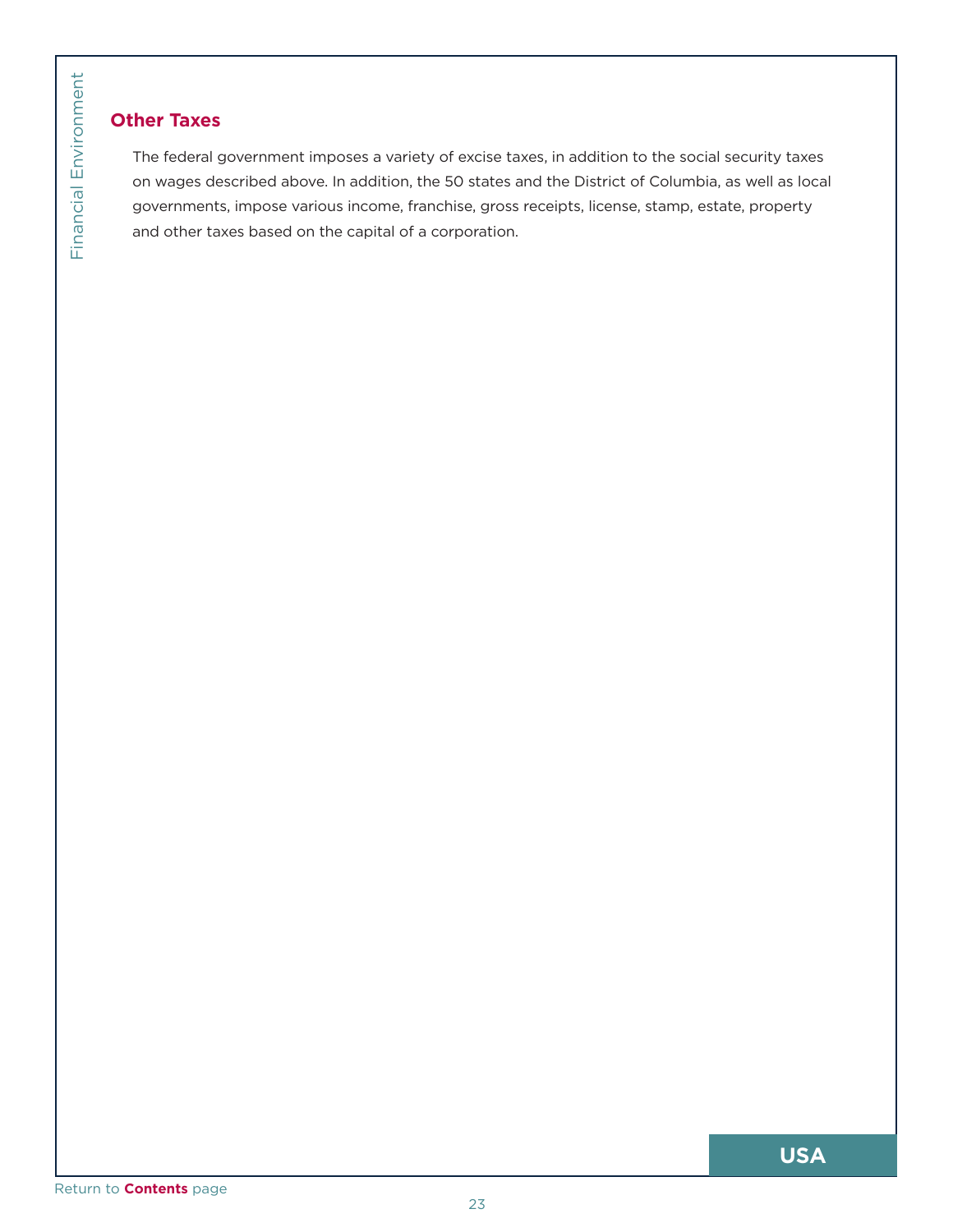# **Cash Management**

# **Banking System**

## **Banking Regulation**

#### Banking Supervision

#### *Central bank*

<span id="page-23-0"></span>**Example 18 Cash Manufor Sanking Reg**<br> **Banking Reg**<br> **Banking Su**<br>
Central ban<br>
The Federal F<br>
the Washingt<br>
It exercises mother bank.<br>
There are three are three origin ac<br>
In the Geder origin ac<br>
In the US Tree Feder<br>
wi The Federal Reserve System (the Fed), a network of 12 regional Federal Reserve Banks, headed by the Washington-based Board of Governors, was established in 1913 through the Federal Reserve Act. It exercises monetary policy by controlling the availability of funds and setting basic interest rates.

## *Other banking supervision bodies*

There are three banking supervisory authorities at federal level in the USA:

- **The Federal Reserve, which regulates Edge Act banks (the US branches of foreign banks and** foreign activities of US banks). The Federal Reserve also supervises state-chartered member banks and US bank holding companies.
- The US Treasury Office of the Comptroller of the Currency, which regulates national banks.
- The Federal Deposit Insurance Corporation, which regulates banks that do not hold accounts with the Federal Reserve system.

In addition, each state has its own banking commission.

## Central Bank Reporting

#### *General*

The USA does not apply central bank reporting requirements.

*What transactions – listed* NA

*Whom responsible*

NA

*Additional reporting for liquidity management schemes* NA

## Exchange Controls

## *Exchange structure*

The USA has a free floating exchange rate structure. The value of the USD is determined freely in the foreign exchange market, based on supply and demand.

**USA**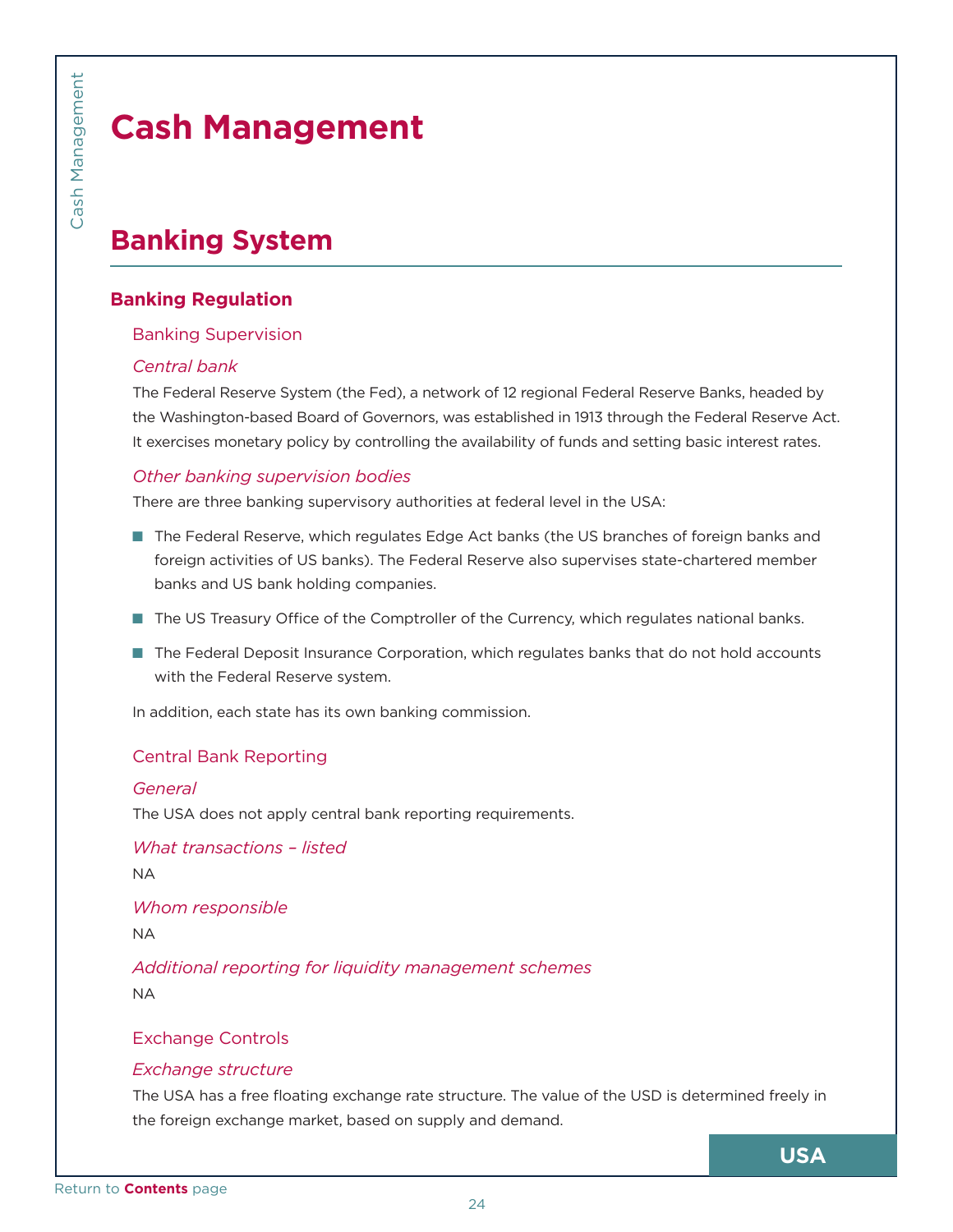#### *Classification*

The USA's currency is classified as unitary.

## *Exchange tax* There is no exchange tax.

#### *Exchange subsidy*

There is no exchange subsidy.

#### *Forward foreign exchange market*

There are no restrictions on forward foreign exchange markets.

#### *Capital flows*

Capital repatriation is permitted. If the capital is controlled directly or indirectly by the authorities of a restricted nation, such as Myanmar, then a license is required from the US Treasury.

Foreign direct investment into certain US sectors is restricted. These include nuclear energy (licenses permitting foreign investors to use nuclear materials are not generally offered), communications (a 20% maximum threshold is applied to foreign investment), shipping and air transport (a 25% maximum threshold applies to both sectors).

#### *Loans, interest and repayment*

There are no restrictions on loans and interest remittances to residents and non-residents.

#### *Royalties and other fees*

There is no limit on repatriating fees or royalties.

#### *Profit remittance*

Profits can be remitted in any currency without restriction.

#### Bank Account Rules

US residents and non-residents are able to open foreign exchange accounts and domestic currency (USD) accounts both domestically and abroad. Resident and non-resident domestic currency accounts can be converted into foreign currency. However, foreign currency bank accounts are not widely available.

<span id="page-24-0"></span>Classificatic<br>
The USA's cu<br>
Exchange to<br>
Exchange s<br>
There is no es<br>
Exchange s<br>
There is no es<br>
Forward for<br>
There are no<br>
Capital flow<br>
Capital repatt<br>
of a restricted<br>
Foreign direc<br>
(licenses perr<br>
communication<br>
tran As of July 21, 2011, banks can offer interest on corporate demand deposit accounts (commonly known as DDAs or corporate checking accounts). The repeal of Regulation Q, which prohibited the payment of interest on corporate demand accounts, as a result of the Dodd-Frank Wall Street Reform and Consumer Protection Act allows banks to pay interest on DDAs. The elimination of the prohibition on the payment of interest on DDAs took effect on July 21, 2011, one year from the date of enactment of the Act.

Formal overdrafts are not permitted on corporate demand deposit accounts. However, special bank overdraft facilities may be arranged subject to a fee.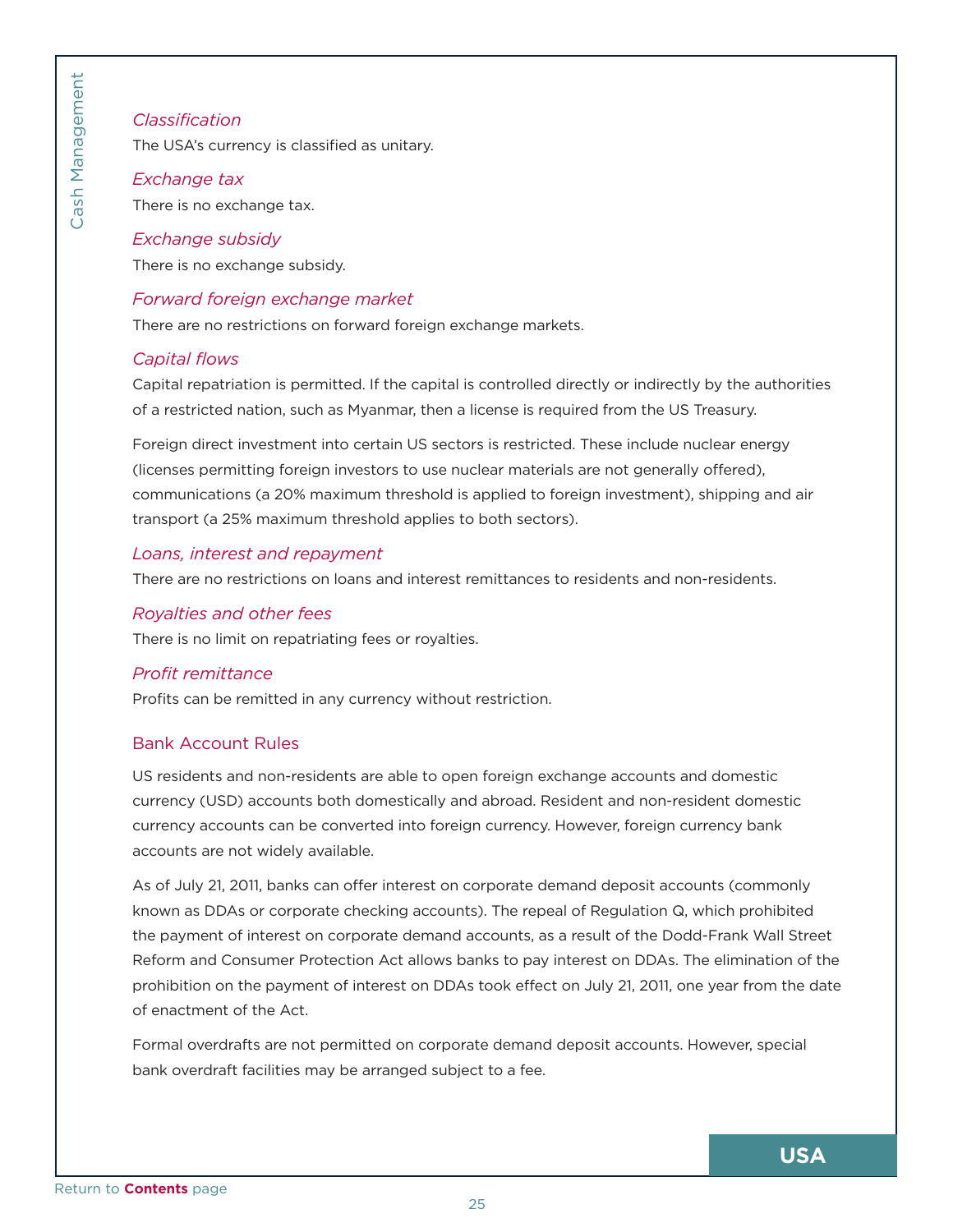## Anti-money Laundering and Counter-terrorist Financing\*

- <span id="page-25-0"></span>Francisco Contents<br>
and Francisco Contents<br>
Contents Street<br>
Counter M<br>
Launderin<br>
2002; the<br>
Act for Fis<br>
Intelligence<br> **Contents**<br>
Act for Fis<br>
Intelligence<br> **CONACT ARE CONACT ARE CONACT ACTION ACCOUNTING CONACT ACTION The USA has implemented anti-money laundering and counter-terrorist financing legislation** (the Bank Secrecy Act of 1970 and associated Regulations; the Money Laundering and Financial Crimes Strategy Act of 1998; the Uniting and Strengthening America by Providing Appropriate Tools Required to Intercept and Obstruct Terrorism (PATRIOT) Act of 2001; the International Counter Money Laundering and Foreign Anti-Corruption Act of 2001; the International Money Laundering Abatement and Anti-Terrorist Financing Act of 2001; the Sarbanes-Oxley Act of 2002; the Combating Financing of Terrorism Act of 2003; the Tools to Fight Terrorism Act of 2004; the Intelligence Reform and Terrorism Prevention Act of 2004; the Comprehensive Iran Sanctions, Accountability and Divestment Act of 2010; the National Defense Authorization Act for Fiscal Year 2012 and the Money Remittance Improvement Act of 2014). The Financial Intelligence Unit, FinCEN, has also issued related Guidance notes.
	- Q A Financial Action Task Force (FATF) member, the USA observes most of the FATF-49 standards. The USA is also a member of the Caribbean Financial Action Task Force (CFATF) (as a Co-operating and Supporting Nation), the Asia Pacific Group on Money Laundering (APG), the Organisation of American States/Inter-American Drug Abuse Control Commission (OAS/ CICAD) and the Council of Europe MONEYVAL Select Committee (as an observer jurisdiction).
	- The USA has established a financial intelligence unit (FIU), The Commissioner of Internal Revenue Financial Crimes Enforcement Network (FinCEN), which is a member of the Egmont Group.
	- **Account opening procedures require formal identification of the account holder and beneficial** owners.
	- $\blacksquare$  Existing customers are exempt from the verification requirements as long as the financial institutions have a 'reasonable belief' that they know the true identity of the customer.
	- **T** Financial institutions must identify any individual making a transaction for which a report is required.
	- Financial institutions are required to conduct on-going CDD.
	- **T** Financial institutions in the broadest sense must report to the FinCEN suspicious transactions of USD 5,000 or above within 15 days of the transaction. Institutions are encouraged to voluntarily report suspicious transactions below this amount.
	- All currency transactions exceeding USD 10,000 (daily aggregate amount) must be recorded and reported to the FinCEN.
	- **Financial institutions must maintain records when issuing a bank check or draft, traveler's check** or money order exceeding USD 3,000.
	- Financial institutions do not have to retain copies of the identification information but records of the method of identification and the identification number must be kept for at least five years after the date of the transaction.

Data as at January 2019.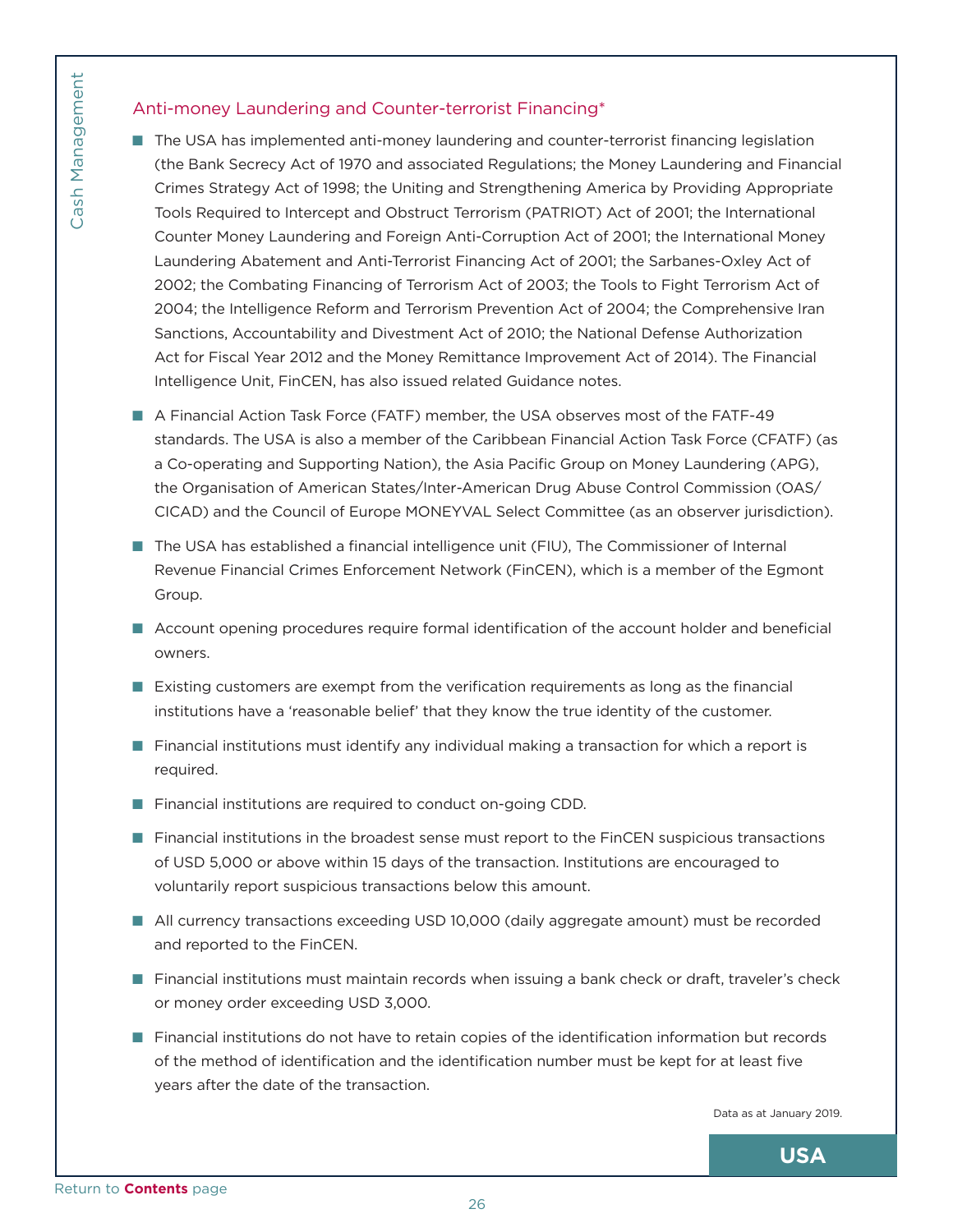## **Banking Sector Structure**

#### Major Domestic Banks

<span id="page-26-0"></span>

|                                                                                                                                                                                                                                                                                                                                                                                                                                                                                                                                                                                                                                                                                                                                                                                                                                                                                                                                                                                                                                                                                                                                                                                                                                                                                                                                 | <b>Total assets (USD billion)</b>                                     |
|---------------------------------------------------------------------------------------------------------------------------------------------------------------------------------------------------------------------------------------------------------------------------------------------------------------------------------------------------------------------------------------------------------------------------------------------------------------------------------------------------------------------------------------------------------------------------------------------------------------------------------------------------------------------------------------------------------------------------------------------------------------------------------------------------------------------------------------------------------------------------------------------------------------------------------------------------------------------------------------------------------------------------------------------------------------------------------------------------------------------------------------------------------------------------------------------------------------------------------------------------------------------------------------------------------------------------------|-----------------------------------------------------------------------|
| <b>Bank</b>                                                                                                                                                                                                                                                                                                                                                                                                                                                                                                                                                                                                                                                                                                                                                                                                                                                                                                                                                                                                                                                                                                                                                                                                                                                                                                                     | <b>September 30, 2018</b>                                             |
| JPMorgan Chase & Co                                                                                                                                                                                                                                                                                                                                                                                                                                                                                                                                                                                                                                                                                                                                                                                                                                                                                                                                                                                                                                                                                                                                                                                                                                                                                                             | 2,615                                                                 |
| <b>Bank of America Corporation</b>                                                                                                                                                                                                                                                                                                                                                                                                                                                                                                                                                                                                                                                                                                                                                                                                                                                                                                                                                                                                                                                                                                                                                                                                                                                                                              | 2,339                                                                 |
| Citigroup Inc                                                                                                                                                                                                                                                                                                                                                                                                                                                                                                                                                                                                                                                                                                                                                                                                                                                                                                                                                                                                                                                                                                                                                                                                                                                                                                                   | 1,925                                                                 |
| Wells Fargo & Company                                                                                                                                                                                                                                                                                                                                                                                                                                                                                                                                                                                                                                                                                                                                                                                                                                                                                                                                                                                                                                                                                                                                                                                                                                                                                                           | 1,873                                                                 |
| <b>Goldman Sachs Group</b>                                                                                                                                                                                                                                                                                                                                                                                                                                                                                                                                                                                                                                                                                                                                                                                                                                                                                                                                                                                                                                                                                                                                                                                                                                                                                                      | 957                                                                   |
| Morgan Stanley                                                                                                                                                                                                                                                                                                                                                                                                                                                                                                                                                                                                                                                                                                                                                                                                                                                                                                                                                                                                                                                                                                                                                                                                                                                                                                                  | 866                                                                   |
| U.S. Bancorp                                                                                                                                                                                                                                                                                                                                                                                                                                                                                                                                                                                                                                                                                                                                                                                                                                                                                                                                                                                                                                                                                                                                                                                                                                                                                                                    | 465                                                                   |
| TD Group US Holdings                                                                                                                                                                                                                                                                                                                                                                                                                                                                                                                                                                                                                                                                                                                                                                                                                                                                                                                                                                                                                                                                                                                                                                                                                                                                                                            | 381                                                                   |
| <b>PNC Financial Services Group</b>                                                                                                                                                                                                                                                                                                                                                                                                                                                                                                                                                                                                                                                                                                                                                                                                                                                                                                                                                                                                                                                                                                                                                                                                                                                                                             | 380                                                                   |
| <b>Capital One Financial Corporation</b>                                                                                                                                                                                                                                                                                                                                                                                                                                                                                                                                                                                                                                                                                                                                                                                                                                                                                                                                                                                                                                                                                                                                                                                                                                                                                        | 363                                                                   |
| Bank of New York Mellon Corporation                                                                                                                                                                                                                                                                                                                                                                                                                                                                                                                                                                                                                                                                                                                                                                                                                                                                                                                                                                                                                                                                                                                                                                                                                                                                                             | 350                                                                   |
| <b>HSBC North America</b>                                                                                                                                                                                                                                                                                                                                                                                                                                                                                                                                                                                                                                                                                                                                                                                                                                                                                                                                                                                                                                                                                                                                                                                                                                                                                                       | 274                                                                   |
|                                                                                                                                                                                                                                                                                                                                                                                                                                                                                                                                                                                                                                                                                                                                                                                                                                                                                                                                                                                                                                                                                                                                                                                                                                                                                                                                 | Sources: Federal Reserve National Information Center and www.accuity. |
| <b>Overall Trend</b>                                                                                                                                                                                                                                                                                                                                                                                                                                                                                                                                                                                                                                                                                                                                                                                                                                                                                                                                                                                                                                                                                                                                                                                                                                                                                                            |                                                                       |
|                                                                                                                                                                                                                                                                                                                                                                                                                                                                                                                                                                                                                                                                                                                                                                                                                                                                                                                                                                                                                                                                                                                                                                                                                                                                                                                                 |                                                                       |
| The banking sector remains fragmented; most of the banks are small, local banks. However, the<br>biggest US banks hold approximately 75% of the commercial banking sector assets. In addition<br>the commercial banks, the US also has 703 savings banks and approximately 5,680 credit unior<br>The main US banks are JPMorgan Chase, Bank of America, Citibank and Wells Fargo.<br>The US banking industry has seen a great deal of consolidation in the past decade and, at the<br>end of September 2018, there were 4,774 commercial banks operating in the USA, as compared<br>to 14,000 in the early 1980s. Two pieces of legislation during the 1990s allowed US banks to<br>merge with each other more easily: the Interstate Banking and Branching Efficiency Act of 1994<br>permitted banks to acquire a bank in another state (previously prohibited), while the repeal of<br>the Glass-Steagall Act in 1999 paved the way for banks to merge with insurance companies and<br>brokerage firms. However, the new Trump administration, has backed bringing back the Glass-<br>Steagall Act in an attempt to prevent another financial crisis. US banks have strongly opposed<br>such move, which would require larger US banks to split their retail and commercial banking<br>businesses from their investment arms. |                                                                       |

Sources: Federal Reserve National Information Center and [www.accuity.com](www.bankersalmanac.com).

## Overall Trend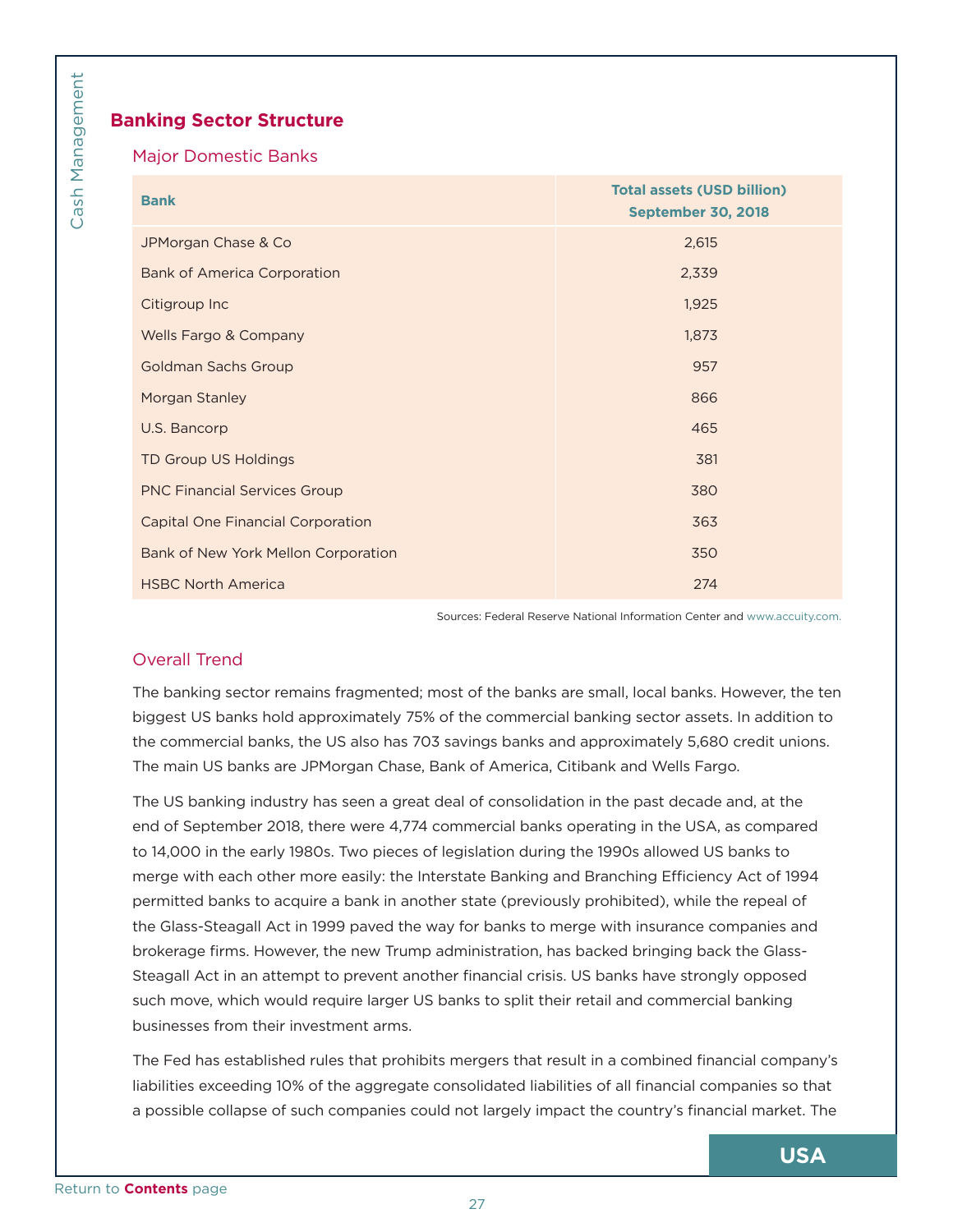measure was proposed in the Dodd-Frank Wall Street Reform and Consumer Protection Act of 2010 and became effective in January 2015. As a result, the next round of consolidation is more likely to be driven by the second-tier and regional banks.

In July 2015, the Fed adopted a new rule for the eight largest US banks to hold more equity capital in order to protect against losses and prevent a repeat of the 2008 credit crisis. Although the biggest US banks are now reporting strong balance sheets with improved liquidity positions, toughened regulations and years of very low interest rates have made it harder for them to expand.

In March 2018, the US Senate approved a bill increasing the threshold at which banks are considered too big to fail from USD 50 billion to USD 250 billion in assets, exempting many US banks from the Fed's strictest supervisory regime and giving regulators the option to loosen certain capital requirements for larger institutions. Critics of the bill, however, say that the measure is a dangerous rollback of financial regulations enacted in response to the 2008 financial crisis. In October 2018, the Fed announced significant changes to the Dodd-Frank Act, easing liquidity rules for large regional banks and reducing the frequency of stress tests for other institutions, giving the Trump administration a new boost in its deregulatory drive.

Fraction Management Was 2010 and becomes in the biggest U<br>
C<sub>G</sub> in July 2015, the cash Content of the biggest U<br>
toughened re expand.<br>
In March 2018 considered to banks from the certain capitz<br>
is a dangeroud October 2018 Several foreign banks have also established themselves in the US market by acquiring domestic banks. These include Deutsche Bank, HSBC, Grupo Santander and Toronto-Dominion Bank. In January 2011, Industrial and Commercial Bank of China (ICBC), China's largest bank, agreed to buy 80% of the US subsidiary of Hong Kong-based Bank of East Asia for an estimated USD 140 million. The deal was approved by the US Federal Reserve in May 2012, allowing ICBC, which currently operates in the US wholesale market through a single branch in New York, to establish a presence in the US retail banking sector. The Fed also gave permission to two other Chinese banks, Bank of China and Agricultural Bank of China, to increase open branches in the US.

There are also some non-bank financial service providers operating in the US. These include leasing and factoring, venture capital, consumer finance and credit card companies.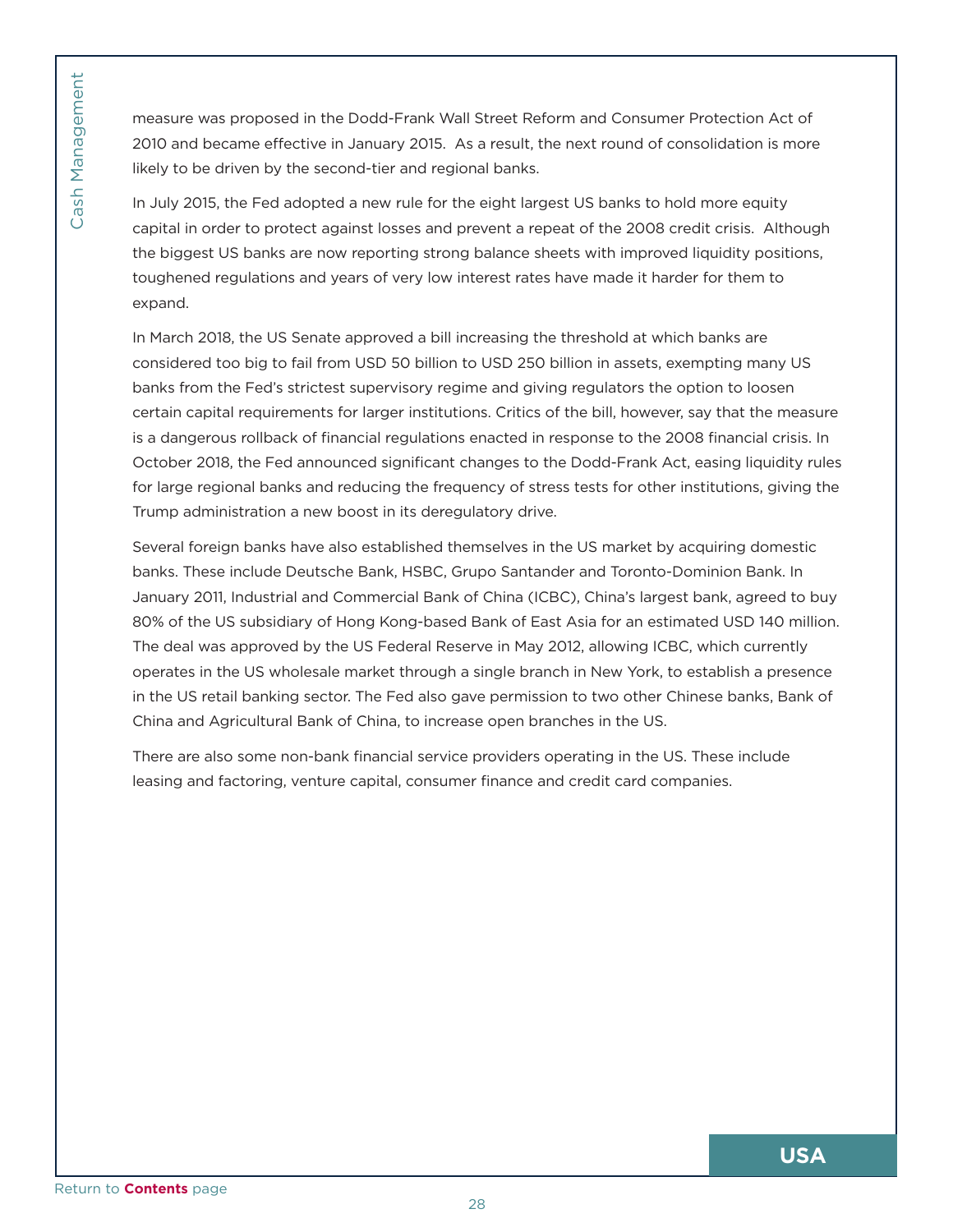# **Payment Systems**

## **Overview**

Four main clearing systems operate in the USA: Fedwire, CHIPS, ACH and check clearing.

The Fedwire Funds Service (Fedwire) is a real-time gross settlement system, used for high-value and urgent electronic payments. Developed, owned and operated by the Fed, it links the 12 Federal Reserve Banks to about 6,800 depository institutions in the USA.

The Clearing House Interbank Payment System (CHIPS) is a private real-time bilateral and multilateral net settlement system. CHIPS transactions are often associated with international interbank transfers.

<span id="page-28-0"></span>**Payment**<br>
Coverview<br>
Four main cle<br>
The Fedwire<br>
The Clearing<br>
multilateral Reservie<br>
The Clearing<br>
multilateral n<br>
interbank trans<br>
The Automat<br>
transactions the private El<br>
and low-value<br>
Banks may us<br>
" "On-us" cl<br>
Reg The Automated Clearing House System (ACH) processes low-value or high-value payment transactions that are not time-critical. There are two operators, the Federal Reserve (FedACH) and the private Electronic Payments Network (EPN). Together, they process the majority of non-urgent and low-value interbank payments.

Banks may use four different methods for clearing checks:

- "On-us" clearing is used for checks deposited in the same bank on which the check was drawn.
- **E** Regional or local clearing houses formed by groups of banks exchange checks drawn on member participants.
- **D** Checks can be processed through the Federal Reserve banks or via correspondent banking relationships.
- Direct sends or bilateral arrangements can be arranged between banks.

The Check Clearing for the 21st Century Act (Check 21), which became effective in October 2004, allows for electronic clearing of checks.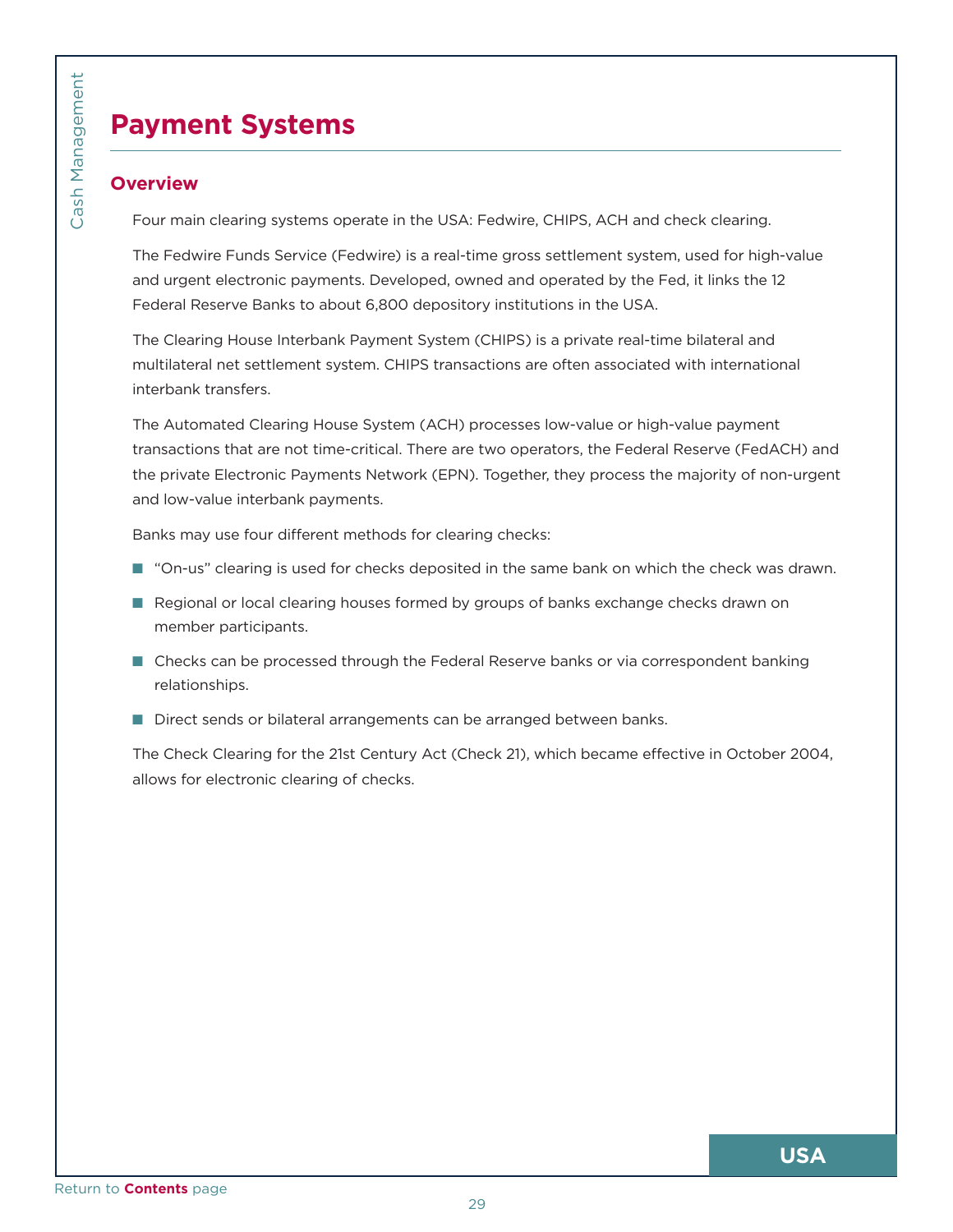## **High-value**

<span id="page-29-0"></span>

| <b>Name of system</b>                                     | Fedwire                                                                                                                                                                                                                                                                                                         |
|-----------------------------------------------------------|-----------------------------------------------------------------------------------------------------------------------------------------------------------------------------------------------------------------------------------------------------------------------------------------------------------------|
| <b>Settlement type</b>                                    | Real-time gross settlement                                                                                                                                                                                                                                                                                      |
| <b>Settlement cycle</b>                                   | Payments are settled on a same-day basis with immediate finality.                                                                                                                                                                                                                                               |
| <b>Links to other systems</b>                             | <b>NA</b>                                                                                                                                                                                                                                                                                                       |
| <b>Payments processed</b>                                 | Domestic high-value and urgent electronic payments                                                                                                                                                                                                                                                              |
| <b>Currency of payments</b><br>processed                  | <b>USD</b>                                                                                                                                                                                                                                                                                                      |
| Value and other limits to<br>processing                   | There are no value thresholds.                                                                                                                                                                                                                                                                                  |
| <b>Operating hours</b>                                    | 21:00 (prior night) - 18:30 ET                                                                                                                                                                                                                                                                                  |
| <b>System holidays</b><br>Source: www.goodbusinessday.com | 2019 - February 18, May 27, July 4, September 2, October 14,<br>November 11, 28, December 25<br>2020 - January 1, 20, February 17, May 25, July 4, September 7,                                                                                                                                                 |
|                                                           | October 12, November 11, 26, December 25<br>2021 - January 1, 18, February 15, May 31, July 5, September 6,                                                                                                                                                                                                     |
|                                                           | October 11, November 11, 25, December 25                                                                                                                                                                                                                                                                        |
| <b>Cut-off times</b>                                      | <b>Online transfers:</b><br>Foreign payment orders (USD transfers to a foreign central bank or<br>other international bank with an account at the Federal Reserve Bank<br>of New York) = 17:00 ET<br>Domestic payment orders = 18:00 ET<br>Interbank settlement payment orders = 18:30 ET<br>Offline transfers: |
|                                                           | Foreign payment orders (USD transfers to a foreign central bank or<br>other international bank with an account at the Federal Reserve Bank<br>of New York) = $16:30$ ET<br>Domestic payment orders = 17:30 ET<br>Interbank settlement payment orders = 18:00 ET                                                 |
| <b>Participants</b>                                       | Approximately 6,130 financial institutions and government agencies<br>are active participants in Fedwire.                                                                                                                                                                                                       |
| <b>Access to system</b>                                   | Online via PC or offline via telephone                                                                                                                                                                                                                                                                          |
| <b>Future developments</b>                                | The Fed has announced plans to complete a controlled migration<br>to the international payment messaging standard ISO 20022 for                                                                                                                                                                                 |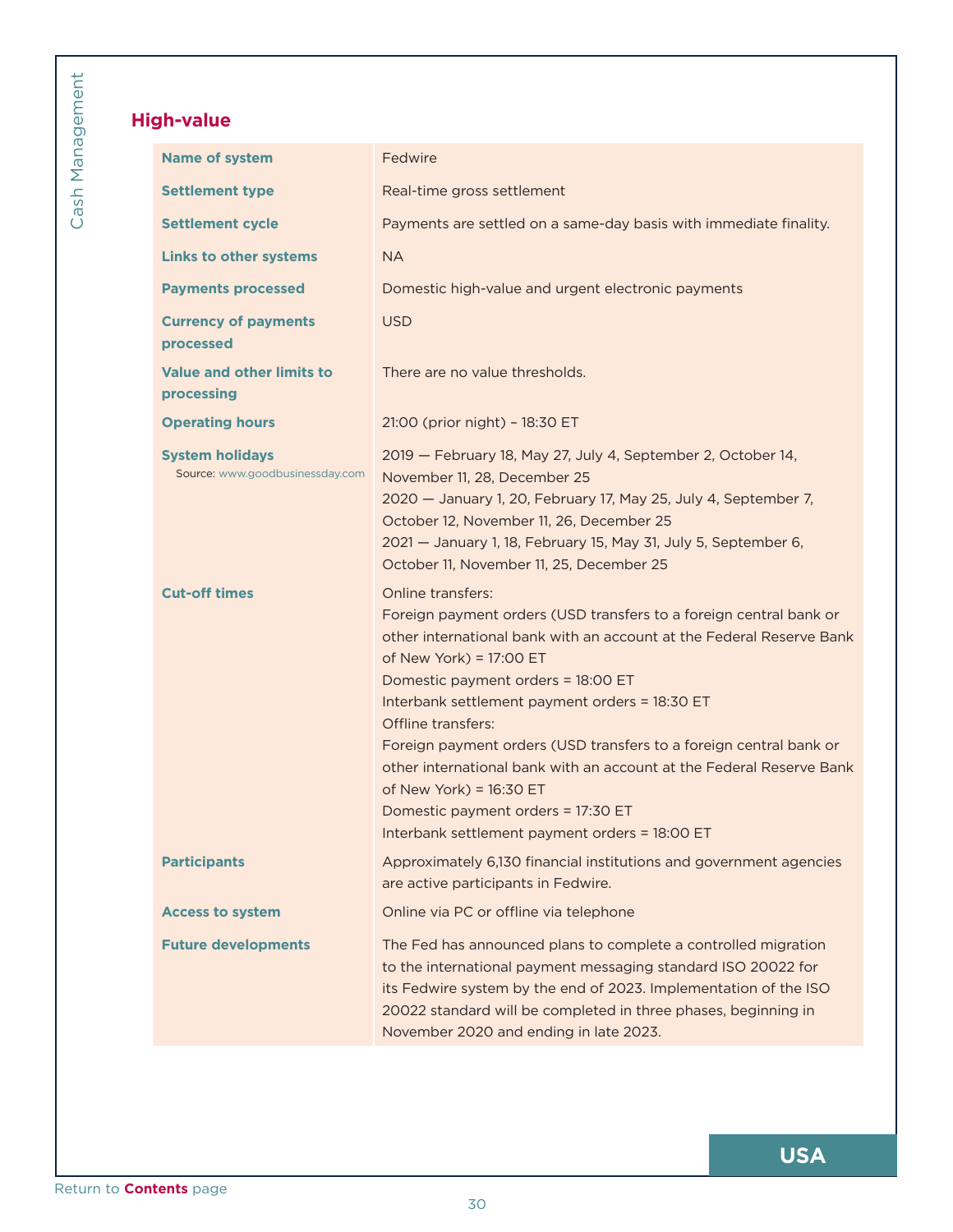| Real-time net settlement<br><b>Settlement type</b><br><b>Settlement cycle</b><br>of-day finality.<br><b>Links to other systems</b><br><b>NA</b><br><b>Payments processed</b><br>payments, offshore investments.<br><b>Currency of payments</b><br><b>USD</b><br>processed<br><b>Value and other limits to</b><br>There are no value thresholds.<br>processing<br><b>Operating hours</b><br>21:00 (prior night) - 17:00 ET<br><b>System holidays</b><br>Source: www.goodbusinessday.com<br>November 11, 28, December 25<br>October 12, November 11, 26, December 25<br>October 11, November 11, 25, December 25<br><b>Cut-off times</b><br>17:00 ET<br><b>Participants</b><br>through CHIPS via a direct member.<br>Online via PC<br><b>Access to system</b><br><b>Future developments</b><br><b>NA</b> | 2019 - February 18, May 27, July 4, September 2, October 14,<br>2020 - January 1, 20, February 17, May 25, July 4, September 7,<br>2021 - January 1, 18, February 15, May 31, July 5, September 6,<br>45 direct participants. Non-direct participants may send transfers | <b>Name of system</b> | <b>CHIPS</b>                                                                                                                     |
|--------------------------------------------------------------------------------------------------------------------------------------------------------------------------------------------------------------------------------------------------------------------------------------------------------------------------------------------------------------------------------------------------------------------------------------------------------------------------------------------------------------------------------------------------------------------------------------------------------------------------------------------------------------------------------------------------------------------------------------------------------------------------------------------------------|--------------------------------------------------------------------------------------------------------------------------------------------------------------------------------------------------------------------------------------------------------------------------|-----------------------|----------------------------------------------------------------------------------------------------------------------------------|
|                                                                                                                                                                                                                                                                                                                                                                                                                                                                                                                                                                                                                                                                                                                                                                                                        |                                                                                                                                                                                                                                                                          |                       |                                                                                                                                  |
|                                                                                                                                                                                                                                                                                                                                                                                                                                                                                                                                                                                                                                                                                                                                                                                                        |                                                                                                                                                                                                                                                                          |                       | Payments are settled on a same-day basis with immediate or end-                                                                  |
|                                                                                                                                                                                                                                                                                                                                                                                                                                                                                                                                                                                                                                                                                                                                                                                                        |                                                                                                                                                                                                                                                                          |                       |                                                                                                                                  |
|                                                                                                                                                                                                                                                                                                                                                                                                                                                                                                                                                                                                                                                                                                                                                                                                        |                                                                                                                                                                                                                                                                          |                       | High-value and urgent electronic payments, both domestic and<br>cross-border. Typically foreign exchange settlements, commercial |
|                                                                                                                                                                                                                                                                                                                                                                                                                                                                                                                                                                                                                                                                                                                                                                                                        |                                                                                                                                                                                                                                                                          |                       |                                                                                                                                  |
|                                                                                                                                                                                                                                                                                                                                                                                                                                                                                                                                                                                                                                                                                                                                                                                                        |                                                                                                                                                                                                                                                                          |                       |                                                                                                                                  |
|                                                                                                                                                                                                                                                                                                                                                                                                                                                                                                                                                                                                                                                                                                                                                                                                        |                                                                                                                                                                                                                                                                          |                       |                                                                                                                                  |
|                                                                                                                                                                                                                                                                                                                                                                                                                                                                                                                                                                                                                                                                                                                                                                                                        |                                                                                                                                                                                                                                                                          |                       |                                                                                                                                  |
|                                                                                                                                                                                                                                                                                                                                                                                                                                                                                                                                                                                                                                                                                                                                                                                                        |                                                                                                                                                                                                                                                                          |                       |                                                                                                                                  |
|                                                                                                                                                                                                                                                                                                                                                                                                                                                                                                                                                                                                                                                                                                                                                                                                        |                                                                                                                                                                                                                                                                          |                       |                                                                                                                                  |
|                                                                                                                                                                                                                                                                                                                                                                                                                                                                                                                                                                                                                                                                                                                                                                                                        |                                                                                                                                                                                                                                                                          |                       |                                                                                                                                  |
|                                                                                                                                                                                                                                                                                                                                                                                                                                                                                                                                                                                                                                                                                                                                                                                                        |                                                                                                                                                                                                                                                                          |                       |                                                                                                                                  |
|                                                                                                                                                                                                                                                                                                                                                                                                                                                                                                                                                                                                                                                                                                                                                                                                        |                                                                                                                                                                                                                                                                          |                       |                                                                                                                                  |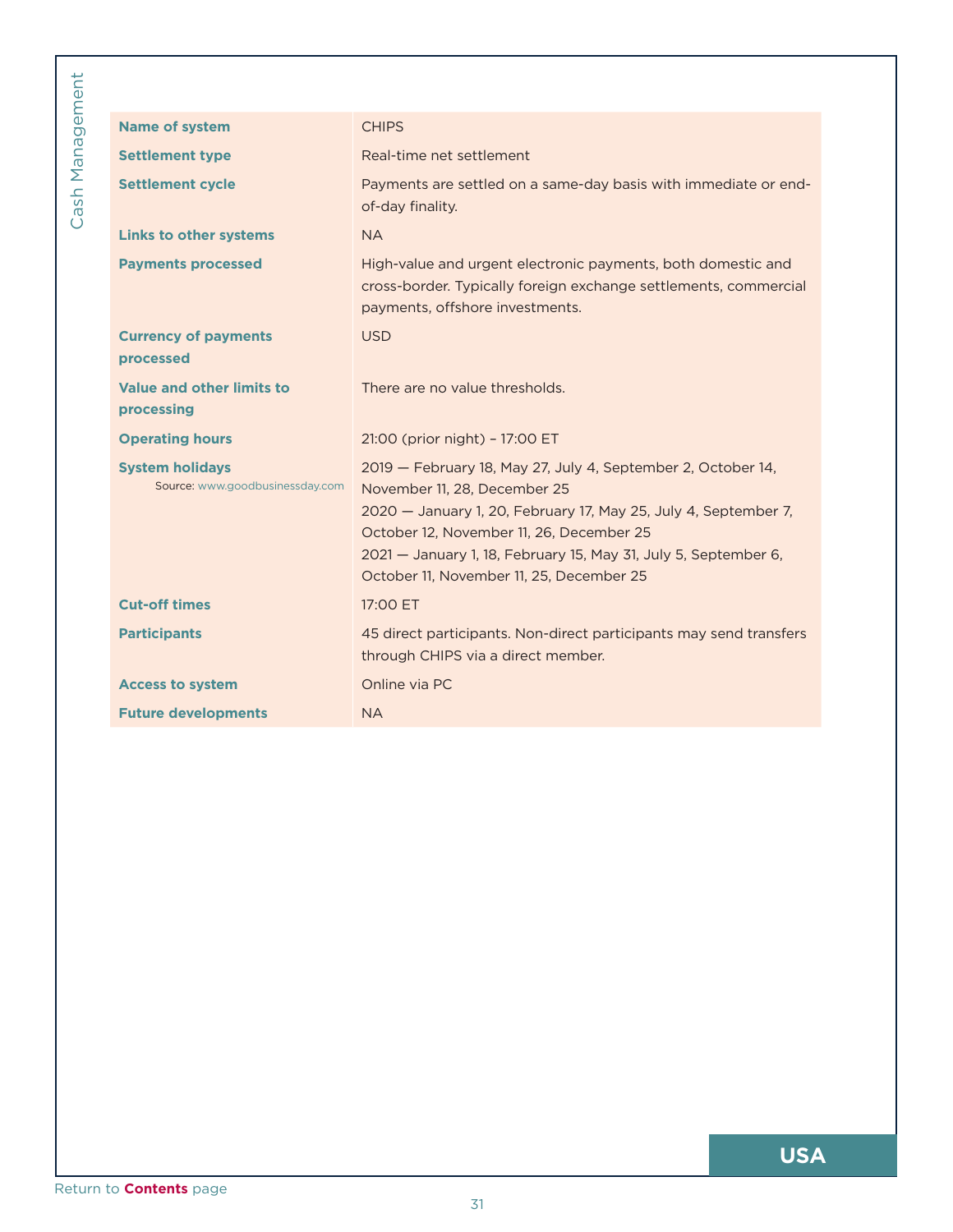## **Low-value**

<span id="page-31-0"></span>

| <b>Name of system</b>                                     | Automated Clearing System House (ACH)                                                                                                                                                                                                                                                                                                                                                                                                                             |
|-----------------------------------------------------------|-------------------------------------------------------------------------------------------------------------------------------------------------------------------------------------------------------------------------------------------------------------------------------------------------------------------------------------------------------------------------------------------------------------------------------------------------------------------|
| <b>Settlement type</b>                                    | Multilateral net settlement                                                                                                                                                                                                                                                                                                                                                                                                                                       |
| <b>Settlement cycle</b>                                   | Payments are usually settled on next-day basis. Debit transactions<br>usually settle on a next-day basis at 08:30 ET. Credit transactions<br>usually settle on a next-day or two-day basis at 08:30 ET.<br>Same-day settlement is available through FedACH's FedACH<br>SameDay Service. Credit and debit items received by the FedACH<br>SameDay Service by 10:30 ET settle at 13:00 ET and items received<br>by 14:45 ET settle at 17:00 ET.                     |
| <b>Links to other systems</b>                             | <b>NA</b>                                                                                                                                                                                                                                                                                                                                                                                                                                                         |
| <b>Payments processed</b>                                 | Low-value and non-urgent domestic electronic payments.<br>Transactions that are not time-critical may be batched and processed<br>through the system using ACH credits and ACH debits. Debit<br>transfers include Back Office Conversion (BOC), the POS check-<br>conversion program.                                                                                                                                                                             |
| <b>Currency of payments</b><br>processed                  | <b>USD</b>                                                                                                                                                                                                                                                                                                                                                                                                                                                        |
| <b>Value and other limits to</b><br>processing            | There are no value thresholds.                                                                                                                                                                                                                                                                                                                                                                                                                                    |
| <b>Operating hours</b>                                    | 03:00 to 17:00 ET                                                                                                                                                                                                                                                                                                                                                                                                                                                 |
| <b>System holidays</b><br>Source: www.goodbusinessday.com | 2019 - February 18, May 27, July 4, September 2, October 14,<br>November 11, 28, December 25<br>2020 - January 1, 20, February 17, May 25, July 4, September 7,<br>October 12, November 11, 26, December 25<br>2021 - January 1, 18, February 15, May 31, July 5, September 6,<br>October 11, November 11, 25, December 25                                                                                                                                        |
| <b>Cut-off times</b>                                      | Depends on bank, presentation format and ACH operator rules.<br>There are two operators: the Federal Reserve (FedACH) and<br>the private Electronic Payments Network (EPN). For same-day<br>settlement through the FedACH SameDay Service, the cut-off time<br>for forward items is 14:45 ET.                                                                                                                                                                     |
| <b>Participants</b>                                       | Approximately 20,000 credit institutions                                                                                                                                                                                                                                                                                                                                                                                                                          |
| <b>Access to system</b>                                   | ARC - Accounts receivables; BOC - Back office conversion; CCD<br>- Cash concentration and disbursement; CIE - Customer initiated<br>entries; CTX - Corporate trade exchange; IAT - International ACH<br>Transaction; PPD - Prearranged payment or deposit; POP - Point<br>of purchase; POS - Point of sale; RCK - Re-presented check; TEL -<br>Telephone initiated entry; TXP - Tax payment; TRC/TEX - Truncated<br>check entries; WEB - Internet-initiated entry |
| <b>Future developments</b>                                | <b>NA</b>                                                                                                                                                                                                                                                                                                                                                                                                                                                         |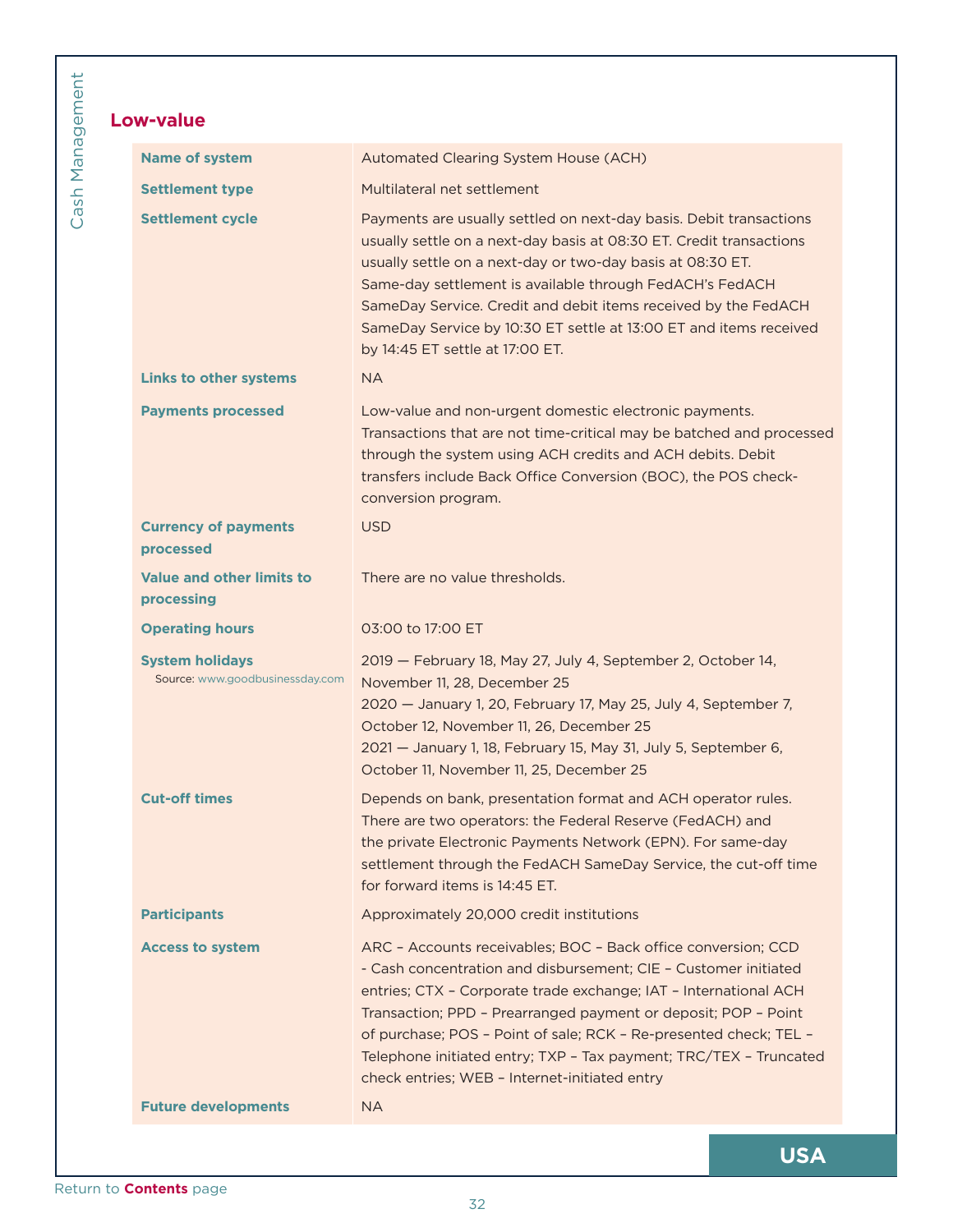| <b>Settlement cycle</b><br>Settlement depends on whether the checks are "on-us" (checks<br>deposited at the same institution on which they are drawn) or<br>interbank checks. On-us settlement occurs on the same day, while<br>the settlement of interbank checks may take up to five days.<br><b>Links to other systems</b><br><b>NA</b><br><b>Payments processed</b><br>Paper checks<br><b>Currency of payments</b><br><b>NA</b><br>processed<br><b>Value and other limits to</b><br>There are no value thresholds.<br>processing<br><b>Operating hours</b><br><b>NA</b><br><b>System holidays</b><br>2019 - February 18, May 27, July 4, September 2, October 14,<br>Source: www.goodbusinessday.com<br>November 11, 28, December 25<br>2020 - January 1, 20, February 17, May 25, July 4, September 7,<br>October 12, November 11, 26, December 25<br>2021 - January 1, 18, February 15, May 31, July 5, September 6,<br>October 11, November 11, 25, December 25<br><b>Cut-off times</b><br>Cut-off times depend on the bank.<br><b>Participants</b><br><b>NA</b><br><b>Access to system</b><br><b>NA</b><br><b>Future developments</b><br><b>NA</b> | <b>Name of system</b>  | Check clearing                    |
|------------------------------------------------------------------------------------------------------------------------------------------------------------------------------------------------------------------------------------------------------------------------------------------------------------------------------------------------------------------------------------------------------------------------------------------------------------------------------------------------------------------------------------------------------------------------------------------------------------------------------------------------------------------------------------------------------------------------------------------------------------------------------------------------------------------------------------------------------------------------------------------------------------------------------------------------------------------------------------------------------------------------------------------------------------------------------------------------------------------------------------------------------------|------------------------|-----------------------------------|
|                                                                                                                                                                                                                                                                                                                                                                                                                                                                                                                                                                                                                                                                                                                                                                                                                                                                                                                                                                                                                                                                                                                                                            | <b>Settlement type</b> | <b>Bilateral gross settlement</b> |
|                                                                                                                                                                                                                                                                                                                                                                                                                                                                                                                                                                                                                                                                                                                                                                                                                                                                                                                                                                                                                                                                                                                                                            |                        |                                   |
|                                                                                                                                                                                                                                                                                                                                                                                                                                                                                                                                                                                                                                                                                                                                                                                                                                                                                                                                                                                                                                                                                                                                                            |                        |                                   |
|                                                                                                                                                                                                                                                                                                                                                                                                                                                                                                                                                                                                                                                                                                                                                                                                                                                                                                                                                                                                                                                                                                                                                            |                        |                                   |
|                                                                                                                                                                                                                                                                                                                                                                                                                                                                                                                                                                                                                                                                                                                                                                                                                                                                                                                                                                                                                                                                                                                                                            |                        |                                   |
|                                                                                                                                                                                                                                                                                                                                                                                                                                                                                                                                                                                                                                                                                                                                                                                                                                                                                                                                                                                                                                                                                                                                                            |                        |                                   |
|                                                                                                                                                                                                                                                                                                                                                                                                                                                                                                                                                                                                                                                                                                                                                                                                                                                                                                                                                                                                                                                                                                                                                            |                        |                                   |
|                                                                                                                                                                                                                                                                                                                                                                                                                                                                                                                                                                                                                                                                                                                                                                                                                                                                                                                                                                                                                                                                                                                                                            |                        |                                   |
|                                                                                                                                                                                                                                                                                                                                                                                                                                                                                                                                                                                                                                                                                                                                                                                                                                                                                                                                                                                                                                                                                                                                                            |                        |                                   |
|                                                                                                                                                                                                                                                                                                                                                                                                                                                                                                                                                                                                                                                                                                                                                                                                                                                                                                                                                                                                                                                                                                                                                            |                        |                                   |
|                                                                                                                                                                                                                                                                                                                                                                                                                                                                                                                                                                                                                                                                                                                                                                                                                                                                                                                                                                                                                                                                                                                                                            |                        |                                   |
|                                                                                                                                                                                                                                                                                                                                                                                                                                                                                                                                                                                                                                                                                                                                                                                                                                                                                                                                                                                                                                                                                                                                                            |                        |                                   |
|                                                                                                                                                                                                                                                                                                                                                                                                                                                                                                                                                                                                                                                                                                                                                                                                                                                                                                                                                                                                                                                                                                                                                            |                        |                                   |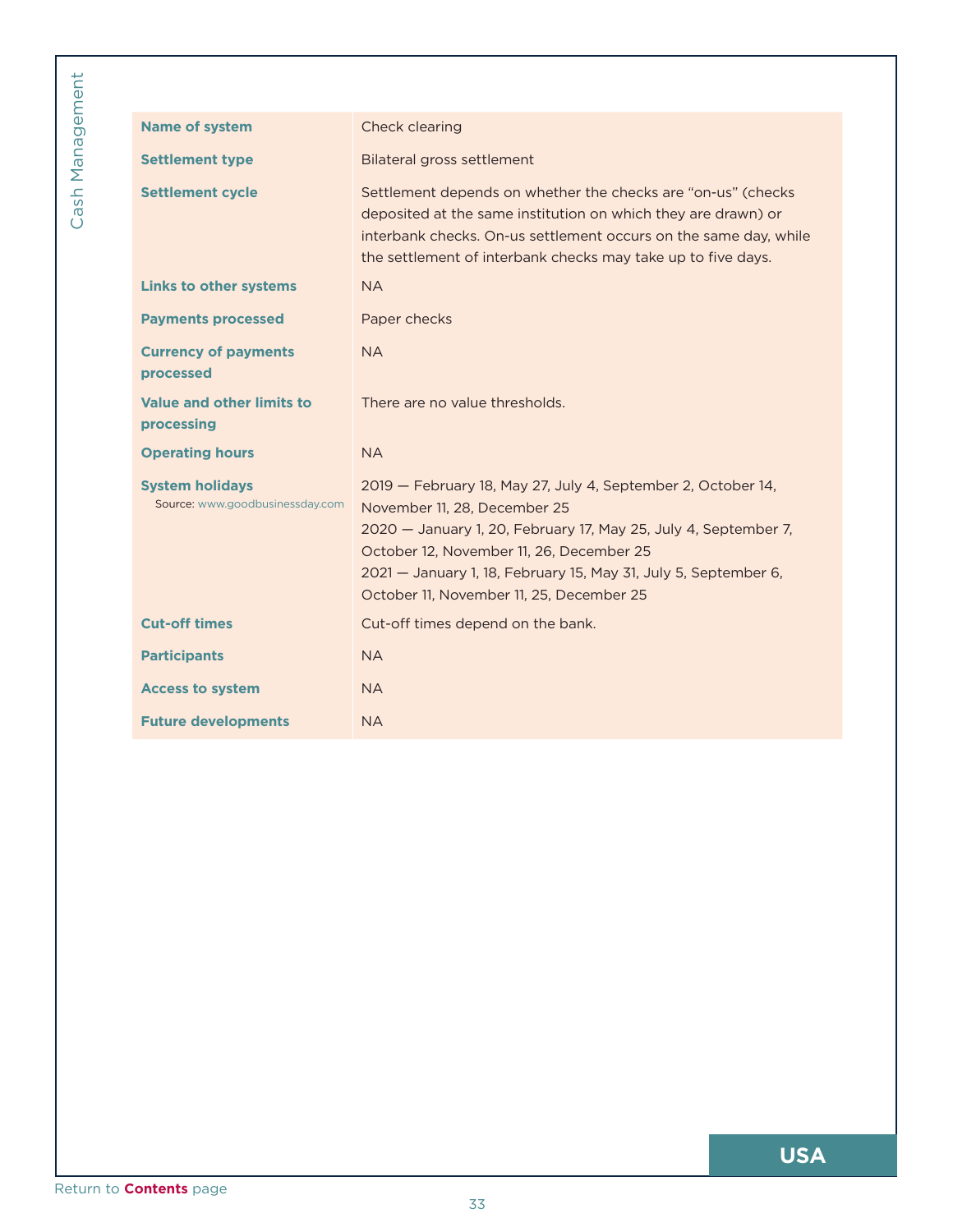# **Payment and Collection Instruments**

## **Overview and Trends**

## **Statistics of Instrument Usage and Value**

<span id="page-33-0"></span>

| The predominant payment method in terms of value is the electronic credit, also known as the<br>"wire" transfer.<br>Despite their decline in recent years, checks remain an important payment instrument, at least in<br>terms of the number of transactions. However, payment cards are set to overtake the check as<br>the most widely-used non-cash payment for consumers. Credit and debit card transactions have<br>already outstripped the number of checks issued.<br>Some of the major banks in the US are now introducing EMV technology such as contactless<br>smart cards, which do not require a signature, initially for low-value transactions.<br><b>Statistics of Instrument Usage and Value</b><br><b>Traffic (value)</b><br><b>Transactions (million)</b><br>% change<br>(USD billion)<br>2017/2016<br>2016<br>2017<br>2016<br>2017<br><b>Checks</b><br>16,476.0<br>15,645.0<br>$-5.0$<br>27,171.4<br>27,007.5<br><b>Fedwire transfers</b><br>148.1<br>766,961.5<br>766,961.5<br>153.2<br>3.4<br><b>CHIPS transfers</b><br>364,331.3<br>110.8<br>112.5<br>1.5<br>364,331.3<br><b>ACH credits</b><br>11,202.0<br>6.1<br>94,405.3<br>10,555.0<br>87,415.8<br><b>ACH debits</b><br>5.5<br>16,292.0<br>17,193.0<br>67,381.3<br>71,390.0<br><b>Debit card payments</b><br>63,731.0<br>67,847.0<br>6.5<br>2,413.6<br>2,552.8<br>33,231.0<br>2,905.0<br>3,078.0<br><b>Credit card payments</b><br>35,444.0<br>6.7<br>140,543.9<br>147,596.7<br><b>Total</b><br>5.0<br>1,318,579.9<br>1,329,726.4<br>Source: Bank for International Settlements - CPMI Red Book, October 2018.<br><b>Paper-based</b><br>Checks<br>The check is no longer the primary non-cash payment method in the USA and, in terms of<br>numbers of transactions, has been superseded to a large extent by the payment card. The number<br>of checks issued as a percentage of non-cash payments is continuing to decrease each year.<br>There have been several initiatives in the private and the public sector to encourage companies<br>to adopt electronic payment methods rather than using paper checks. These have resulted in an | <b>Overview and Trends</b> |  |  |  |  |           |
|------------------------------------------------------------------------------------------------------------------------------------------------------------------------------------------------------------------------------------------------------------------------------------------------------------------------------------------------------------------------------------------------------------------------------------------------------------------------------------------------------------------------------------------------------------------------------------------------------------------------------------------------------------------------------------------------------------------------------------------------------------------------------------------------------------------------------------------------------------------------------------------------------------------------------------------------------------------------------------------------------------------------------------------------------------------------------------------------------------------------------------------------------------------------------------------------------------------------------------------------------------------------------------------------------------------------------------------------------------------------------------------------------------------------------------------------------------------------------------------------------------------------------------------------------------------------------------------------------------------------------------------------------------------------------------------------------------------------------------------------------------------------------------------------------------------------------------------------------------------------------------------------------------------------------------------------------------------------------------------------------------------------------------------------------------------------------------------------------------------------|----------------------------|--|--|--|--|-----------|
|                                                                                                                                                                                                                                                                                                                                                                                                                                                                                                                                                                                                                                                                                                                                                                                                                                                                                                                                                                                                                                                                                                                                                                                                                                                                                                                                                                                                                                                                                                                                                                                                                                                                                                                                                                                                                                                                                                                                                                                                                                                                                                                        |                            |  |  |  |  |           |
|                                                                                                                                                                                                                                                                                                                                                                                                                                                                                                                                                                                                                                                                                                                                                                                                                                                                                                                                                                                                                                                                                                                                                                                                                                                                                                                                                                                                                                                                                                                                                                                                                                                                                                                                                                                                                                                                                                                                                                                                                                                                                                                        |                            |  |  |  |  |           |
|                                                                                                                                                                                                                                                                                                                                                                                                                                                                                                                                                                                                                                                                                                                                                                                                                                                                                                                                                                                                                                                                                                                                                                                                                                                                                                                                                                                                                                                                                                                                                                                                                                                                                                                                                                                                                                                                                                                                                                                                                                                                                                                        |                            |  |  |  |  |           |
|                                                                                                                                                                                                                                                                                                                                                                                                                                                                                                                                                                                                                                                                                                                                                                                                                                                                                                                                                                                                                                                                                                                                                                                                                                                                                                                                                                                                                                                                                                                                                                                                                                                                                                                                                                                                                                                                                                                                                                                                                                                                                                                        |                            |  |  |  |  |           |
|                                                                                                                                                                                                                                                                                                                                                                                                                                                                                                                                                                                                                                                                                                                                                                                                                                                                                                                                                                                                                                                                                                                                                                                                                                                                                                                                                                                                                                                                                                                                                                                                                                                                                                                                                                                                                                                                                                                                                                                                                                                                                                                        |                            |  |  |  |  | % change  |
|                                                                                                                                                                                                                                                                                                                                                                                                                                                                                                                                                                                                                                                                                                                                                                                                                                                                                                                                                                                                                                                                                                                                                                                                                                                                                                                                                                                                                                                                                                                                                                                                                                                                                                                                                                                                                                                                                                                                                                                                                                                                                                                        |                            |  |  |  |  | 2017/2016 |
|                                                                                                                                                                                                                                                                                                                                                                                                                                                                                                                                                                                                                                                                                                                                                                                                                                                                                                                                                                                                                                                                                                                                                                                                                                                                                                                                                                                                                                                                                                                                                                                                                                                                                                                                                                                                                                                                                                                                                                                                                                                                                                                        |                            |  |  |  |  | $-0.6$    |
|                                                                                                                                                                                                                                                                                                                                                                                                                                                                                                                                                                                                                                                                                                                                                                                                                                                                                                                                                                                                                                                                                                                                                                                                                                                                                                                                                                                                                                                                                                                                                                                                                                                                                                                                                                                                                                                                                                                                                                                                                                                                                                                        |                            |  |  |  |  | $-8.1$    |
|                                                                                                                                                                                                                                                                                                                                                                                                                                                                                                                                                                                                                                                                                                                                                                                                                                                                                                                                                                                                                                                                                                                                                                                                                                                                                                                                                                                                                                                                                                                                                                                                                                                                                                                                                                                                                                                                                                                                                                                                                                                                                                                        |                            |  |  |  |  | $-3.1$    |
|                                                                                                                                                                                                                                                                                                                                                                                                                                                                                                                                                                                                                                                                                                                                                                                                                                                                                                                                                                                                                                                                                                                                                                                                                                                                                                                                                                                                                                                                                                                                                                                                                                                                                                                                                                                                                                                                                                                                                                                                                                                                                                                        |                            |  |  |  |  | 8.0       |
|                                                                                                                                                                                                                                                                                                                                                                                                                                                                                                                                                                                                                                                                                                                                                                                                                                                                                                                                                                                                                                                                                                                                                                                                                                                                                                                                                                                                                                                                                                                                                                                                                                                                                                                                                                                                                                                                                                                                                                                                                                                                                                                        |                            |  |  |  |  | 6.0       |
|                                                                                                                                                                                                                                                                                                                                                                                                                                                                                                                                                                                                                                                                                                                                                                                                                                                                                                                                                                                                                                                                                                                                                                                                                                                                                                                                                                                                                                                                                                                                                                                                                                                                                                                                                                                                                                                                                                                                                                                                                                                                                                                        |                            |  |  |  |  | 5.8       |
|                                                                                                                                                                                                                                                                                                                                                                                                                                                                                                                                                                                                                                                                                                                                                                                                                                                                                                                                                                                                                                                                                                                                                                                                                                                                                                                                                                                                                                                                                                                                                                                                                                                                                                                                                                                                                                                                                                                                                                                                                                                                                                                        |                            |  |  |  |  | 6.0       |
|                                                                                                                                                                                                                                                                                                                                                                                                                                                                                                                                                                                                                                                                                                                                                                                                                                                                                                                                                                                                                                                                                                                                                                                                                                                                                                                                                                                                                                                                                                                                                                                                                                                                                                                                                                                                                                                                                                                                                                                                                                                                                                                        |                            |  |  |  |  | O.9       |
|                                                                                                                                                                                                                                                                                                                                                                                                                                                                                                                                                                                                                                                                                                                                                                                                                                                                                                                                                                                                                                                                                                                                                                                                                                                                                                                                                                                                                                                                                                                                                                                                                                                                                                                                                                                                                                                                                                                                                                                                                                                                                                                        |                            |  |  |  |  |           |
|                                                                                                                                                                                                                                                                                                                                                                                                                                                                                                                                                                                                                                                                                                                                                                                                                                                                                                                                                                                                                                                                                                                                                                                                                                                                                                                                                                                                                                                                                                                                                                                                                                                                                                                                                                                                                                                                                                                                                                                                                                                                                                                        |                            |  |  |  |  |           |
|                                                                                                                                                                                                                                                                                                                                                                                                                                                                                                                                                                                                                                                                                                                                                                                                                                                                                                                                                                                                                                                                                                                                                                                                                                                                                                                                                                                                                                                                                                                                                                                                                                                                                                                                                                                                                                                                                                                                                                                                                                                                                                                        |                            |  |  |  |  |           |
|                                                                                                                                                                                                                                                                                                                                                                                                                                                                                                                                                                                                                                                                                                                                                                                                                                                                                                                                                                                                                                                                                                                                                                                                                                                                                                                                                                                                                                                                                                                                                                                                                                                                                                                                                                                                                                                                                                                                                                                                                                                                                                                        |                            |  |  |  |  |           |
|                                                                                                                                                                                                                                                                                                                                                                                                                                                                                                                                                                                                                                                                                                                                                                                                                                                                                                                                                                                                                                                                                                                                                                                                                                                                                                                                                                                                                                                                                                                                                                                                                                                                                                                                                                                                                                                                                                                                                                                                                                                                                                                        |                            |  |  |  |  |           |
|                                                                                                                                                                                                                                                                                                                                                                                                                                                                                                                                                                                                                                                                                                                                                                                                                                                                                                                                                                                                                                                                                                                                                                                                                                                                                                                                                                                                                                                                                                                                                                                                                                                                                                                                                                                                                                                                                                                                                                                                                                                                                                                        |                            |  |  |  |  |           |
|                                                                                                                                                                                                                                                                                                                                                                                                                                                                                                                                                                                                                                                                                                                                                                                                                                                                                                                                                                                                                                                                                                                                                                                                                                                                                                                                                                                                                                                                                                                                                                                                                                                                                                                                                                                                                                                                                                                                                                                                                                                                                                                        |                            |  |  |  |  |           |
| increase in the volumes of ACH credit and debit transactions, by 24.1% and 26.7% respectively,<br>between 2013 and 2017. The number of checks dropped by 17.4% to 15,645 million in the same                                                                                                                                                                                                                                                                                                                                                                                                                                                                                                                                                                                                                                                                                                                                                                                                                                                                                                                                                                                                                                                                                                                                                                                                                                                                                                                                                                                                                                                                                                                                                                                                                                                                                                                                                                                                                                                                                                                           |                            |  |  |  |  |           |
| period.                                                                                                                                                                                                                                                                                                                                                                                                                                                                                                                                                                                                                                                                                                                                                                                                                                                                                                                                                                                                                                                                                                                                                                                                                                                                                                                                                                                                                                                                                                                                                                                                                                                                                                                                                                                                                                                                                                                                                                                                                                                                                                                |                            |  |  |  |  |           |

## **Paper-based**

#### **Checks**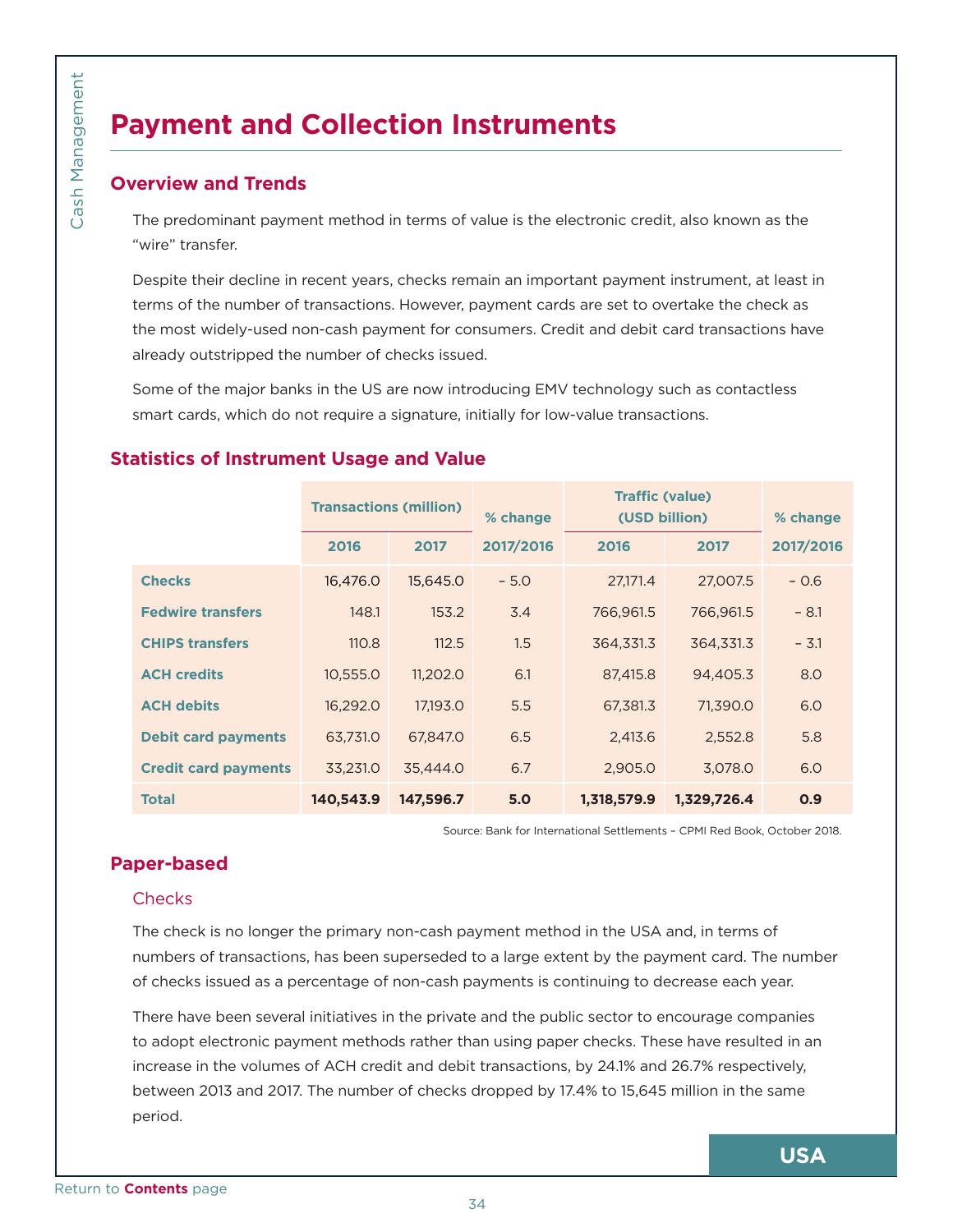Cash Management

The Check 21 facilitates check truncation and electronic/image exchange between banks. Almost all interbank checks in the USA are now truncated and processed in electronic form. Most of these interbank checks are cleared through direct exchange, regional or local check clearing houses and correspondent bank networks. The rest are cleared through the Federal Reserve Banks.

## **Electronic**

## Credit Transfer

Credit transfers are used for both high-value and low-value payment transactions in the USA. Whether they are processed by wire transfer or ACH depends on the urgency of the transfer.

## *High-value*

High-priority, high-value payments, known as wire payments, are usually processed by Fedwire or CHIPS. Both systems are used predominantly by financial institutions and their corporate clients. Fedwire mainly processes domestic USD payments, while CHIPS processes USD cross-border payments.

## *Low-value*

<span id="page-34-0"></span>France Contents page Cash Management Contents<br> [Return to](#page-5-0) Contents and ARCs), direct the state of the state of the state of the state of the state of the state of the state of the state of the state of the state of the stat Low-priority transfers are usually processed through the ACH using ACH credits, which need to be initiated one day before value or settlement date. Both recurring and non-recurring transactions can be processed in this way. ACH credits are typically used to process transactions for state and federal taxes, payroll, pension and social security, and to suppliers. FedACH's FedACH SameDay Service enables the settlement of ACH transactions of up to USD 25,000 on a same-day basis. The FedACH SameDay Service rules also exclude from eligibility international transactions (IAT) and automated enrollment entries (ENR). The average ACH credit payment in 2017 had a value of USD 8,428.

The Clearing House (TCH) has developed and implemented a real-time payment system for instant payments. The service, called Real-Time Payments (RTP), enables financial institutions to offer real-time fund transfers 24/7, 365 days a year. RTP, which was developed in partnership with Mastercard-owned Vocalink, is open to all US depository institutions and is expected to reach widespread participation by 2020. The system was built with a flexible design enabling financial institutions to enhance or create new digital services for their corporate and retail customers.

## Direct Debits

ACH debits are used to process direct debits. The ACH debit must be initiated one day ahead of the value or settlement date. Recurring consumer payments such as insurance premiums, mortgage loans, stock purchases, utility payments and other bills are typically processed through ACH debit. They can also be used by companies as a means of cash concentration.

The use of direct debits is growing steadily, driven mainly by the considerable growth in the number of authorized direct debit entries initiated via the Internet (known as WEBs), direct debit entries used for conversion of consumer checks received via US mail or at a lock box (known as ARCs), direct debit entries used for conversion of consumer checks received at the point-of-sale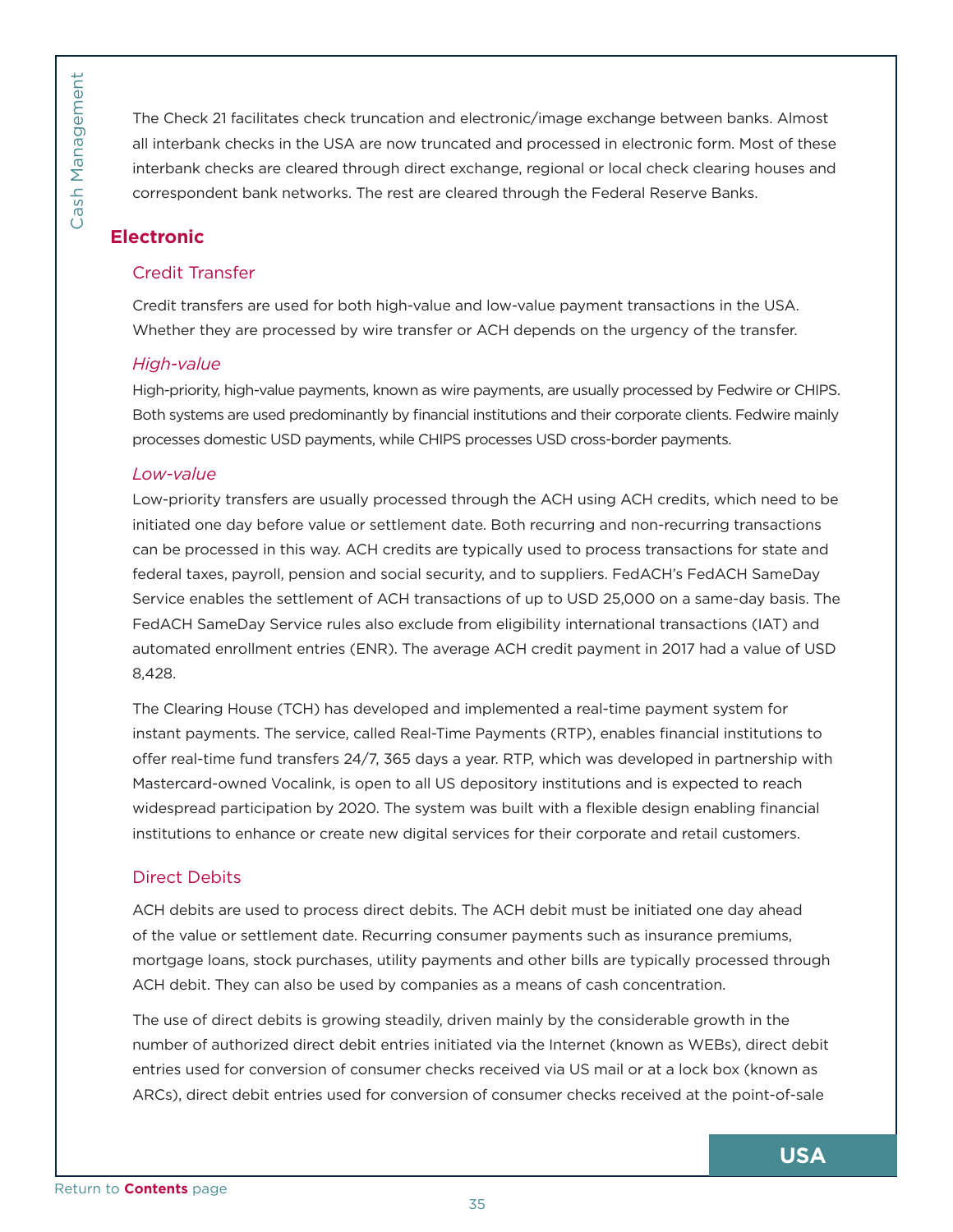(known as POPs) and direct debit entries used for conversion of consumer checks received at the point-of-purchase and processed during back office operations (known as BOCs).

FedACH's FedACH SameDay Service enables the settlement of ACH transactions on a same-day basis.

The average ACH debit payment in 2017 had a value of USD 4,152.

## Payment Cards

The use of payment cards is growing in the USA. The number of payments initiated by debit card rose from 13.39 billion in 2002, to over five times that figure in 2017 (67.8 billion). In the USA, the value of the average debit card transaction is USD 37.6. Credit card transaction numbers rose from approximately 17.53 billion in 2002 to 35.4 billion in 2017. The average size of a credit card payment is USD 86.8.

There were 311.5 million debit cards and 1,022.6 million credit cards in circulation in the USA at the end of 2016, of which 413.2 million credit cards were retailer cards.

<span id="page-35-0"></span>FedACH's FedACH's FedACH's FedACH's FedACH's FedACH's FedACH's FedACH's FedACH's FedACH's FedACH's FedACH's FedACH's FedACH's FedACH's Fed<br>
From a programment Cash Management is U<br>
The use of pass from a proposition paymen Two types of debit card are available in the USA: online-based cards that require a PIN, and offline cards requiring a signature. Despite the higher associated cost and risk, signature-based cards are more popular than PIN-based cards. Many cards introduced more recently have both functions. Visa, MasterCard, Discover and American Express have announced they will phase out signature requirements for most credit card transactions in the USA. The phase-out began in April 2018 and will only apply to PIN-based cards. Contactless card technology is available in the USA.

It is estimated that, as of April 2017, 52% of card-accepting merchants in the USA had EMVcompliant POS terminals. EMV merchant adoption in the USA has been slower than expected but it is now estimated that 63% of all cards in the market are PIN-based cards, with 81% of credit cards and 46% of debit cards converted to chip. The majority of debit card payments are provided by either Visa or MasterCard.

Proprietary cards with a limited use, such as those issued by oil companies or retail stores, are also popular.

## ATM/POS

At the end of 2015, there were approximately 425,000 ATMs in the USA. There were approximately 12.7 million POS terminals in the USA at the end of 2014.

## Electronic Wallet

A number of banks offer prepaid stored-value cards. Private label cards (cards which are limited in usage to one of several merchants) were the most used type of prepaid card in the US in 2017, accounting for 41.2% of total usage, followed by general purpose cards (40.5% of total usage) and Electronic Benefits Transfer (EBT) cards (18.3% of total usage).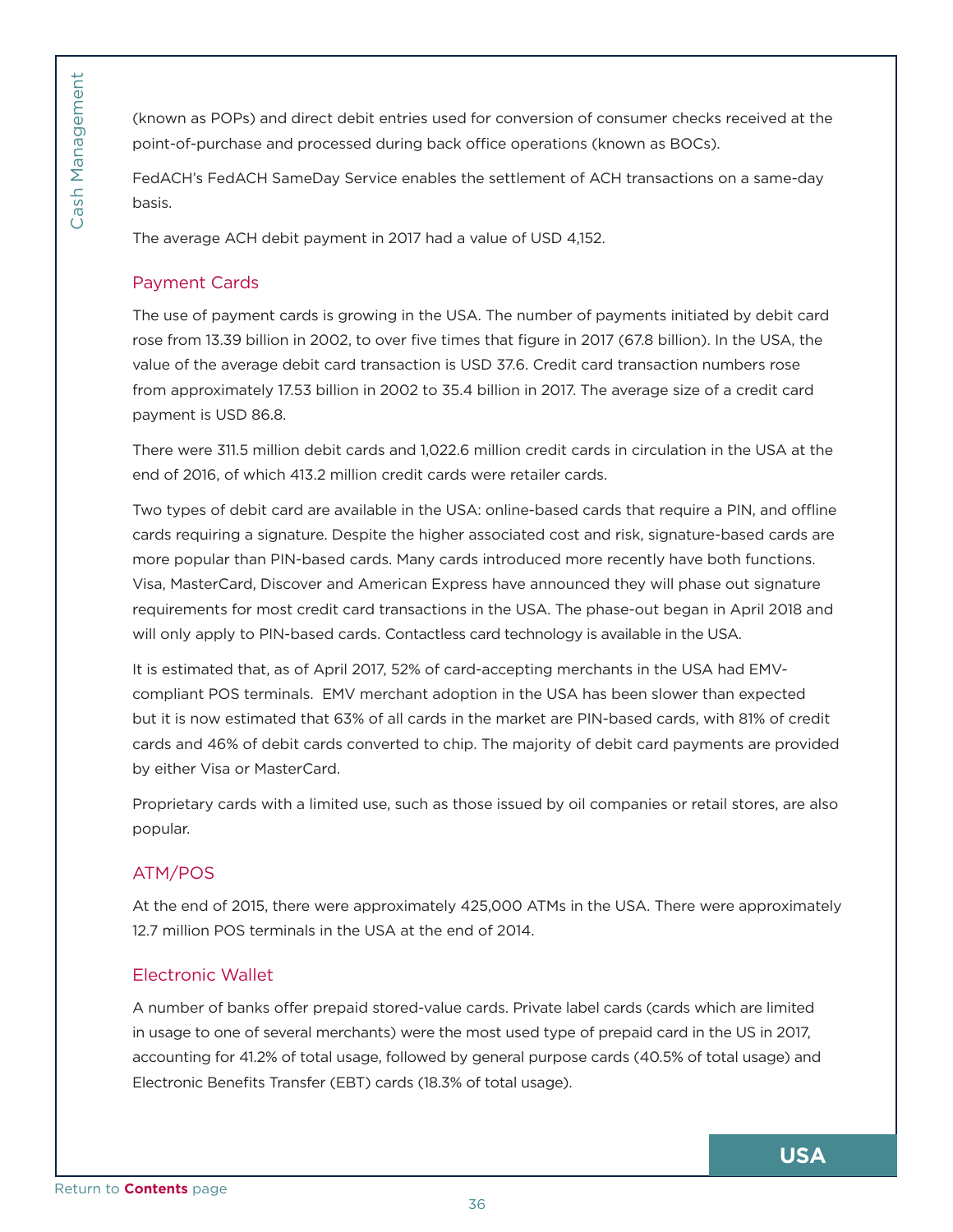**Contents of Contents Page Contents page Cash Mobile payments**<br>
Mobile payment<br> [Return to](#page-5-0) **Contents** page General purpose prepaid cards were the fastest growing type of payment cards between 2016 and 2017, with the number of transactions increasing by 18.9% to 5.3 billion.

Mobile payment schemes such as Google Pay, Samsung Pay and Apple Pay are also available.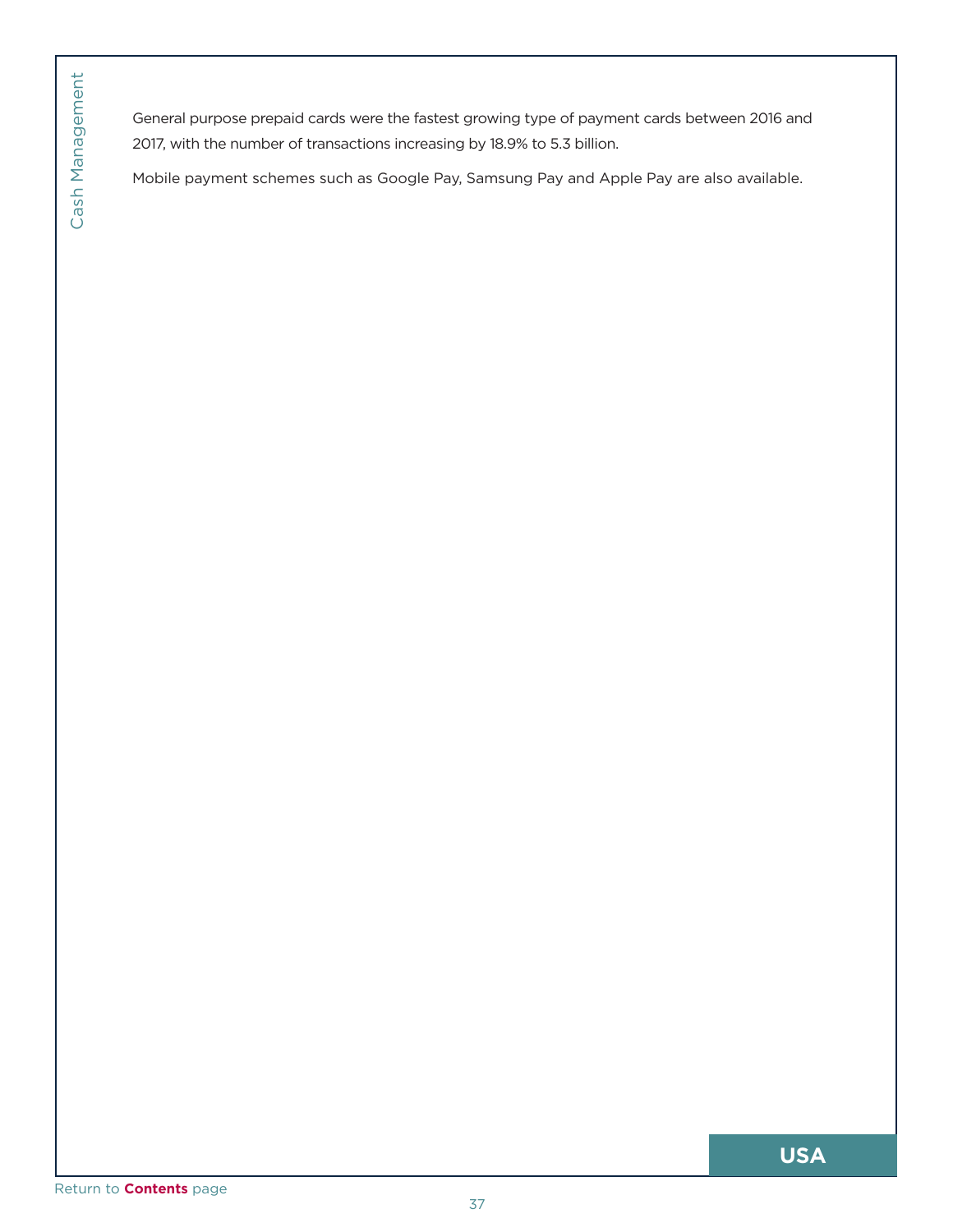# **Liquidity Management**

## **Short-term Borrowing**

#### **Overdrafts**

Formal bank overdrafts are not available. An informal overdraft may be offered to a company which has exceeded its formal credit lines.

## Bank Lines of Credit / Loans

<span id="page-37-0"></span>Example **Contents**<br>
Content Contents<br>
Contents Formal bank<br>
Contents Formal bank<br>
Contents Bank Lines<br>
Bank Lines<br>
Bank Lines<br>
Bank Lines<br>
Bank Lines<br>
Companies. Rand foreign b<br>
increased and<br>
Collateral funds<br>
Trade Bills Bank lines of credit are the most common form of short-term borrowing, especially for smaller companies. Resident and non-resident entities can arrange short-term bank loans from local and foreign banks. They are usually arranged for periods up to one year and may be renewed or increased annually.

Collateral is often required. Fees (commitment fees and arrangement fees) and charges are negotiable.

Banks will typically charge interest at a margin over Libor (London interbank offered rate), the Federal funds rate or the commercial paper composite rate.

## Trade Bills – Discounted

Discounting trade bills are not a common form of short-term financing.

#### Factoring

Factoring is available in the USA. It is used primarily by smaller companies, usually on a disclosed basis.

#### Commercial Paper

Commercial paper is a popular form of short-term borrowing in the USA. Commercial paper is an unsecured promissory note, which is issued for periods up to 270 days. Companies issue paper directly to investors, or through dealers for an additional fee. Almost all commercial paper issues are given a rating by one of the rating agencies.

#### Bankers' Acceptances

Although primarily used as a technique to support trade, bankers' acceptances are also available for domestic transactions.

Although available for a range of maturities, funding is usually arranged for one to six months.

## Supplier Credit

Companies can usually arrange payment discounts of 2% for the early or prompt payment of supplier invoices.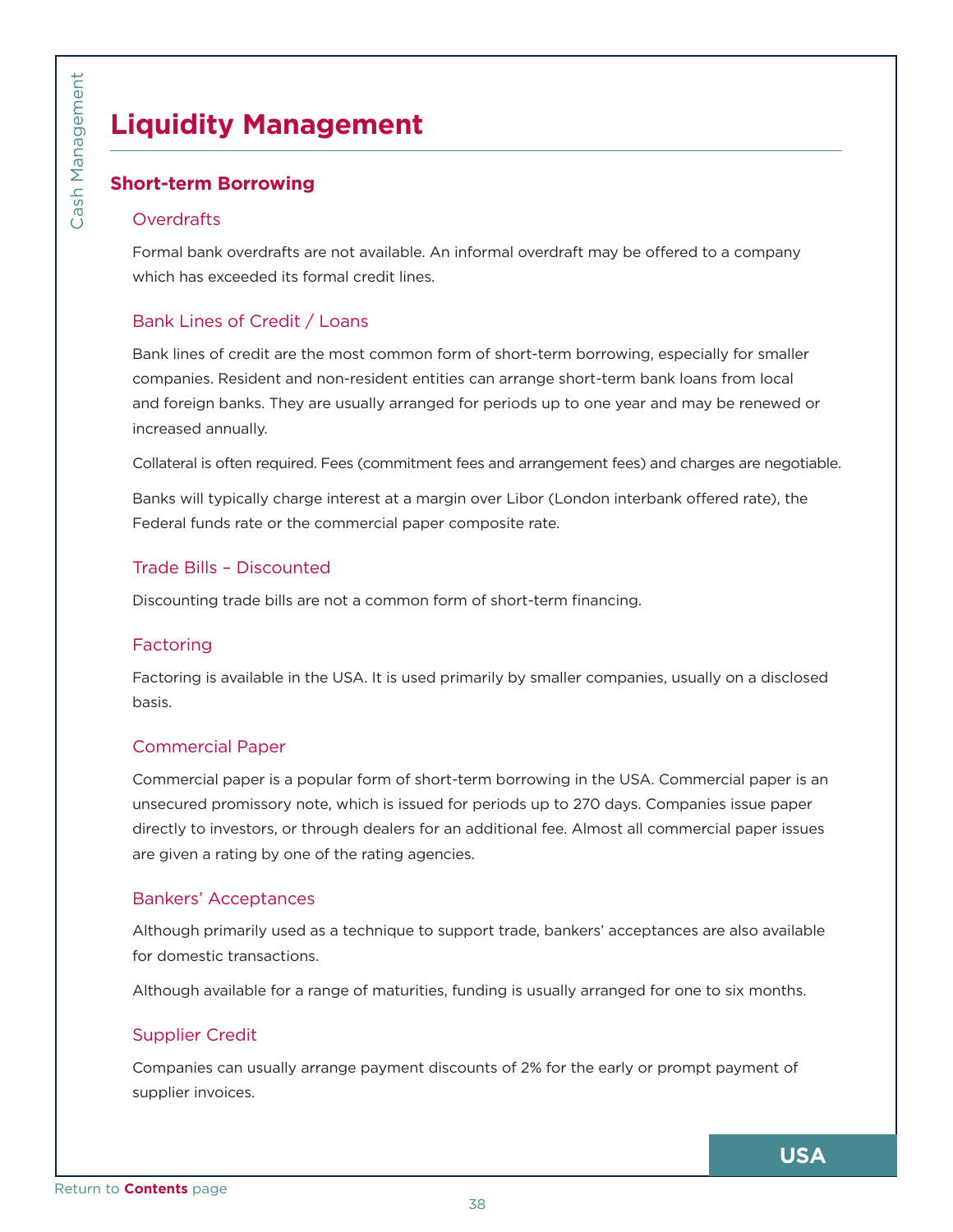## Intercompany Borrowing, including Lagging Payments

Although intercompany funding is not commonly used, it is permitted. However, companies need to be aware of thin capitalization rules as the Inland Revenue Service can refuse to permit the tax deductibility of some interest expense for thinly capitalized companies.

#### **Short-term Investments**

#### Interest Payable on Bank Account Surplus Balances

As of July 21, 2011, banks can offer interest on corporate demand deposit accounts (commonly known as DDAs or corporate checking accounts). The repeal of Regulation Q, which prohibited the payment of interest on corporate demand accounts, as a result of the Dodd-Frank Wall Street Reform and Consumer Protection Act allows banks to pay interest on DDAs. The elimination of the prohibition on the payment of interest on DDAs took effect on July 21, 2011, one year from the date of enactment of the Act.

Due to Regulation Q, banks were not able to pay interest on company checking accounts. However, loss of interest earnings could be avoided if companies swept surplus liquidity into overnight investment accounts.

#### Demand Deposits

The repeal of Regulation Q (see above) allows banks to pay interest on company demand deposit accounts.

#### Time Deposits

Time deposits are available that range from seven days to one year. The maximum deposit per bank is USD 150,000.

#### Certificates of Deposit

Certificates of deposit (CDs) are a popular short-term investment instrument and maturities range from one week to more than a year, although they typically mature between three and six months. Interest is paid at either a fixed or floating rate and the minimum investment is USD 100,000. There is an active CD secondary market.

#### Treasury (Government) Bills

<span id="page-38-0"></span>Frame Intercompa<br> [Return to](#page-5-0) be aware contents<br>
Content of deductibility<br>
Short-term Interest Pay<br>
As of July 21,<br>
known as DD<br>
the payment<br>
Reform and Contents<br>
Proposition of enactment<br>
Due to Regul<br>
However, loss<br>
overni Treasury Bills (T-Bills) and Treasury Notes (T-Notes) are issued by the US Treasury Bureau of the Public Debt. The minimum investment is USD 100. T-bills are issued with maturities ranging from few days to 52 weeks and are available to investors via the internet (TreasuryDirect) or through a bank or broker. All T-bills except 52-week bills are auctioned on a weekly basis. The 52-week bill is auctioned every four weeks.T-Notes are issued with maturities of two, three, five, seven and 10 years and pay interest every six months. They are available to investors via TreasuryDirect.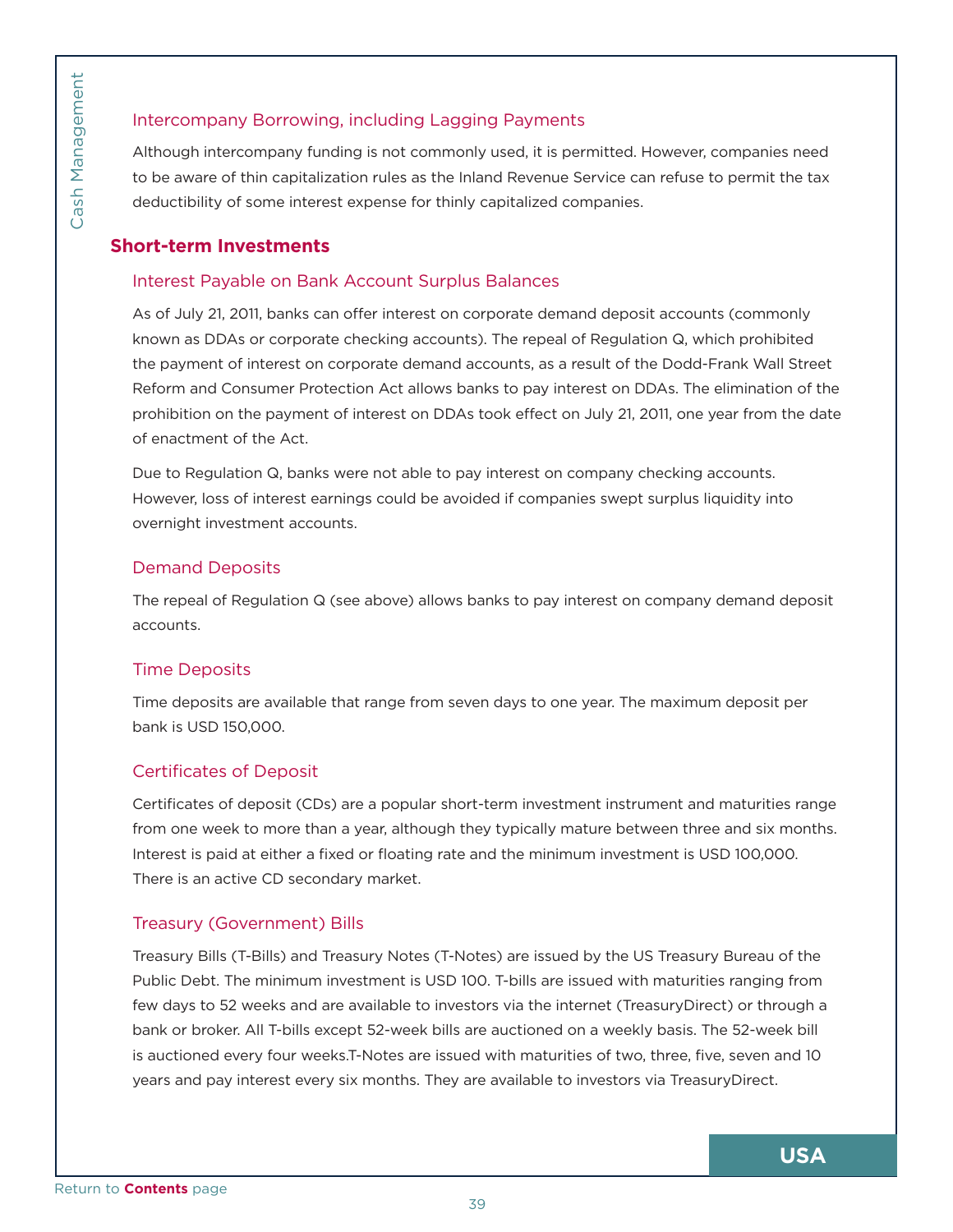## Commercial Paper

Commercial paper (CP) is issued with maturities that vary from one day to a maximum 270 days, with an average value of 30 days. A minimum of USD 100,000 is usually invested.

#### Money Market Funds

Money market funds in the US are regulated by rule 2a-7 of the 1940 Investment Company Act. They are a popular short-term investment instrument and the minimum investment is typically USD 1,000.

#### Repurchase Agreements

Overnight repos are a popular short-term investment instrument in the USA.

#### Bankers' Acceptances

Banker's Acceptances are a common short-term investment for US firms. They have maturities that range from one day to six months.

## **Liquidity Management Techniques**

## Cash Concentration / Zero Balancing / Target Balancing

Domestic cash concentration techniques are widely available and are a popular cash management technique, particularly due to the restrictions on notional pooling. Zero balancing is offered by both domestic and international banks in the USA.

If cash is required on a same-day basis then concentration is usually done using Fedwire or CHIPS. The transfers are processed through ACH debit if funds are not needed until the next day.

<span id="page-39-0"></span>For Commercia<br>
Commercial r<br>
Woney Marl<br>
Money marke<br>
They are a po<br>
USD 1,000.<br>
Repurchase<br>
Overnight rer<br>
Banker's Acco<br>
that range fro<br>
Liquidity Ma<br>
Cash Conce<br>
Domestic cas<br>
technique, pa<br>
both domestic<br>
If cash is re FedACH's FedGlobal ACH Payments is used to send ACH payments to more than 35 countries in Europe and the Americas, including Austria, Canada, Germany, Mexico, Panama, Switzerland and the UK. SWIFT or CHIPS is used to transmit the cross-border payment instructions. US dollar payments can be cleared by local clearing systems in the US, Canada and Mexico, as agreed under NAFTA. However, cross-border cash concentration is not common among US companies.

NACHA – The Electronic Payments Association has developed a cross-border ACH transfer system with Canada but not with Mexico.

## Notional Pooling

Several regulations restrict notional pooling in the US. The repeal of Regulation Q and the elimination of the prohibition on the payment of interest on corporate demand accounts, which took effect on July 21, 2011, has allowed banks more freedom to offer notional pooling.

Cross-border notional pools are not available in the USA.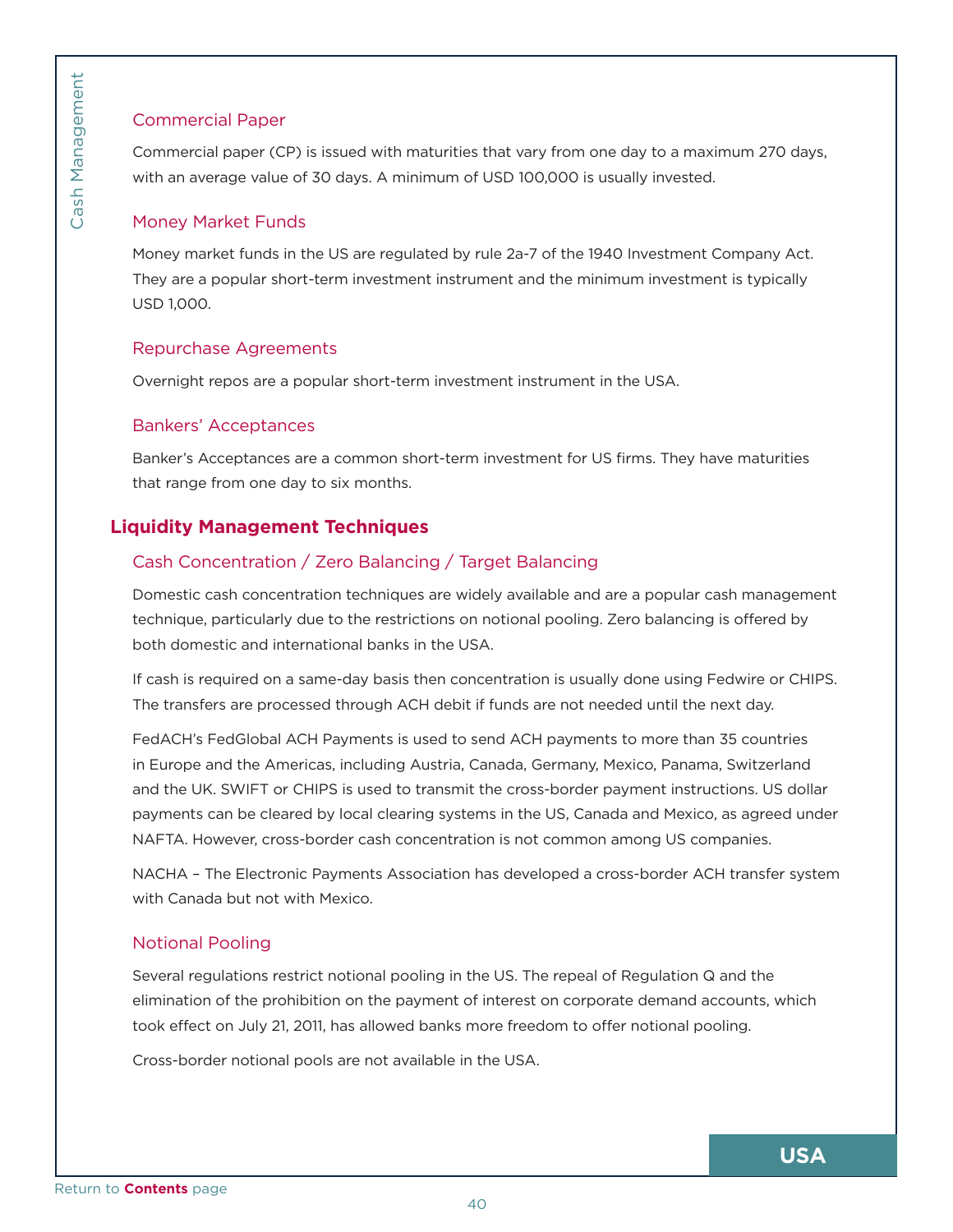# **Trade Finance**

# **General Rules for Importing/Exporting**

The USA is a member of the North American Free Trade Association (NAFTA) and DR-CAFTA. As such, it has free trade arrangements with Canada, Mexico, Costa Rica, the Dominican Republic, El Salvador, Guatemala, Honduras, Nicaragua, as well as with Australia, Bahrain, Chile, Israel, Jordan, Morocco, Oman, Peru and Singapore.

The USA has signed free trade agreements with South Korea, Colombia and Panama. The agreements came into force in March 2012, May 2012 and October 2012, respectively.

In October 2015, the USA and 11 other Pacific Rim countries announced the conclusion of a regional, Asia-Pacific trade agreement, known as the Trans-Pacific Partnership (TPP) Agreement. However, in January 2017, US President Donald Trump signed an executive order withdrawing the USA from the TTP agreement.

<span id="page-40-0"></span>Bettern to **Contents** page<br> [Return to](#page-5-0) **Contents** page Return to **Contents** page<br>
Return to **Contents** page Trade School of the USA has<br>
agreements of the USA has<br>
divergional, Asia<br>
However, in J<br>
USA from the<br>
In May 2017 In May 2017, the US government notified the US Congress that President Trump intends to renegotiate the North American Free Trade Agreement (NAFTA). In October 2018, the USA, Canada and Mexico announced an agreement on a revised trade deal that could replace NAFTA. The new deal, called United States-Mexico-Canada Agreement (USMCA), was signed in November 2018. It is expected that the USMCA will enter into force in 2020, following ratification by all three legislatures.

The USA has 250 foreign free trade zones. Duty is paid only on goods sent to the US domestic market from a free trade zone.

There are no financing requirements for imports or exports.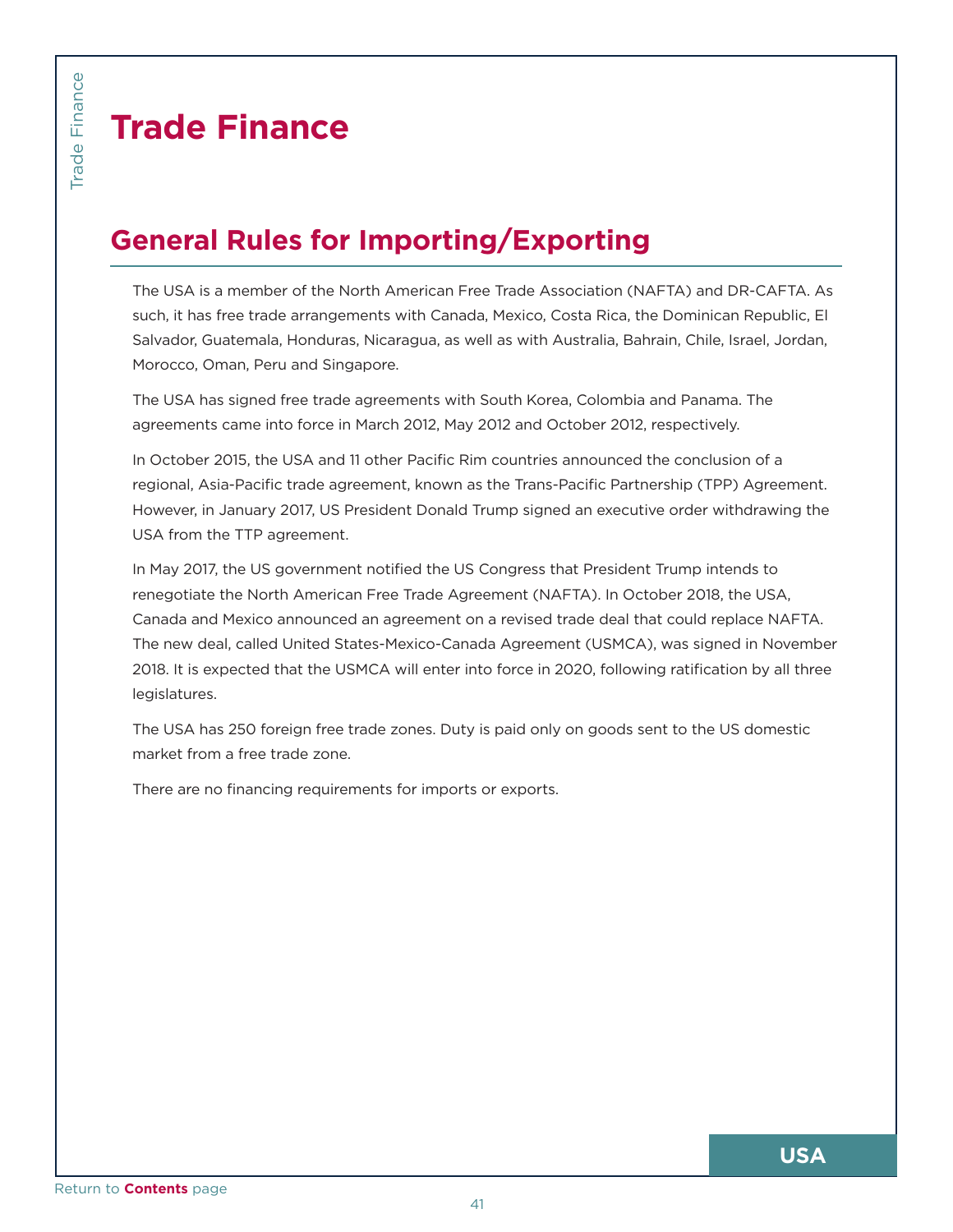# **Imports**

## Documentation Required

Imports require a customs declaration, a bill of lading, packing list, commercial invoice and a delivery order.

## Import Licenses

Most imports do not require licenses. Goods that do require licenses include animals and plants, alcoholic beverages and dairy products.

## Import Taxes/Tariffs

Import taxes are low except for those applied to clothing, footwear, beverages, tobacco, leather and textiles. Most tariffs levied are ad valorem. Industrial imports are subject to tariffs of 4–5%.

The US government rigorously applies measures consistent with international obligations, such as antidumping and countervailing duties.

<span id="page-41-0"></span>Broad Contents<br>
Contents<br>
Contents<br>
Contents<br>
Contents<br>
Contents<br>
Contents<br>
Contents<br>
Contents<br>
Contents<br>
Contents<br>
Contents<br>
Contents<br>
Contents<br>
Contents<br>
Contents<br>
Contents<br>
Contents<br>
Contents<br>
Contents<br>
Contents<br>
Conten On March 8, 2018, the US government imposed a 25% tariff on imports of steel and a 10% tariff on aluminum, claiming that such imports are a threat to national security. On March 22, the US government granted temporary exemptions to a group of countries, including Brazil, Canada, Mexico, Australia, Argentina, South Korea and the member countries of the European Union (EU) amid negotiations over import quotas. Since the announcement, South Korea, Argentina, Australia and Brazil have agreed to put limits on the volume of metals they can export to the US in exchange for tariff exemptions. In June 2018, the US government imposed tariffs on steel and aluminum imports from Canada, Mexico and the EU, after the deadline for negotiations expired on June 1, having already been extended by a month. China, Canada, Mexico and the EU have all promised to retaliate.

In January 2018, the US government approved tariffs on imported washing machines and solar panels. The government will impose a 20% tariff on the first 1.2 million imported residential washing machines in the first year and a 50% tariff on additional machines. The tariffs will fall to 16% and 40% respectively in the third year. A 30% tariff will be imposed on imported solar panels in the first year, with the tariffs dropping to 15% by the fourth year. The tariff allows 2.5 gigawatts of solar panels to be imported tariff-free annually.

In July 2018, the US government imposed 25% duties on USD 34 billion worth of Chinese goods ranging from water boilers and lathes to industrial robots and electric cars. China retaliated soon afterwards by imposing 25% tariffs on 545 US products, including soyabeans, seafood and crude oil, also worth USD 34 billion. In August 2018, the US government imposed 25% duties on 279 products imported from China worth USD 16 billion, including semiconductors, chemicals and motorcycles. China retaliated immediately by imposing 25% tariffs on 333 goods originating from the USA, also worth USD 16 billion, including coal, fuel and medical equipment. In September 2018,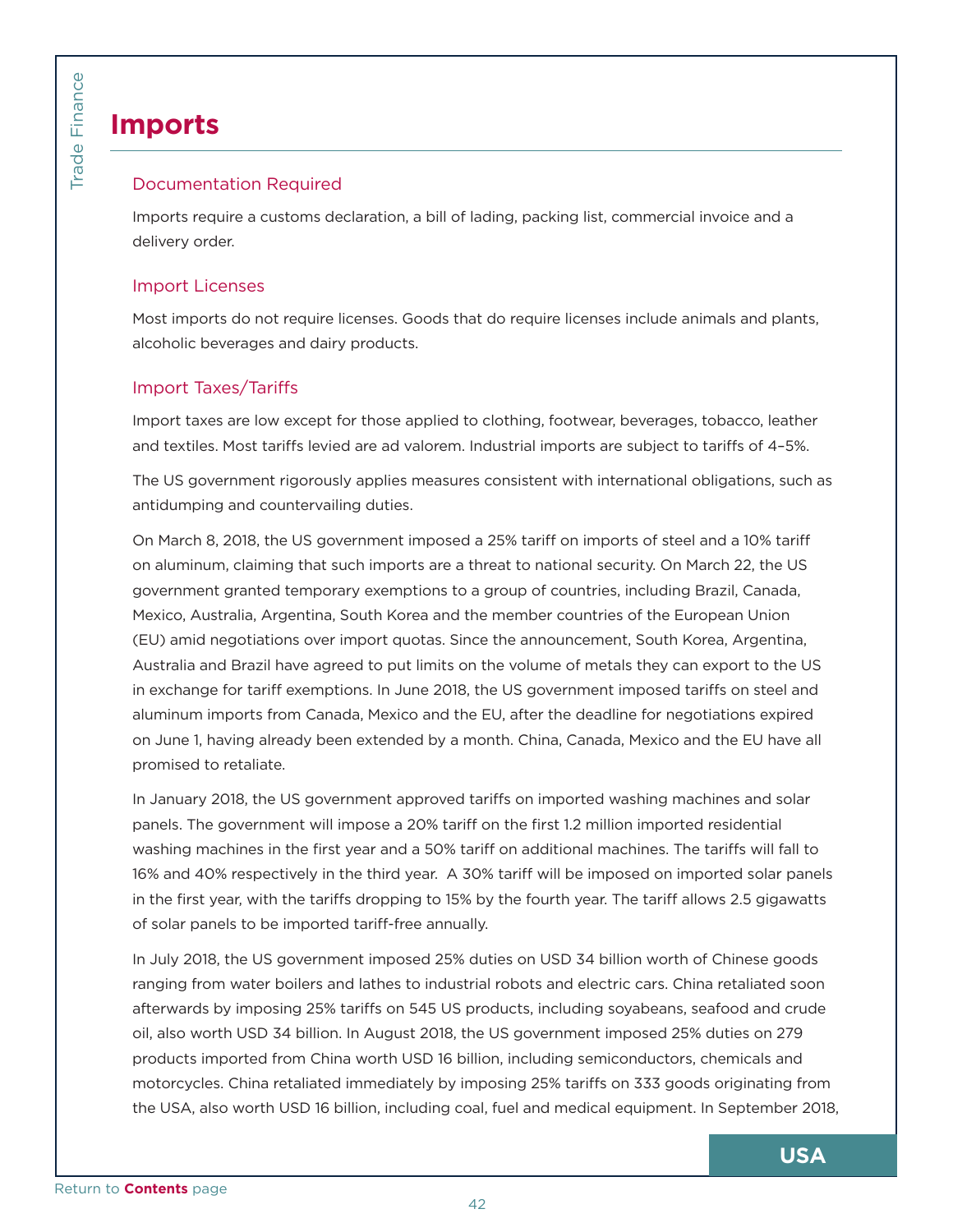<span id="page-42-0"></span>Provider the US gover<br>
2018, to rise to goods, which<br>
China agreed<br>
or imposing r<br>
deal.<br>
Most imports<br>
without MFN<br>
Prohibited I<br>
It is not perm<br>
region of Ukr<br>
Somalia. The<br> [Return to](#page-5-0) **Contents** page the US government imposed 10% tariffs on USD 200 billion of Chinese exports until the end of 2018, to rise to 25% in 2019. China retaliated by implementing tariffs on USD 60 billion worth of US goods, which became effective simultaneously with the US duties. In December 2018, the US and China agreed to a temporary truce to de-escalate trade tensions, refraining from increasing tariffs or imposing new ones for 90 days (until March 1, 2019), as the two governments negotiate a trade deal.

Most imports are subject to MFN (most favored nation) tariff rates. Imports from countries without MFN or free trade status are subject to high tariffs.

## Prohibited Imports

It is not permitted to import most goods and services from Cuba, Iran, North Korea, the Crimea region of Ukraine or certain areas of Sudan, and oil and oil products from Syria and charcoal from Somalia. The USA also has economic sanctions on a number of other countries.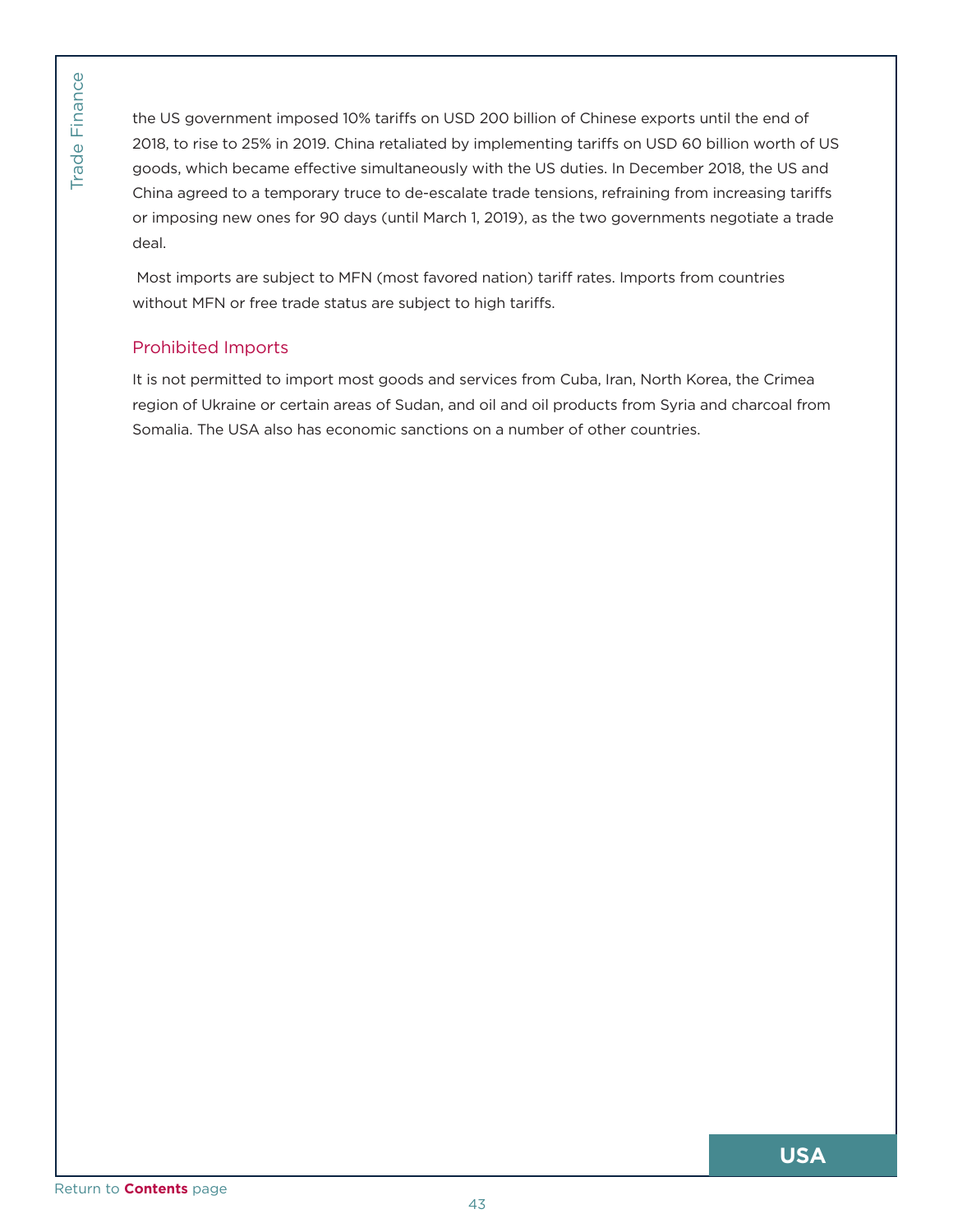# **Exports**

## Documentation Required

Exports require a commercial invoice, bill of lading and an export declaration.

## Export Licenses

<span id="page-43-0"></span>Branch Contents<br>
The Export Lice<br>
Most export Lice<br>
Most exports<br>
livestock and<br>
technology e<br>
Export Taxe<br>
There are no<br>
Prohibited I<br>
Exports to co Most exports are subject to the Export Administration Regulations. Exports of dairy products, livestock and poultry require a license from the Department of Agriculture. Software and technology exports require a license from the Department of Commerce.

## Export Taxes/Tariffs

There are no export taxes or tariffs.

## Prohibited Exports

Exports to countries on which sanctions have been applied are prohibited.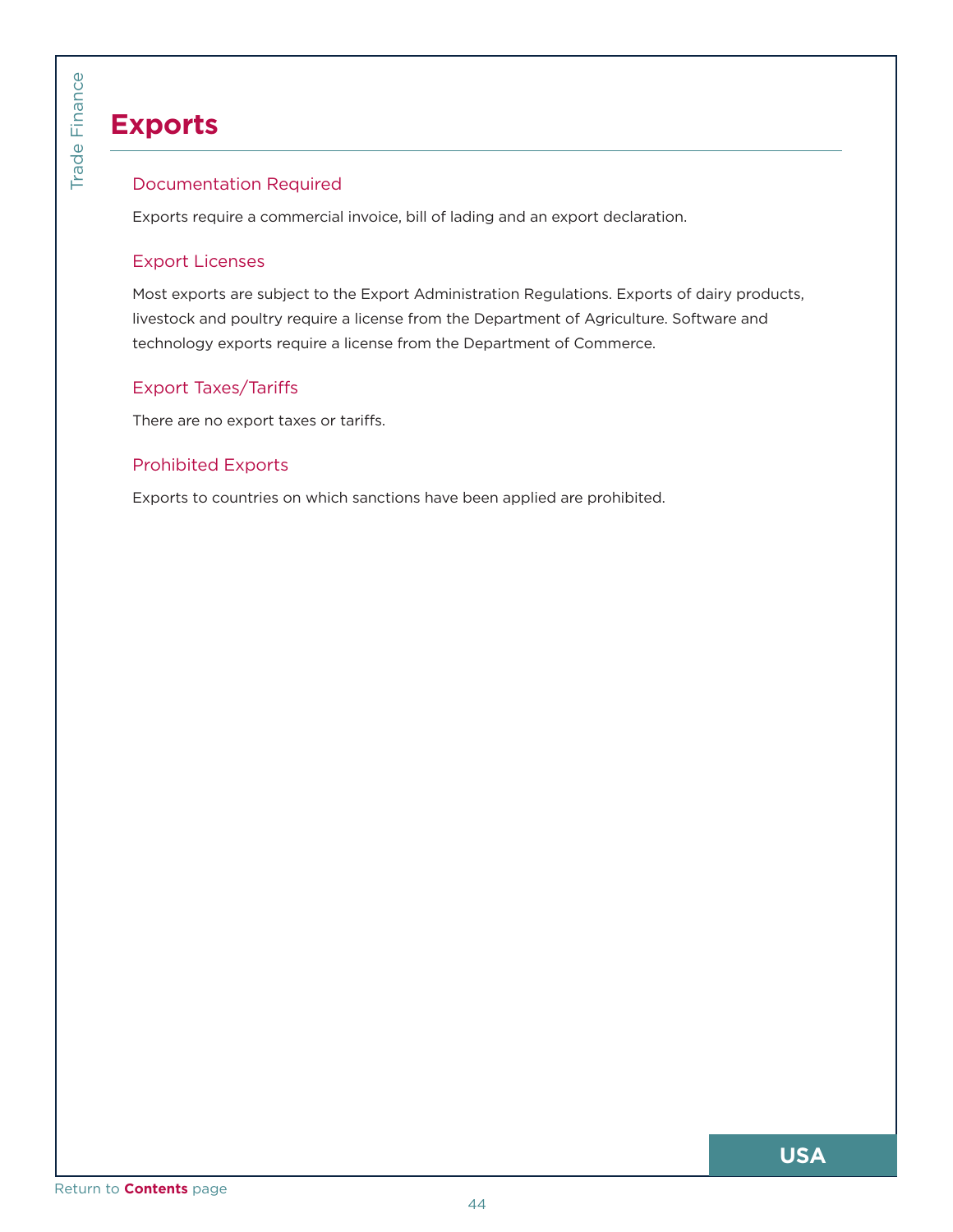# **Information Technology**

# **Electronic Banking**

Internet banking is widely available in the USA. It is advanced and provides the same functionality that is also available through an electronic banking portal.

<span id="page-44-0"></span>**CONTROM**<br>
CONGRESS **CONTROM**<br>
Internet bank<br>
that is also a<br>
Although the<br>
widely availal<br>
tracking and<br>
Administratic<br>
including acc<br>
and tracking<br>
Mobile bankit<br>
users in the L<br>
2013. This fig<br>
The Associat<br>
standard. T Although the USA does not have an electronic banking standard, electronic banking services are widely available and include balance reporting, transaction initiation, payables and receivables tracking and image capabilities. Most banks transmit transaction and balance data using the Bank Administration Institute (BAI) format. Using BAI, users are able to carry out a number of functions, including accessing intra-day and end-of-day balance and transaction reports, initiating payments and tracking payments and receivables.

Mobile banking is widely available in the USA. There were an estimated 111 million mobile banking users in the USA in 2016, compared with 99 million in 2015, 89 million in 2014 and 79 million in 2013. This figure is likely to increase in the future as more consumers use smartphones.

The Association for Financial Professionals (AFP) has published a standard format and standard service codes for the account analysis report. Most US cash management banks adhere to this standard. The account analysis is also available from major banks in the ANSI (American National Standards Institute) ASC X12 822 account analysis format.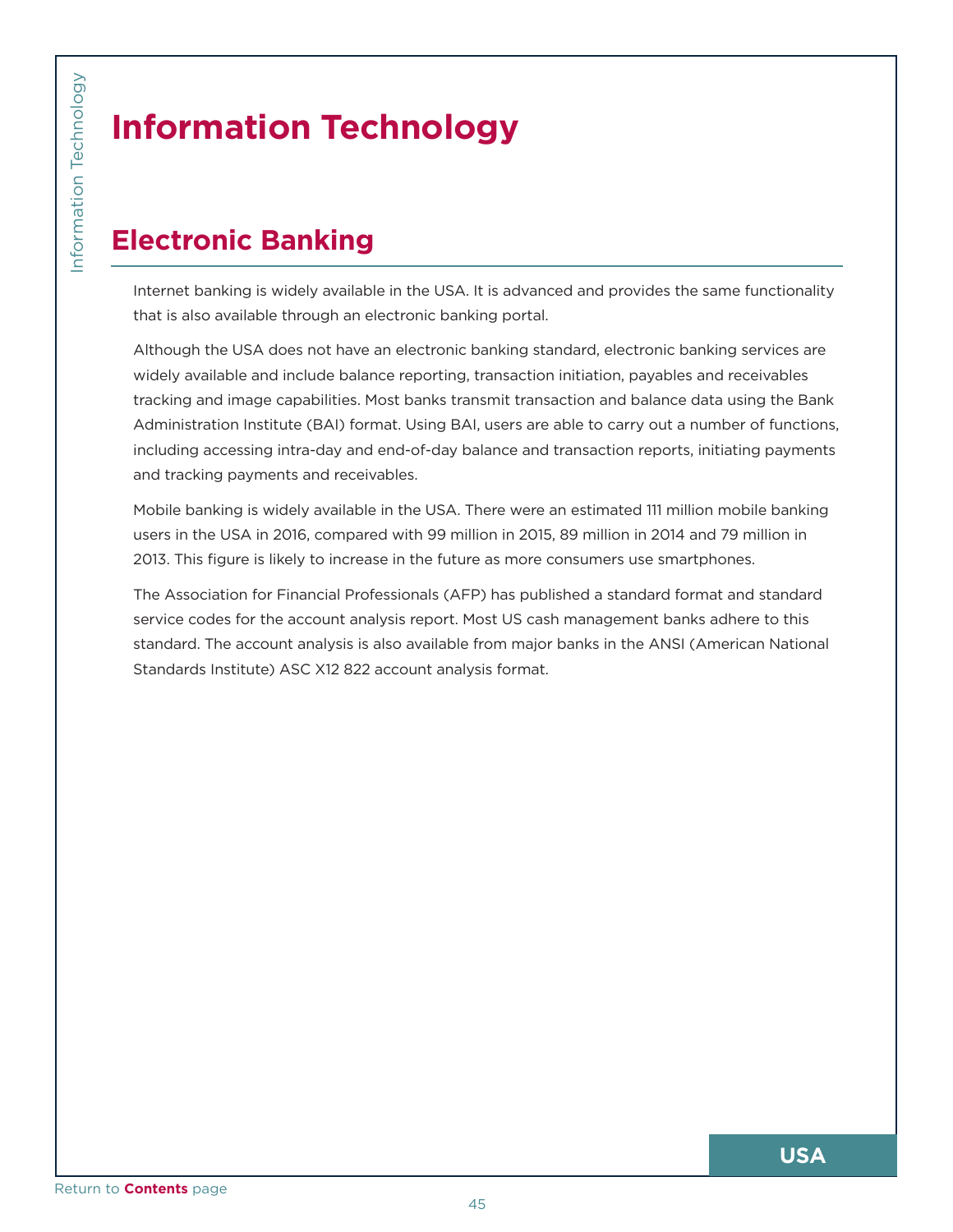# **External Financing**

# **Long-term Funding**

## **Bank Lines of Credit / Loans**

Medium-term and long-term financing are both available in the form of bank loans.

Commercial banks offer loans with maturities of between one and ten years, with a fixed rate or floating interest rate based on an agreed reference rate. Loan agreements include financial covenants and negative pledges. Collateral may be required, especially for maturities of over five years.

Bank lines of credit are usually short-term or up to 12 months. Revolving facilities for up to five years are also available, but the bank may require all drawings under any such facility to be repaid once a year.

## **Leasing**

Leases can be arranged as an operating lease, as a finance lease or a leveraged lease.

A financial lease is a lease that cannot be cancelled, is fully amortized, and does not provide for maintenance. Operating leases provide for maintenance costs and allow the lessee to use a piece of equipment for an agreed period of time. Leveraged leases are usually used to fund the use of high-value assets, including property, and are often tax-driven.

## **Bonds**

Bonds are, with bank lending, the core source of finance for larger US companies.

Bonds can be structured in a variety of ways to meet the borrower's needs, such as at a discount or paying a regular coupon, which may be calculated at a fixed or a floating rate. Convertible bonds and bonds with a warrant can also be arranged.

Approval by the Securities and Exchange Commission (SEC) is required for public debt issues. In addition, bonds are usually rated by one or more of the rating agencies.

## **Private Placement**

<span id="page-45-0"></span>Extern:<br>
The distance of the Sank Lines of<br>
Medium-term<br>
Commercial E<br>
floating intere<br>
and negative<br>
Bank lines of<br>
years are also<br>
once a year.<br>
Leasing<br>
Leases can b<br>
A financial leases can b<br>
A financial leases can b<br> If a security is placed privately, under Rule 144A it is exempt from SEC registration requirements. Securities may only be placed with a limited number of informed/qualified investors (institutional investors who are only permitted to sell these securities on to other similar investors). Privately placed securities are placed directly with the investors by the issuer or through an intermediary.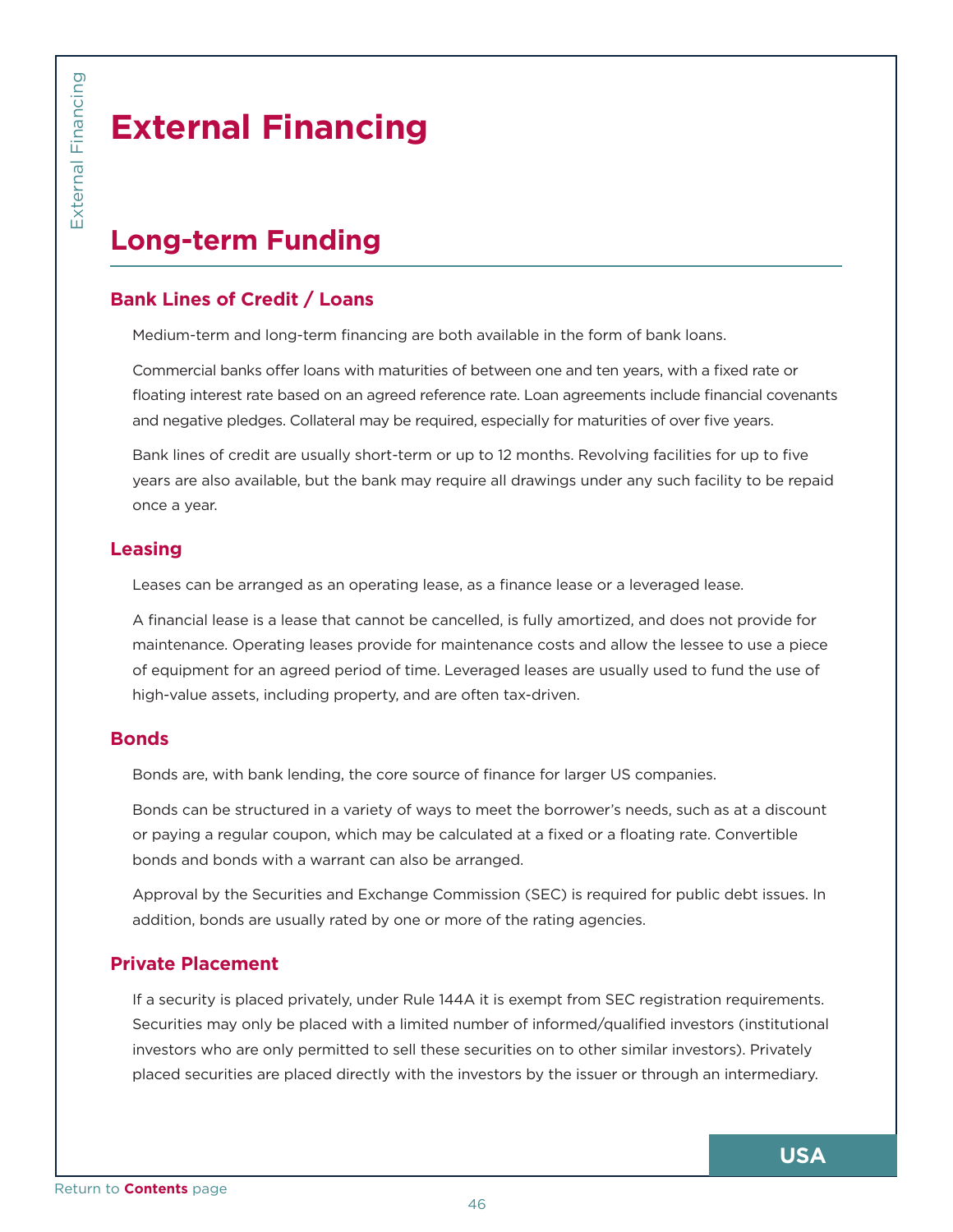## **Asset Securitization / Structured Finance**

<span id="page-46-0"></span>[Return to](#page-5-0) **Contents** page<br>Return to **Contents** page<br>Return to **Contents** page US and foreign-based banks commonly arrange asset securitization programs for non-bank corporations. These are most commonly used to refinance assets such as consumer debt and mortgages. However, the availability of such finance has diminished in recent months, as a result of market conditions.

Return to **Contents** page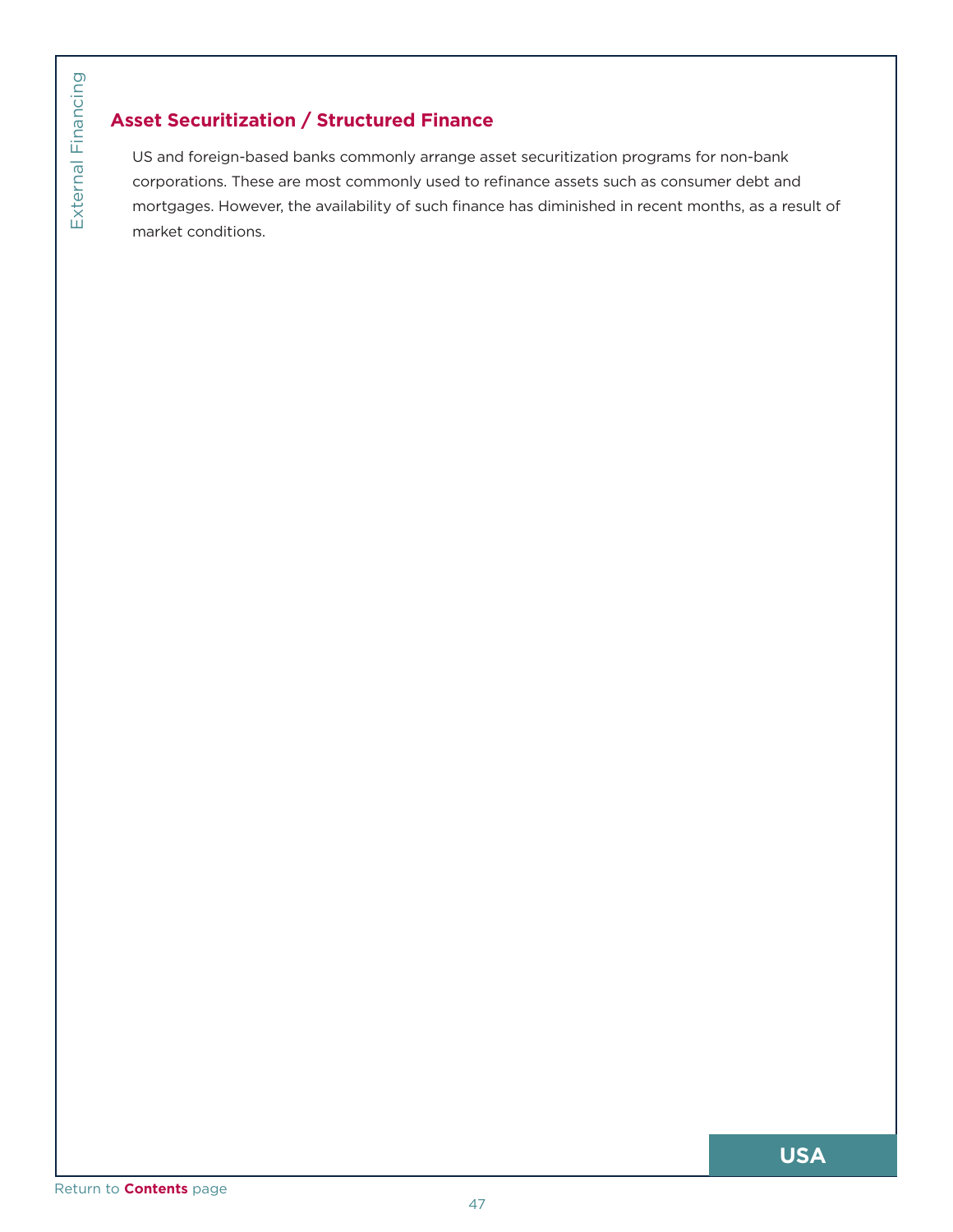# **Useful Contacts**

## National Treasurers' Association

Association for Financial Professionals — <www.afponline.org>

## Central Bank

Federal Reserve System — <www.federalreserve.gov>

#### Supervisory Authorities

Federal Deposit Insurance Corporation (FDIC) — <www.fdic.gov>

Office of the Comptroller of the Currency (OCC) —<www.occ.treas.gov>

#### Payment System Operators

<span id="page-47-0"></span>Properties<br>
USEFUI<br>
National Tre<br>
Association<br>
Central Ban<br>
Federal Return Sy<br>
Federal Do<br>
Office of t<br>
Payment Sy<br>
CHIPS (CIC<br>
NACHA (N<br>
EPN (Elec<br>
The Cleari<br>
Banks<br>
JPMorgan<br>
Bank of A<br>
Citigroup<br>
Wells Farg<br>
Stock Exch CHIPS (Clearing House Interbank Payment System) — <www.chips.org> NACHA (National Automated Clearing House Association) — <www.nacha.org> EPN (Electronic Payments Network) — <www.epaynetwork.com> The Clearing House Payments Company — <www.theclearinghouse.org>

#### **Banks**

JPMorgan Chase & Co — <www.jpmorganchase.com>

Bank of America Corp — <www.bankofamerica.com>

Citigroup —<www.citibank.com>

Wells Fargo & Co — [www.wellsfargo.com](www.wellsfargo.com ) 

## Stock Exchanges

New York Stock Exchange (NYSE) —<www.nyse.com>

American Stock Exchange (AMEX) —<www.amex.com>

NASDAQ — <www.nasdaq.com>

Chicago Bond Options Exchange (CBOE) — <www.cboe.com>

## Ministry of Finance

Department of the Treasury —<www.treasury.gov>

## Ministry of Economy

Department of Commerce — <www.commerce.gov>